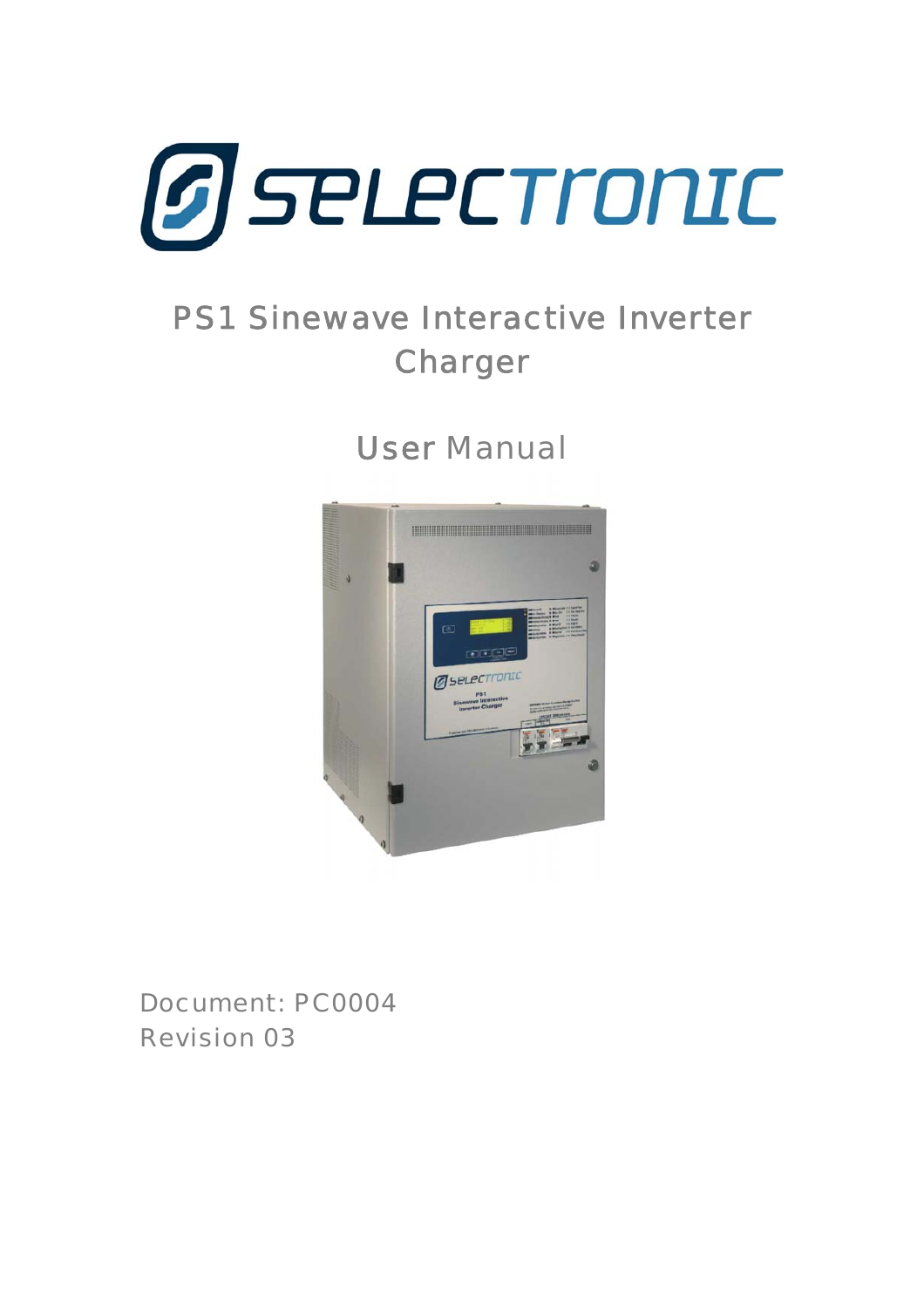# <span id="page-1-0"></span>**Foreword**

Thank you for purchasing a Selectronic PS1 Sinewave Interactive Inverter Charger. The PS1 has been designed and manufactured to exacting ISO9001 standards, by people with many years experience in providing solutions to alternative and remote power needs.

Combined with a suitable generator and batteries the PS1 will provide you with reliable power 24 hours a day. The quality of power the PS1 produces is as good as, if not better than normal grid electricity. A powerful microprocessor combined with low RDS ON MOSFETS utilises Pulse Width Modulation to develop a low distortion precise Sine Wave output.

Componentry used within the PS1 has been generously proportioned to ensure safe and reliable operation for many years.

If not understood the PS1 can appear to be a very complex product, please read this document thoroughly before attempting to use the PS1 or request service.

It is extremely important that you and your installer follow all of the instructions set out in this document; failure to do so may void your warranty.

Ensure you return your warranty information promptly and complete all details.

The PS1 has been thoroughly tested before leaving our factory, however should any damage have occurred during transit please inform your installer/supplier immediately.

We trust you will get many years of trouble free operation from your PS1.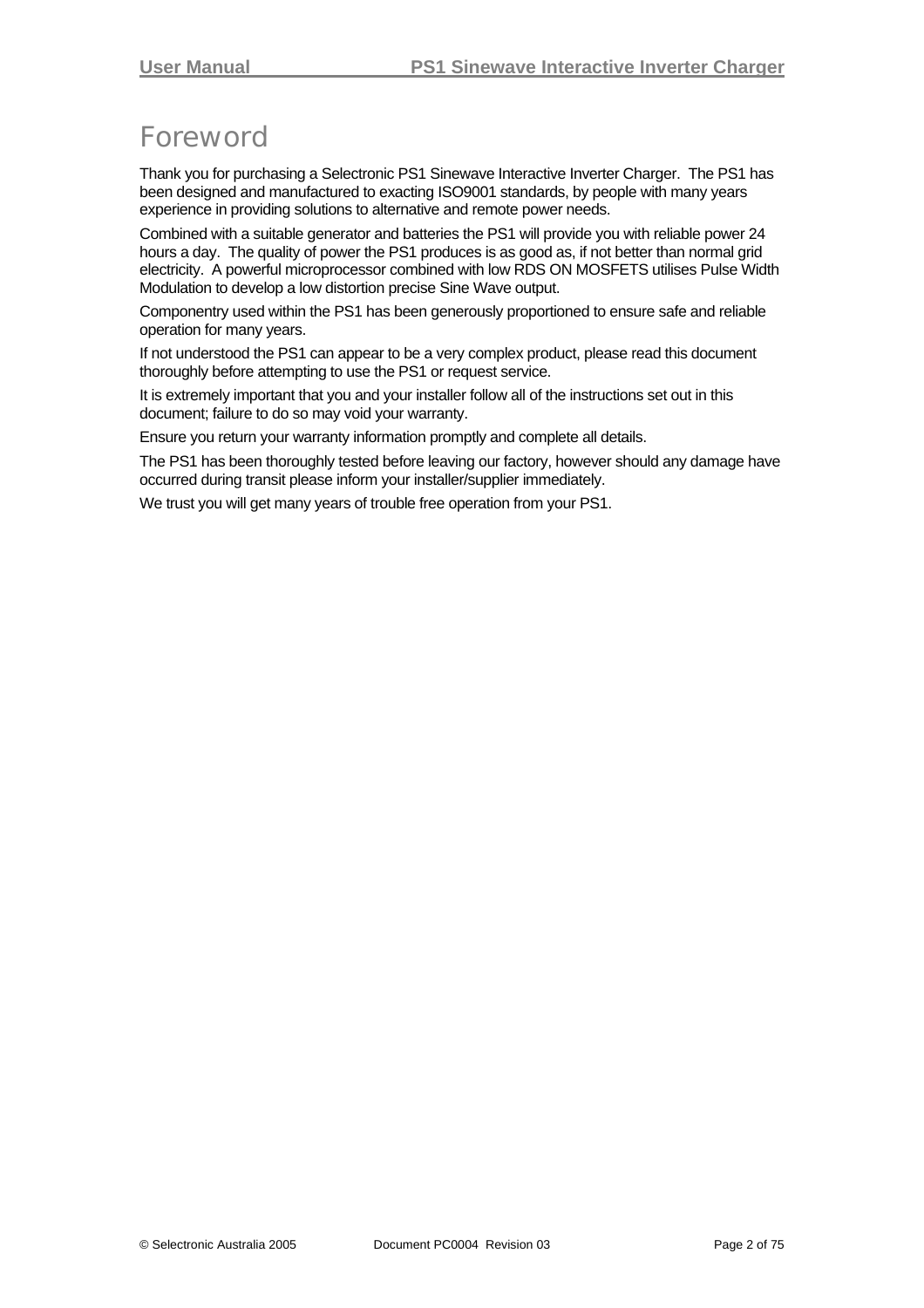### <span id="page-2-0"></span>**Warranty**

Your Selectronic PS1 product is warranted by the manufacturer for a period of 12 months from date of purchase to the original purchaser only. The manufacturer will bear the cost of parts and labour to repair any faults found within the terms and period of this warranty. Faulty product or parts must be returned to Melbourne Australia for claim under warranty. No allowance is made for installers labour or travelling time required to disconnect or reinstall faulty parts. Cost of freight to return parts to the customer within Australia only, will be paid by the manufacturer; method of freight used will be determined by the manufacturer.

Unless otherwise specified to the purchaser the benefits conferred by this voluntary warranty are additional to all other conditions, warranties, guarantees, rights and remedies expressed or implied by the Trade Practices Act in your state or territory.

All installation and user conditions as set down in the instruction manual must be strictly adhered to, failure to do so may void your warranty.

Any faults caused by lightning, water or moisture ingress, faulty installation, using the product in a manner which it is not intended, vermin infestation, improper voltage, alteration which affects the reliability or performance of the unit but not attributable to faulty manufacture, or faulty generator sets will not be covered under warranty.

In the event of the product being out of service the manufacturer shall bear no responsibility for any consequential losses or expenses.

The manufacturer will not be held responsible for any misleading or incorrect information conveyed by the salesperson or installer.

A separate Warranty Registration form is included and in part must be completed by the installer.

If your installation is signed off by a Selectronic Accredited PS1 installer your 12 month warranty will become 24 months and you will have the option to purchase extended warranty.

If you wish to extend your warranty further please see the warranty registration form for details or contact your accredited installer.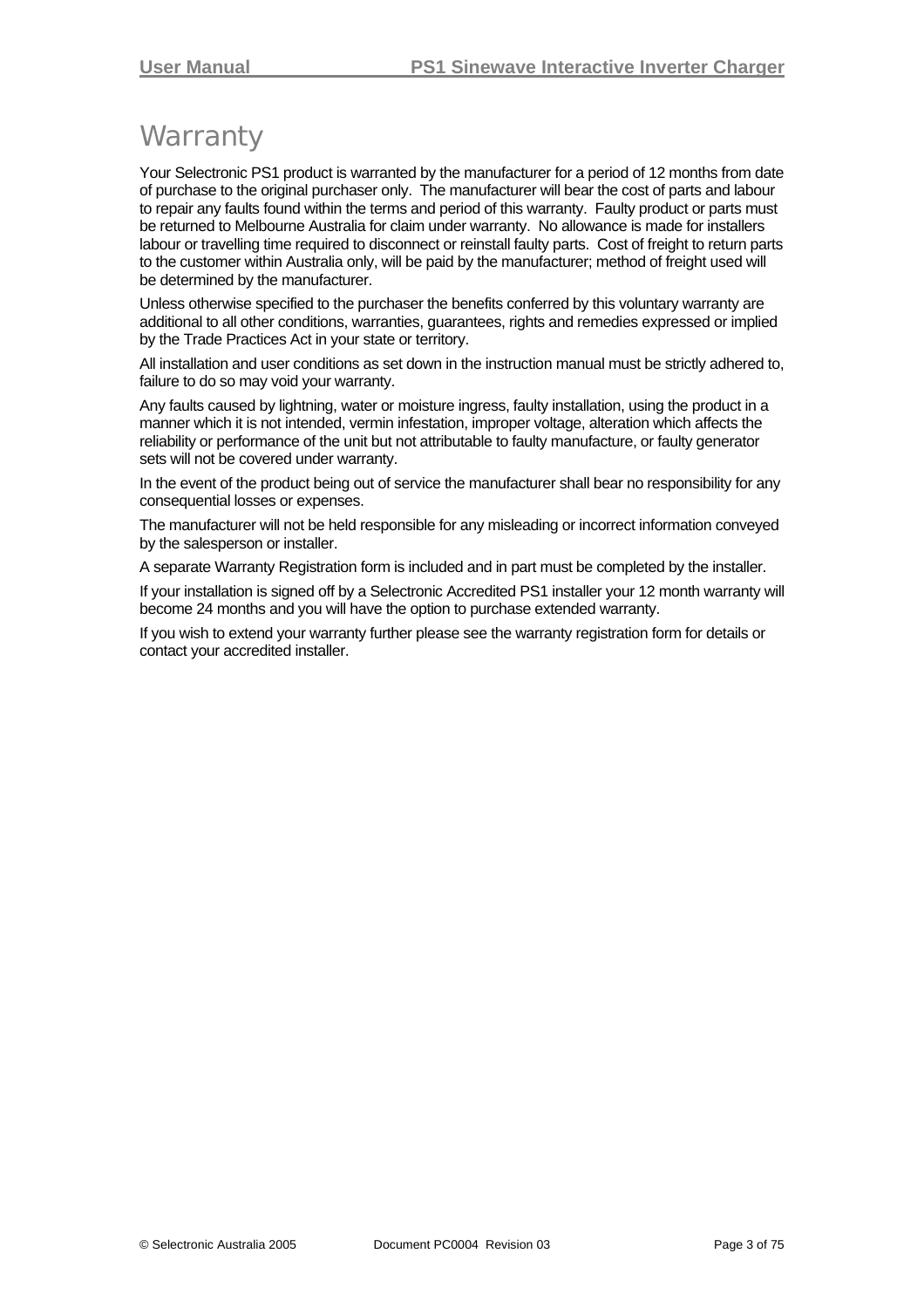# <span id="page-3-0"></span>About This Manual

This User Manual (PC0004) describes the operation of the PS1 Sinewave Interactive Inverter Charger family. The indicated values are for a PS1 10/48. Refer to [Appendix A](#page-65-0) for a list of applicable models and to [Appendix D](#page-74-0) for document and software revision information.

A PDF copy of this manual may be downloaded from the Selectronic web site [www.selectronic.com.au](http://www.selectronic.com.au/) PDF copy includes many cross-reference hotlinks (underlined) to facilitate moving around within the document. (If you have clicked one of these links and wish to return to the place where you were previously reading, click on the "Go to Previous View" symbol on the Acrobat Reader toolbar at the top of the document.)

In this manual, the symbol  $\langle \bullet \rangle$  indicates important information such as hazards and warnings.

If you have any suggestions for improvements to either this manual or any Selectronic Australia product please contact us (see Manufacturers Details below).

A Technical Manual (PC0009) provides information for PS1 installation, maintenance and troubleshooting by suitably qualified and trained personnel only.

## **Warning**

The equipment described in this manual may be hazardous. Before operating the equipment please see [1](#page-7-0) [Precautions and Safety](#page-7-0) and ensure that you understand the relevant information in the manual. No procedures in this manual require the PS1 front door to be opened. Only suitably qualified and trained installation, commissioning and maintenance personnel should open the PS1 door or disturb the PS1 wiring.

Selectronic Australia shall have no obligation as to any equipment which has been improperly installed, stored, or handled, or which has not been operated or maintained according to this manual, nor for any operating mistakes and consequences arising therefrom.

This product is not to be used for Life Support equipment.

# Service and Support

In the event that you require support or have questions regarding the operation of your PS1, please contact your Accredited Installer. Your Accredited Installer has direct knowledge of the system components, the load profile and PS1 configuration which affect the behaviour and operation of the PS1. Accredited Supplies have been trained in the operation of the PS1 and the configuration of the units to meet the requirements of each installation.

### Manufacturers Details

# *FELECTronIC*

Selectronic Australia Pty Ltd Suite 5, 20 Fletcher Rd Mooroolbark VIC 3138 Australia Ph +61 3 9727 6600 Fax +61 3 9727 6601 sales@selectronic.com.au [www.selectronic.com.au/](http://www.selectronic.com.au/)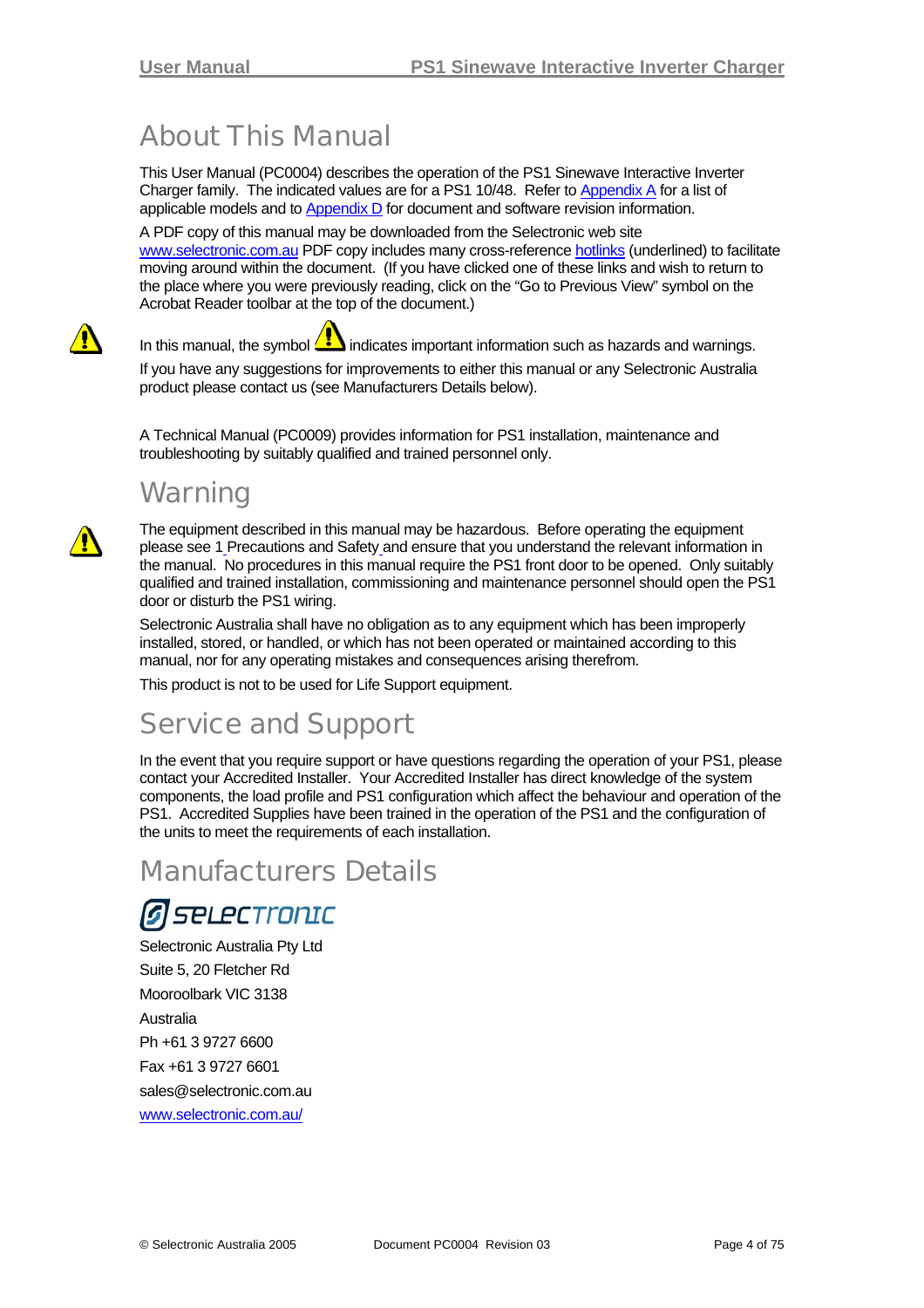# <span id="page-4-0"></span>**Contents**

| 1                                                           |  |  |
|-------------------------------------------------------------|--|--|
| 1.1                                                         |  |  |
| 1.2                                                         |  |  |
| 1.3                                                         |  |  |
| 1.4                                                         |  |  |
| 1.5                                                         |  |  |
| $2^{\circ}$                                                 |  |  |
| 2.1                                                         |  |  |
| 2.2<br>2.3                                                  |  |  |
| 2.4                                                         |  |  |
| 2.5                                                         |  |  |
| 2.6                                                         |  |  |
| 2.7                                                         |  |  |
| 2.8                                                         |  |  |
| 3 <sup>7</sup>                                              |  |  |
| 3.1                                                         |  |  |
| 3.1.1                                                       |  |  |
| 3.1.1.1                                                     |  |  |
|                                                             |  |  |
| Screens without Context Sensitive information 12<br>3.1.1.3 |  |  |
| 3.1.2                                                       |  |  |
| 3.2                                                         |  |  |
| 3.3<br>3.3.1                                                |  |  |
|                                                             |  |  |
| 3.3.3                                                       |  |  |
| 3.3.4                                                       |  |  |
| 3.3.5                                                       |  |  |
| 4                                                           |  |  |
| 4.1                                                         |  |  |
| 4.2                                                         |  |  |
| 4.2.1                                                       |  |  |
| 4.3                                                         |  |  |
| 4.4                                                         |  |  |
| 4.5                                                         |  |  |
| 4.5.1<br>4.6                                                |  |  |
| 4.6.1                                                       |  |  |
| 4.7                                                         |  |  |
| 4.7.1                                                       |  |  |
| 5                                                           |  |  |
| 5.1                                                         |  |  |
|                                                             |  |  |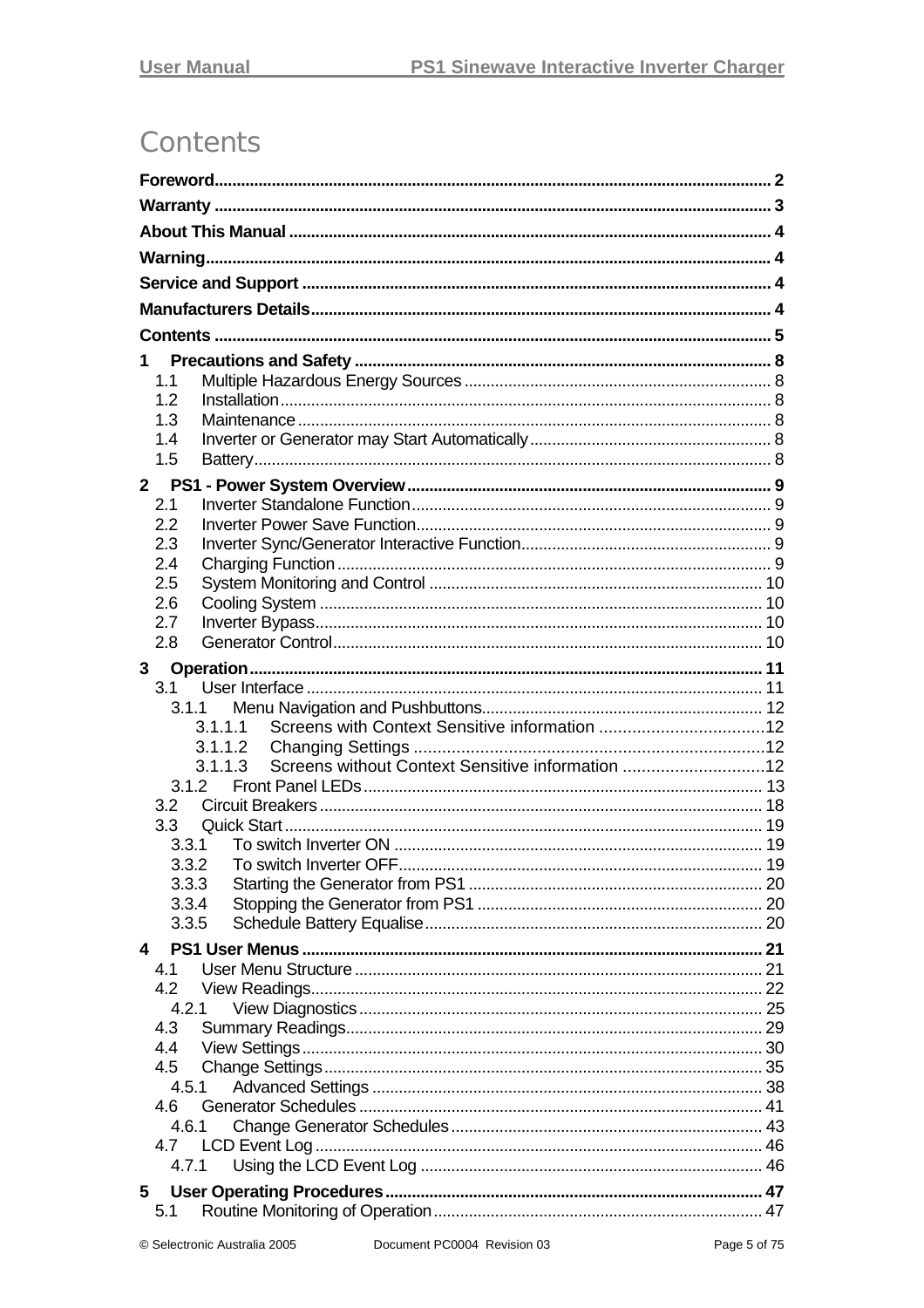| 5.2            |                                                                   |  |
|----------------|-------------------------------------------------------------------|--|
| 5.3            |                                                                   |  |
| 5.4            |                                                                   |  |
| 5.5            |                                                                   |  |
| 6              |                                                                   |  |
| 6.1            |                                                                   |  |
|                | Battery State of Charge (SoC) monitoring and control  48<br>6.1.1 |  |
|                | 6.1.2                                                             |  |
|                | 6.1.3                                                             |  |
|                | 6.1.3.1                                                           |  |
|                | 6.1.3.2                                                           |  |
|                | 6.1.3.3                                                           |  |
|                | 6.1.3.4                                                           |  |
|                | 6.1.4                                                             |  |
| 6.2            |                                                                   |  |
| 6.3            |                                                                   |  |
|                | 6.3.1                                                             |  |
|                | Example Configuration 1 - Solar + Generator53<br>6.3.1.1          |  |
|                | 6.3.1.2 Example Configuration 2 - Generator Charger 54            |  |
|                |                                                                   |  |
|                | 6.3.2                                                             |  |
|                | 6.3.3                                                             |  |
|                | 6.3.4                                                             |  |
|                | 6.3.5                                                             |  |
|                |                                                                   |  |
|                | 6.4.1                                                             |  |
| 6.5            |                                                                   |  |
| 6.6            |                                                                   |  |
|                |                                                                   |  |
|                |                                                                   |  |
| 7              |                                                                   |  |
| 7.1            |                                                                   |  |
| 7.2            |                                                                   |  |
|                | 7.2.1                                                             |  |
| 7.3            |                                                                   |  |
|                | 7.3.1                                                             |  |
|                |                                                                   |  |
| 7.4            |                                                                   |  |
|                | 7.4.1                                                             |  |
|                | 7.4.2                                                             |  |
|                | 7.4.3                                                             |  |
|                | 7.4.4                                                             |  |
| 8              |                                                                   |  |
| 8.1            |                                                                   |  |
| 8.2            |                                                                   |  |
| 8.3            |                                                                   |  |
|                |                                                                   |  |
| 8.4            |                                                                   |  |
| 8.5            |                                                                   |  |
|                |                                                                   |  |
| A1             |                                                                   |  |
| A2             |                                                                   |  |
|                |                                                                   |  |
| <b>B1</b>      |                                                                   |  |
| <b>B2</b>      |                                                                   |  |
| B <sub>3</sub> |                                                                   |  |
|                |                                                                   |  |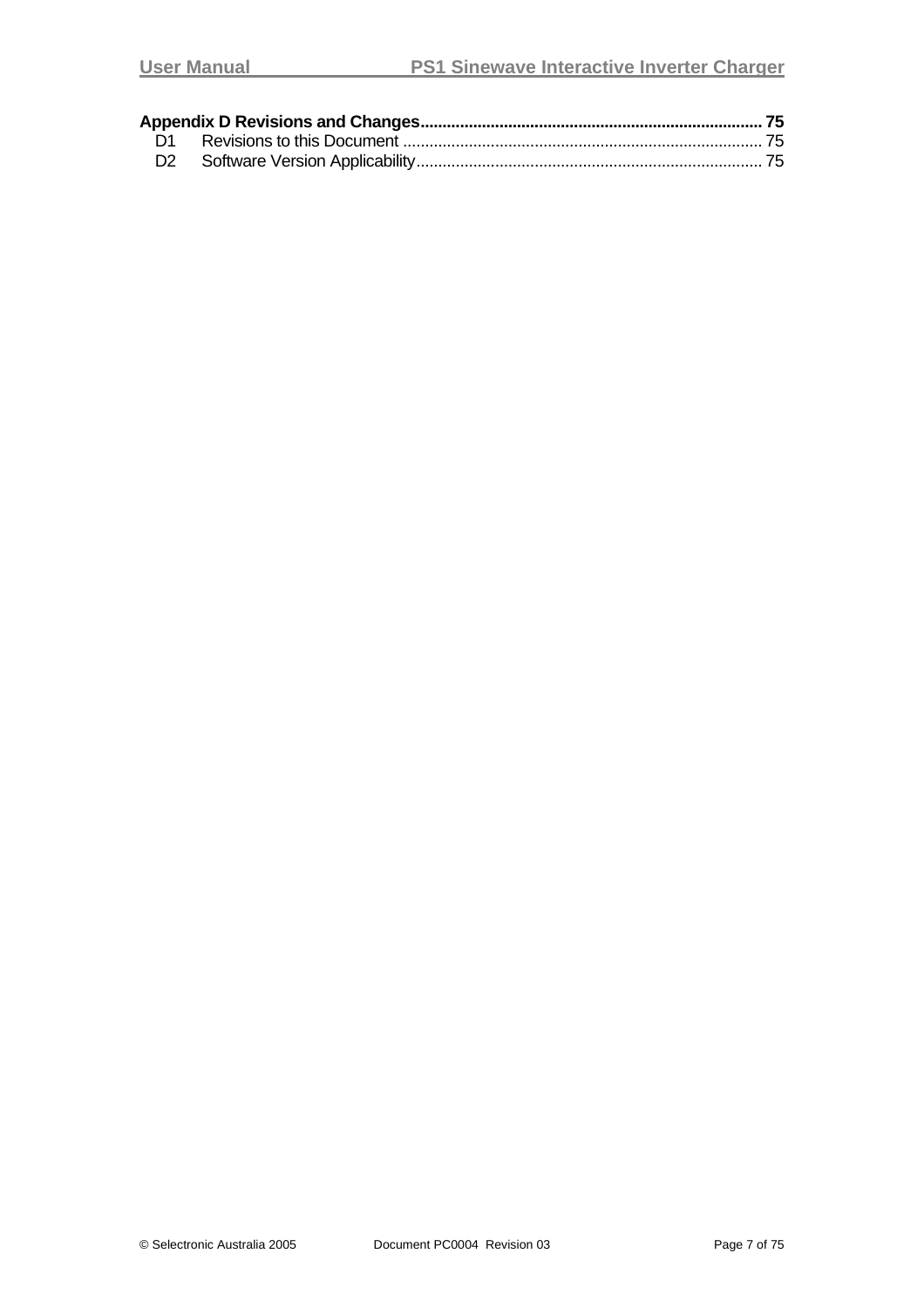# 1 Precautions and Safety

<span id="page-7-1"></span><span id="page-7-0"></span>

### **1.1 Multiple Hazardous Energy Sources**

Hazardous voltages and energy are generated by the PS1, are fed into the PS1 by external wiring from multiple sources, and may be stored in capacitors after the PS1 is switched off and disconnected from external wiring.

Do not operate with the door open. No procedures in this manual require the PS1 door to be opened. All PS1 operations by users are performed with the door closed. This includes the front panel operation of all PS1 pushbuttons, displays and circuit breakers.

Only suitably qualified and trained personnel should open the PS1 front door.



### **1.2 Installation**

The PS1 requires adequate ventilation, away from hot equipment. Do not obstruct the airflow through the ventilation holes in the PS1 case (sides, rear and door top). Ensure when installed in an enclosed space that there is adequate ventilation.

The PS1 must be located in a dry place away from water, electrolyte and corrosive aerosols.

The PS1 contains arcing contacts so must not be located where explosive gas mixtures could occur, such as hydrogen from batteries or diesel fuel fumes. The PS1 must never be installed above the battery bank.

The PS1 may be floor, shelf or wall mounted. Installation requirements are defined in the PS1 Technical Manual.



### **1.3 Maintenance**

Ensure that all energy sources are isolated before working on connected wiring. The generator may start or power may be restored by the inverter at any time

Never work on equipment or investigate a problem without following appropriate safety isolation procedures. Procedures are defined in the PS1 Technical Manual.

⚠

### **1.4 Inverter or Generator may Start Automatically**

The PS1 automatically starts and/or restarts and may restore power or start the generator at any time.

If a fault or overload is detected the PS1 will shutdown and automatically attempt to restart at varying intervals of up to several hours.



### **1.5 Battery**

Batteries are very dangerous. Please read the safety information provided by the battery supplier.

Battery acid is dangerous.

Batteries can emit hydrogen gas, which is explosive.

Batteries connected in series can produce hazardous voltages.

Disconnecting a DC power connection (even on one battery cell) can cause dangerous high-energy DC arcs, which can cause serious burns and eject hot particles, and can be difficult to extinguish.

Disconnecting a DC power connection (even on one battery cell) can cause renewable sources to produce large voltages (much larger than the battery voltage) on battery terminals and DC wiring. Such voltages can be lethal. They can also damage the PS1. Only suitably trained and qualified personnel should disconnect any DC power connection, including battery cell connections, and only with suitable procedures and safety precautions. See the PS1 Technical Manual.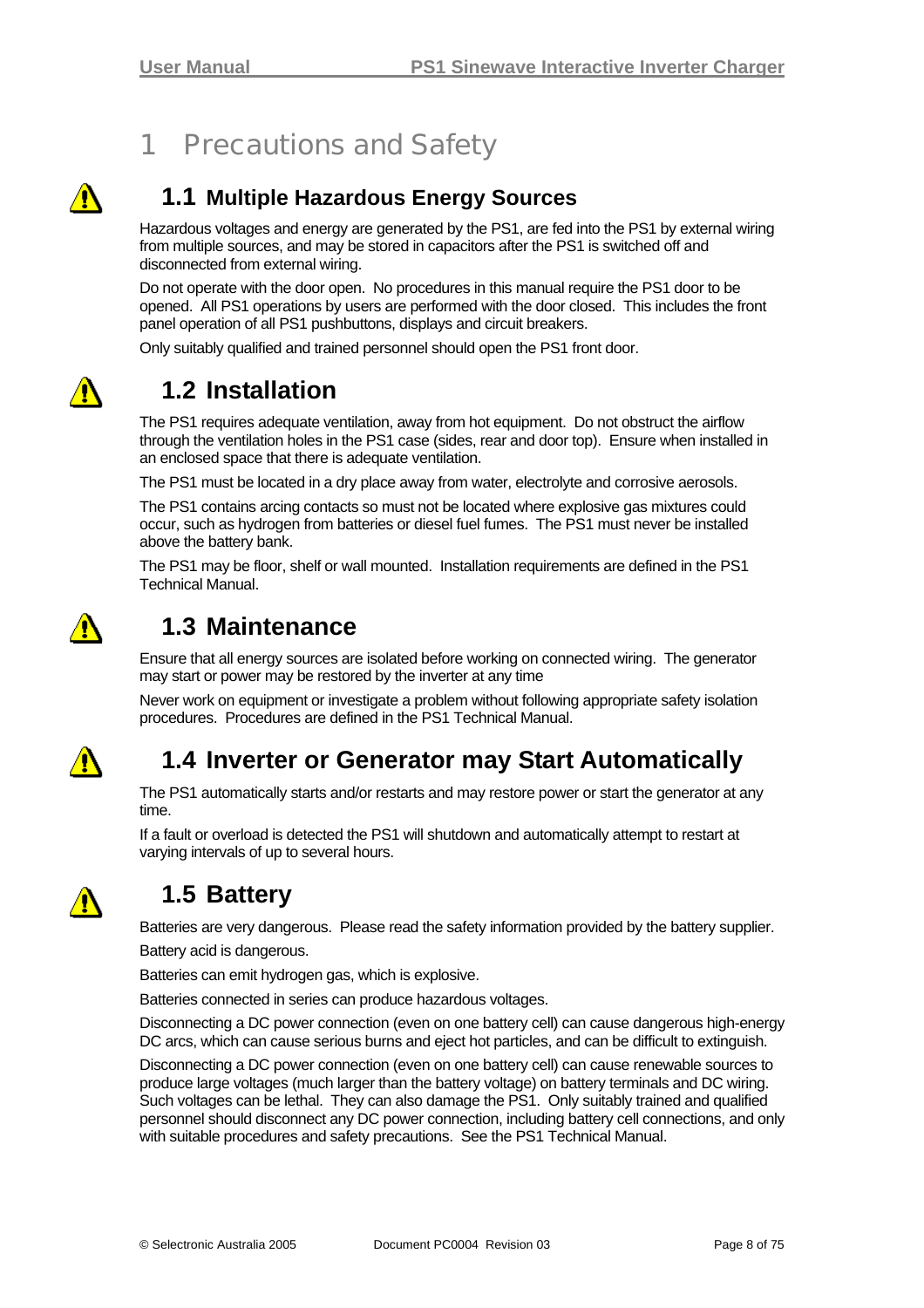# <span id="page-8-0"></span>2 PS1 - Power System Overview

PS1 Sinewave Interactive Inverter Chargers are typically used in applications where no mains grid is available. The diagram below shows a typical power system comprising a PS1 inverter, battery, generator and renewable sources.



**Figure 1 PS1- Power System** 

The PS1 is the heart of your power system. It quietly provides AC power from the battery bank and renewable sources. The PS1 monitors battery state of charge and load conditions and automatically starts the generator only when required to charge the batteries and efficiently utilise the generator to supply the site load.

# **2.1 Inverter Standalone Function**

The PS1 provides mains quality voltage and frequency regulated AC power to the site load from the battery bank and renewable sources. The highly efficient conversion ensures that the maximum battery power is available for use over the full output power range.

The PS1 can supply short-term overloads larger than its continuous load rating and continues to supply fault over-current for up to 10 seconds to trip external circuit breakers.

### **2.2 Inverter Power Save Function**

To minimize battery drain at very low load, the PS1 can be configured to go into Power Save mode. The PS1 will automatically switch to and from Power Save mode when the unit senses sufficient AC load.

### **2.3 Inverter Sync/Generator Interactive Function**

The PS1 can be configured to automatically start and stop the generator. When the generator is running, the PS1 will use the generator to power the site load plus use any additional generator capacity to charge the batteries. If the site loads are greater than the generators output, then the PS1 will add its power to the generator, when the site loads are reduced the PS1 will return to battery charging. The above operation will happen automatically, whilst always maintaining "no break" power to the site.

# **2.4 Charging Function**

With the generator running, the PS1 will automatically charge the battery bank. The PS1 charges the batteries in 5 stages (Initial, Bulk, Absorb, Float and Equalise) to ensure maximum energy is stored in the battery bank in the shortest possible time. The PS1 will periodically perform an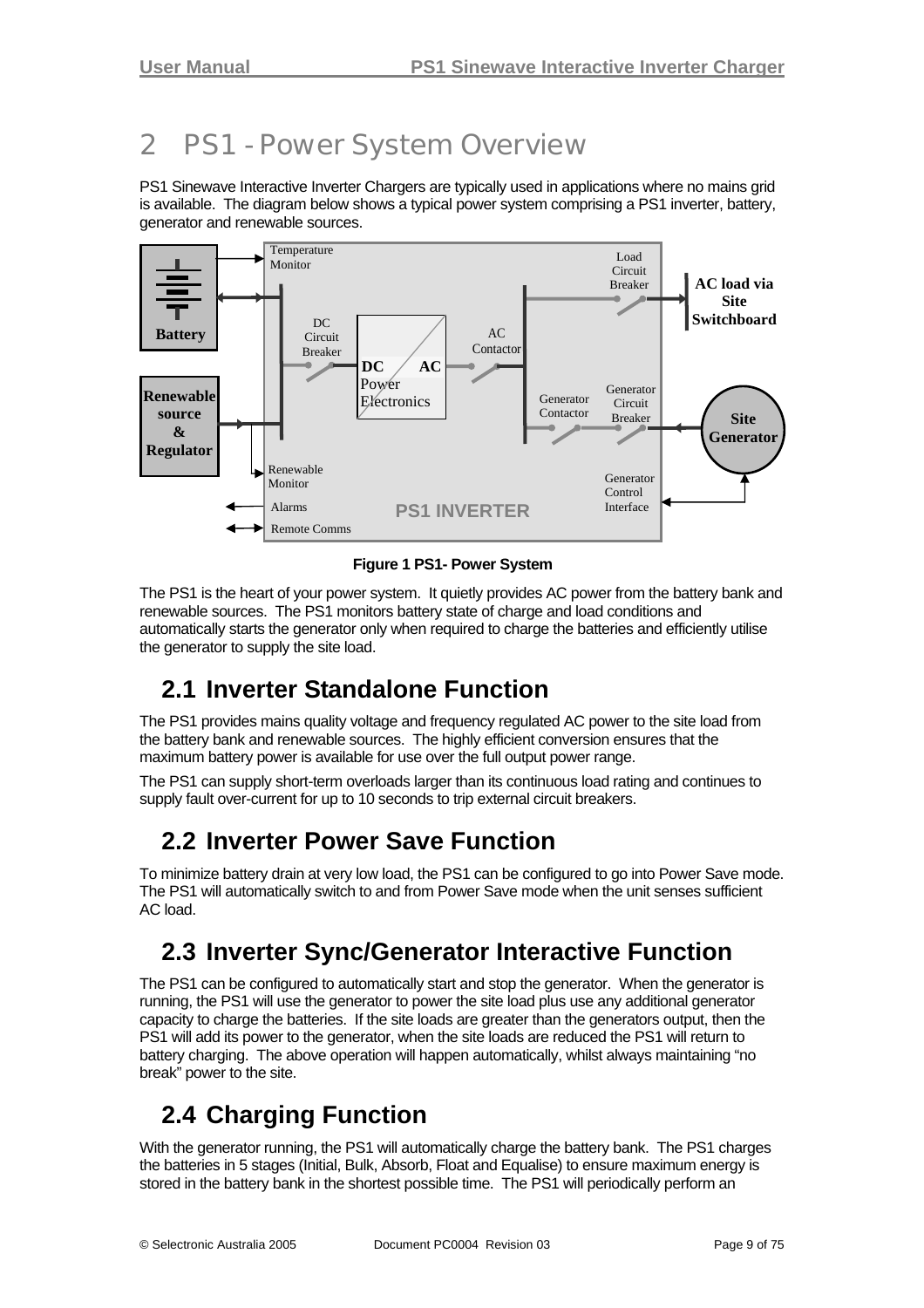<span id="page-9-0"></span>equalise charge after the completion of the normal charge cycle to keep the battery bank in good condition.

The charging parameters are automatically compensated for battery temperature. It is important that the included battery temperature sensor be fitted to the battery bank and that the temperature is reading correctly.

The PS1 contains one internal 100A/50mV shunt (Shunt 1) and an optional external shunt (Shunt 2) to monitor renewable power sources and loads connected to the battery bank. This allows the PS1 to include all sources of charge and load to be taken into account ensuring the batteries are correctly charged.

# **2.5 System Monitoring and Control**

The LCD displays system readings and settings and is used to adjust PS1 settings. System status, fault and abnormal conditions are displayed on the front panel LEDs. Pushbuttons control which readings and settings are displayed and allow the user to start and stop the generator from the PS1 and request that the next time the generator is started that the unit performs an equalise charge.

The PS1 periodically (every 15 minutes) logs (records) the power, voltage and current variables, and time/date-tagged events (alarms, generator start/stop, etc) for analysis of system operation and troubleshooting.

The PS1 provide a serial communication port which allows for the collection of logged data, plus monitoring and controlling the inverter and connected generator. The remote LCD function emulates the LCD display and front panel pushbuttons to allow full remote control of the PS1.

The PS1 continuously monitors itself for abnormal operating conditions such as DC over-voltage and over-current, AC overload and over temperature. The PS1 will attempt to compensate but will shutdown and indicate the reason for the shutdown if the problem cannot be corrected. The PS1 on start-up will perform a comprehensive self-test for internal faults. If a fault is detected the unit will report an error code and will not start operating.

# **2.6 Cooling System**

The PS1 uses natural convection and ducted forced air cooling to maintain the internal temperature. Under light conditions the unit relies on convection cooling. As the internal temperature of the unit rises the two internal fans switch on and off as required to maintain the internal temperature. Under extreme conditions whereby the two fans are unable to control the temperature the unit will automatically reduce the peak overload available or start the generator to shed load or reduce battery charging power to ensure the unit does not shutdown and continues to power the site.

### **2.7 Inverter Bypass**

When the PS1 is switched off or shutdown, the internal Generator Contactor automatically closes whenever generator voltage is present, allowing the manually started generator to supply the load without the need for any external bypass switches or contactors

### **2.8 Generator Control**

The PS1 generator control interface provides two control outputs plus five control inputs. The two control outputs provide the flexibility to connect the inverter to many generator controllers with no external hardware. The five control inputs allow for monitoring of status outputs from the generator controller ensuring the inverter does not incorrectly attempt to start or continue to run the generator under fault conditions such as fuel empty or low oil pressure.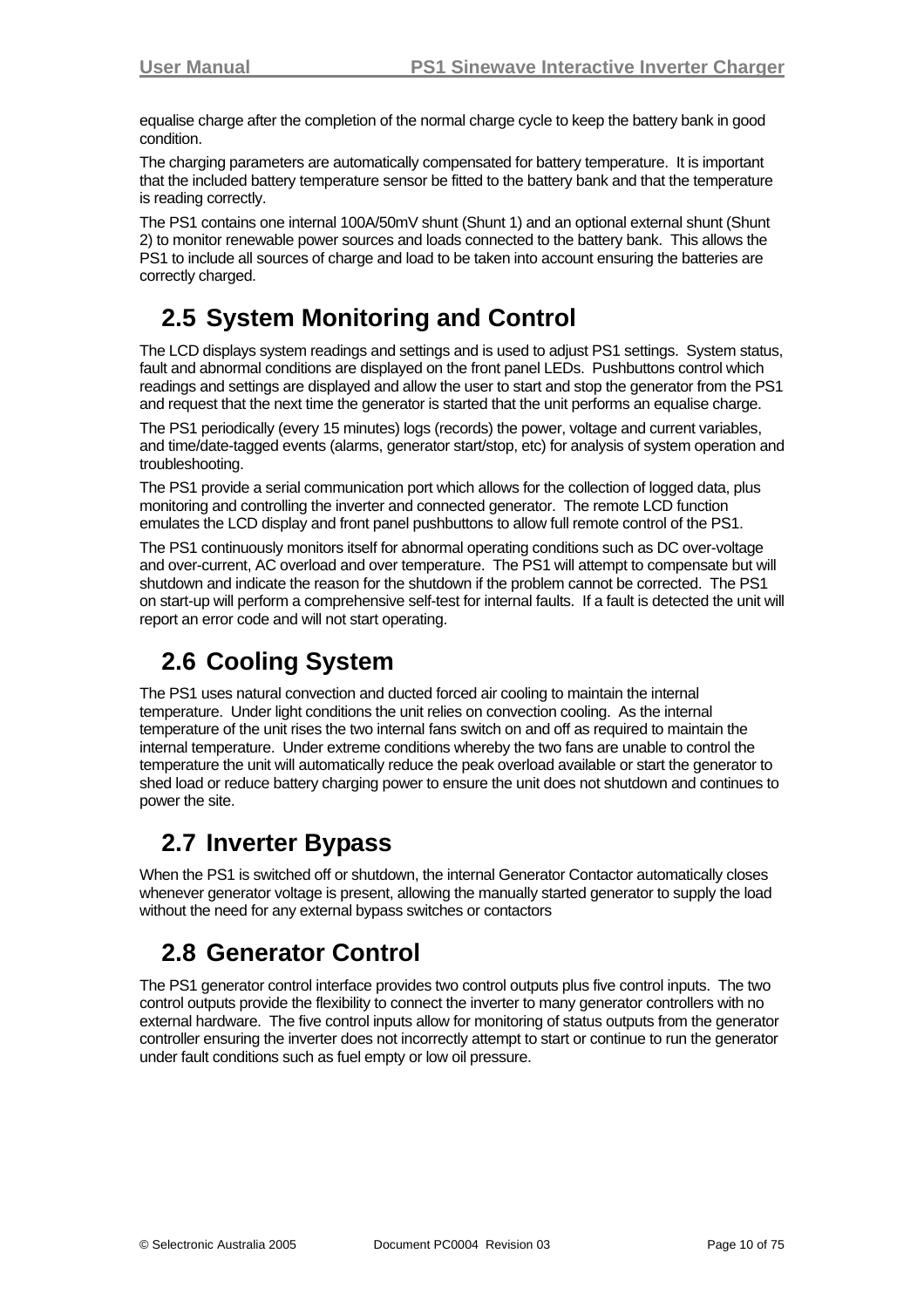# <span id="page-10-0"></span>3 Operation

This section contains procedures required to perform the most fundamental PS1 functions. Users should read section 1 and section 2 prior to performing these procedures.

### **3.1 User Interface**



**Figure 2 Inverter Pushbuttons** 

The LEDs provide the current status of the PS1 showing normal and abnormal conditions. The LCD display and pushbuttons allow you to:

- View measured and calculated values such as battery voltage and load power readings (see [4.2](#page-21-1) [View Readings](#page-21-0)).
- View Summary Readings of measured system cumulative energy (see [4.3](#page-28-1) [Summary Readings\)](#page-28-1).
- View system settings (see [4.4](#page-29-1) [View Settings\)](#page-29-1).
- View and change Generator schedules (see [4.6](#page-40-1) [Generator Schedules](#page-40-1)).
- Change settings to adjust the system operation (see [4.5](#page-34-1) [Change Settings](#page-34-1)).
- View system diagnostics such as battery and inverter temperatures and event counters (see [4.2.1](#page-24-1) [View Diagnostics](#page-24-0)).
- View logged events (see [4.5](#page-41-0) [Event Log](#page-0-0)).
- Manually start and stop the generator (see [6.4](#page-56-1) [Manual Generator Control\)](#page-56-1).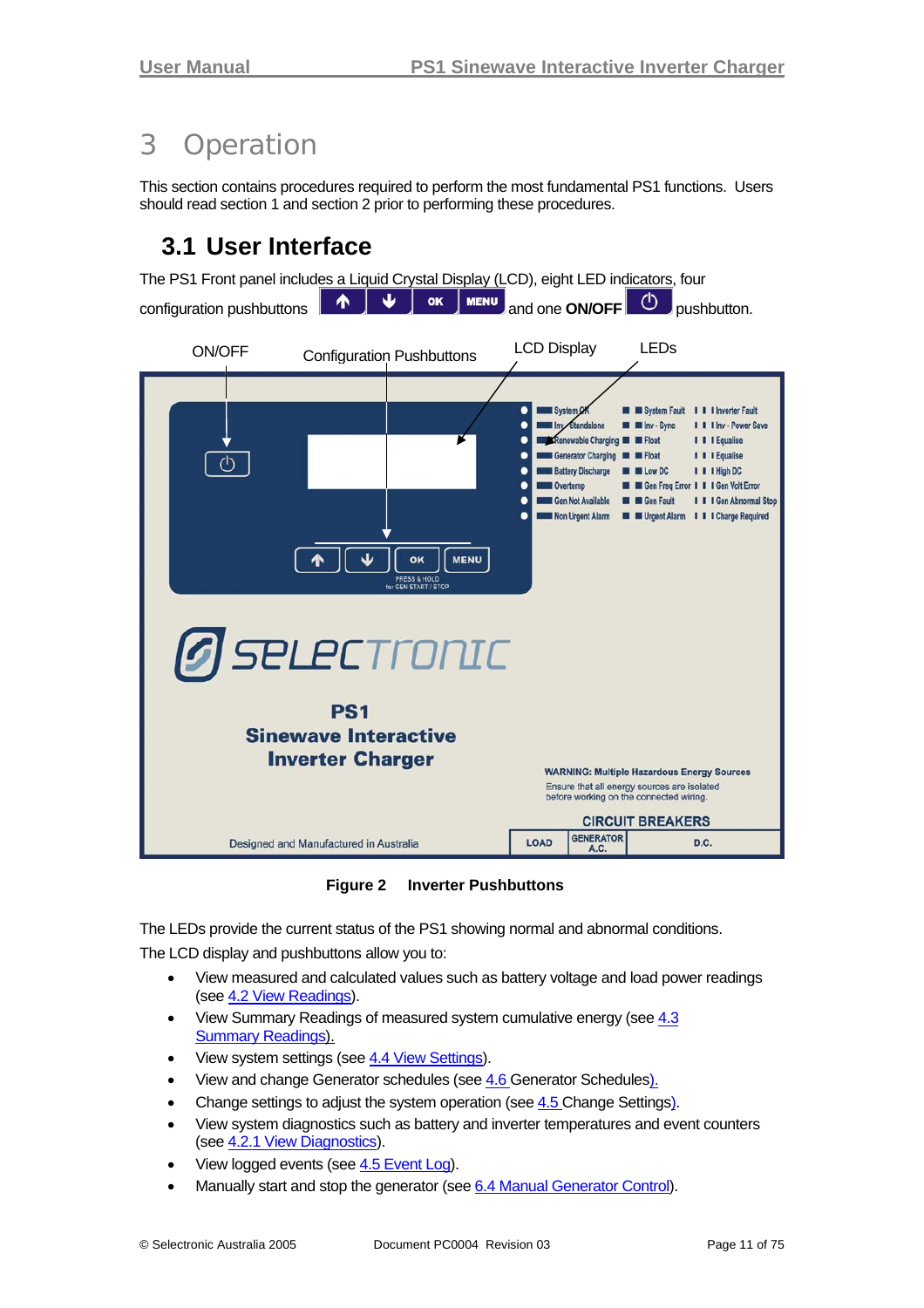#### <span id="page-11-1"></span><span id="page-11-0"></span>**3.1.1 Menu Navigation and Pushbuttons**

Four pushbuttons are used to navigate the menu structure and select settings. The functionality of each button is context sensitive.

#### **3.1.1.1 Screens with Context Sensitive information**

The LCD displays the button function directly above the relevant button depending on the particular

menu being accessed. The PREV  $\blacksquare$  and NEXT buttons are used to scroll through

available screens, the OK  $\overline{\phantom{a}}$  button is used to select a particular screen and the MENU/EVNT

 $\frac{m}{m}$  is used to exit the current screen and return to the top level of the particular menu structure or enter the Event view system.

The OK **button may be used to start/stop the generator (see [3.3.3](#page-19-1) [Starting the Generator](#page-19-1)** [from PS1\)](#page-19-1).

The MENU/EVNT MENU button may be used to request an equalisation charge (see [3.3.5](#page-19-2)) [Schedule Battery Equalise\)](#page-19-2).

#### **3.1.1.2 Changing Settings**

Settings may be changed by selecting  $E$ DIT while in the appropriate setting screen. A ^ symbol will appear near the setting to be changed.

Use the INC  $\blacksquare$  and DEC keys to change the setting.

Use the OK  $\left\lceil \frac{\mathsf{OK}}{\mathsf{OK}} \right\rceil$  key to implement and store the change. Press and hold the OK  $\left\lceil \frac{\mathsf{OK}}{\mathsf{OK}} \right\rceil$  key to reload the value to factory default setting.

Use the CNCL **MENU** key to reject the change.

If no key is pressed for 10 seconds the EDIT screen will be exited without changing the setting.

#### **3.1.1.3 Screens without Context Sensitive information**

In screens without button function information displayed (e.g. within View Readings) the

buttons may be used to scroll through the available screens, the **FILMENU** button may be used to exit the current menu and return to the associated top level menu.

The  $\overline{\phantom{a}}$  button may be used to start/stop the generator (see [3.3.3](#page-19-1) [Starting the Generator from](#page-19-1) [PS1](#page-19-1)).

 $\overline{\text{The}}$  MENU button may be used to request an equalisation charge (see [3.3.5](#page-19-2) Schedule Battery [Equalise](#page-19-2)).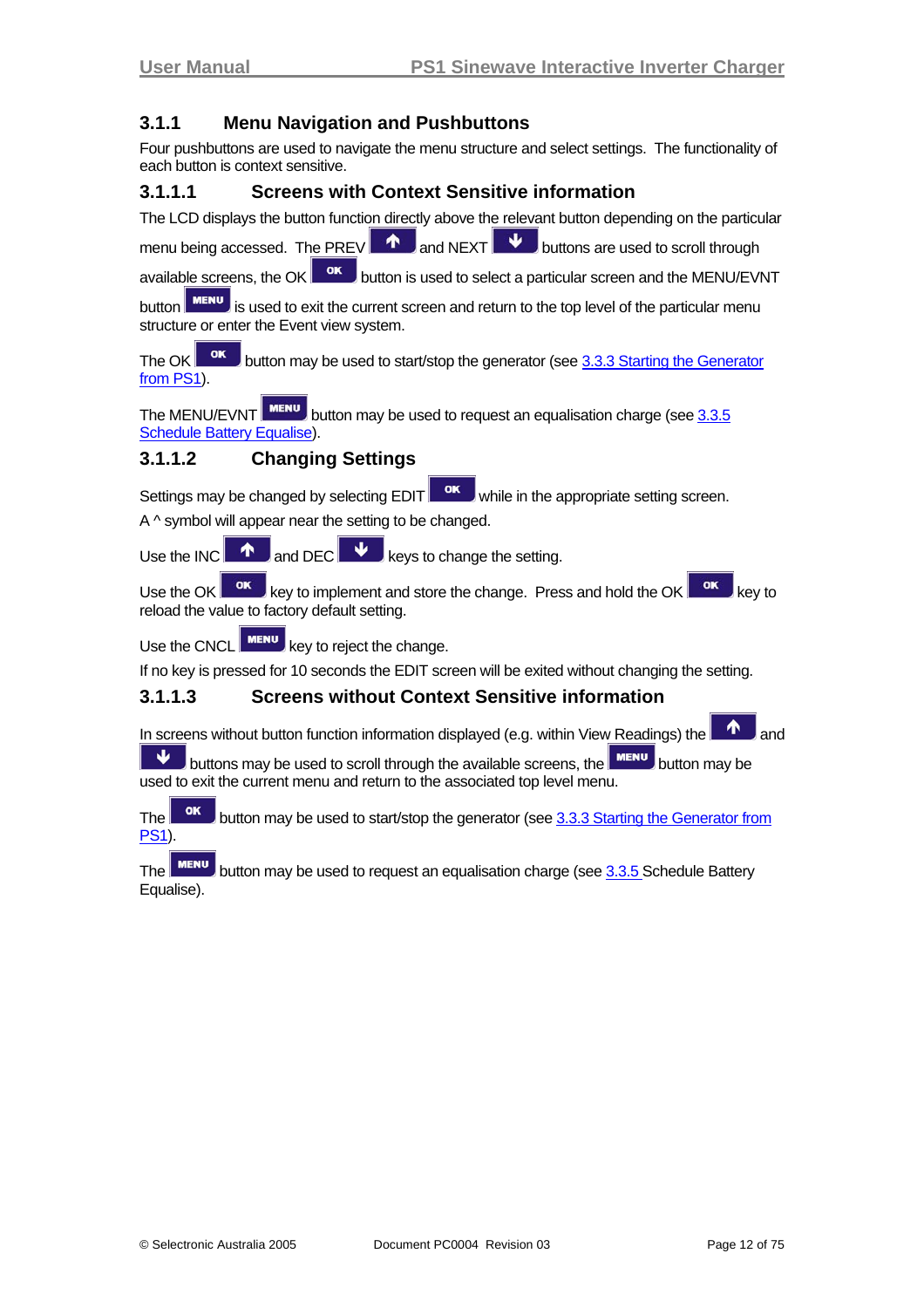#### <span id="page-12-1"></span><span id="page-12-0"></span>**3.1.2 Front Panel LEDs**

Eight LEDs are provided on the PS1 front panel to indicate operation and system fault conditions as described below. Each LED uses steady state and two flash rates to show various conditions.



#### **Figure 3 Front Panel LEDs**

When the PS1 is switched on via its ON/OFF  $\Box$  pushbutton, all the LEDs illuminate briefly then display an upward moving flashing pattern while the PS1 performs a self-test to check for internal faults. If the LEDs remain off, the PS1 failed to start. If the PS1 was shut down from an abnormal cause, it may be necessary to operate the ON/OFF button again if the PS1 does not start.

If the PS1 passes self-test, the top LED is steady illuminated to indicate **System OK**, and the other seven LEDs indicate various operating states according to their panel labels. The indicated states can include successful operation and also abnormalities such as over temperature and shutdown etc, as described in the table below.

If the PS1 self-test detects a fault, it will not pass power, and the top LED on the panel flashes to indicate an **Inverter Fault.** The LCD will display the **Self Test Fail** message and a fault code that identifies the fault. Make a note of the fault code then contact your supplier for further instructions. The panel labelling for the LEDs does not apply in this situation.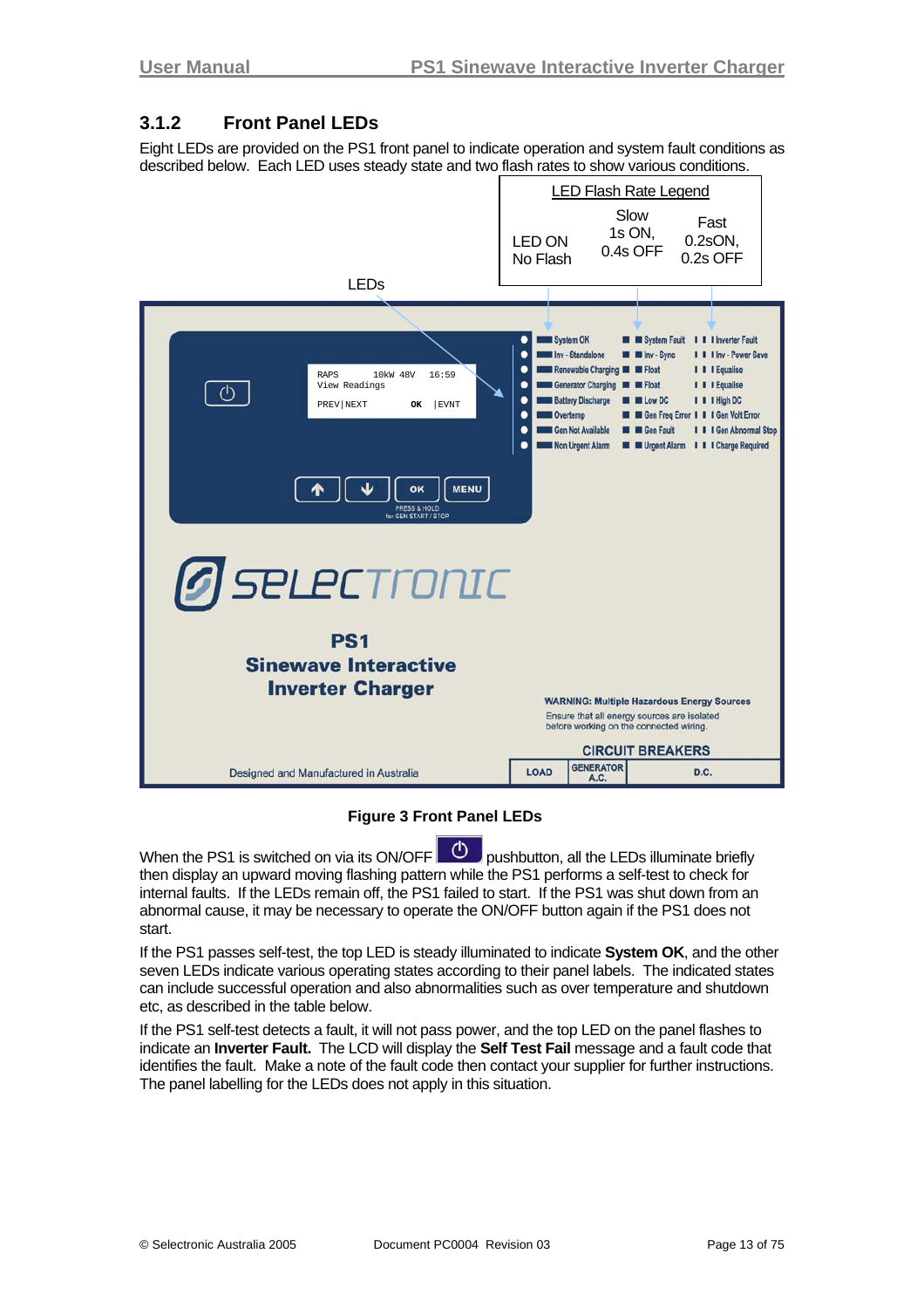

#### **Figure 4 LED Functions**

Each LED has three labels on the panel as shown above. The top four green LEDs indicate operational states and the lower four red/yellow LEDs indicate system warning and/or fault conditions. The table below identifies the PS1 system status for each LED condition.

|                        | <b>INDICA</b><br><b>TION</b>    | <b>SYSTEM STATUS</b>                                                                                                                        | <b>NOTES/SUGGESTED ACTION</b>                                                                                                                                                                                                                                                                                               |
|------------------------|---------------------------------|---------------------------------------------------------------------------------------------------------------------------------------------|-----------------------------------------------------------------------------------------------------------------------------------------------------------------------------------------------------------------------------------------------------------------------------------------------------------------------------|
|                        | <b>ON</b>                       | System OK.<br>Normal operation                                                                                                              | No action required.                                                                                                                                                                                                                                                                                                         |
| LED <sub>1</sub> (Top) | Slow<br>Flash                   | <b>System Fault</b><br>The PS1 is shutdown and not<br>available to supply the load.                                                         | The lower four LEDs $(5-8)$ will show<br>the reason for the shutdown. Refer to<br>notes associated with these LEDs for<br>further recommended action. Review<br>event log for possible cause. See 4.7<br><b>LCD Event Log and B2</b><br>Event Definitions.                                                                  |
|                        | Fast<br>Flash<br>$\blacksquare$ | <b>Inverter Fault</b><br>The PS1 has detected an internal fault<br>during self test.                                                        | Try to restart the inverter. Record the<br>fault code indicated on the LCD and<br>then contact your installer for further<br>instructions. See B3 Self Test Fault<br>Codes.                                                                                                                                                 |
|                        | <b>OFF</b>                      | The PS1 is switched OFF                                                                                                                     |                                                                                                                                                                                                                                                                                                                             |
| LED <sub>2</sub>       | <b>ON</b>                       | <b>Inverter - Standalone</b><br>The PS1 is running independent of the<br>attached generator and AC output is<br>available at the terminals. | No action required.<br>Note: the PS1 will remain in<br>Standalone mode and this LED will<br>not flash if the inverter cannot<br>synchronise to the generator because<br>the generator voltage or frequency is<br>out of tolerance. If generator<br>synchronisation is expected and is not<br>achieved see 8 Troubleshooting |
|                        | Slow<br>Flash                   | Inverter - Sync<br>The PS1 is correctly synchronised to<br>and operating interactively with the<br>generator.                               | No action required.                                                                                                                                                                                                                                                                                                         |
|                        | Fast<br>Flash<br>$\blacksquare$ | <b>Inverter - Power Save</b><br>The PS1 has reverted to power save<br>mode due to no or low AC load.                                        | No action required.                                                                                                                                                                                                                                                                                                         |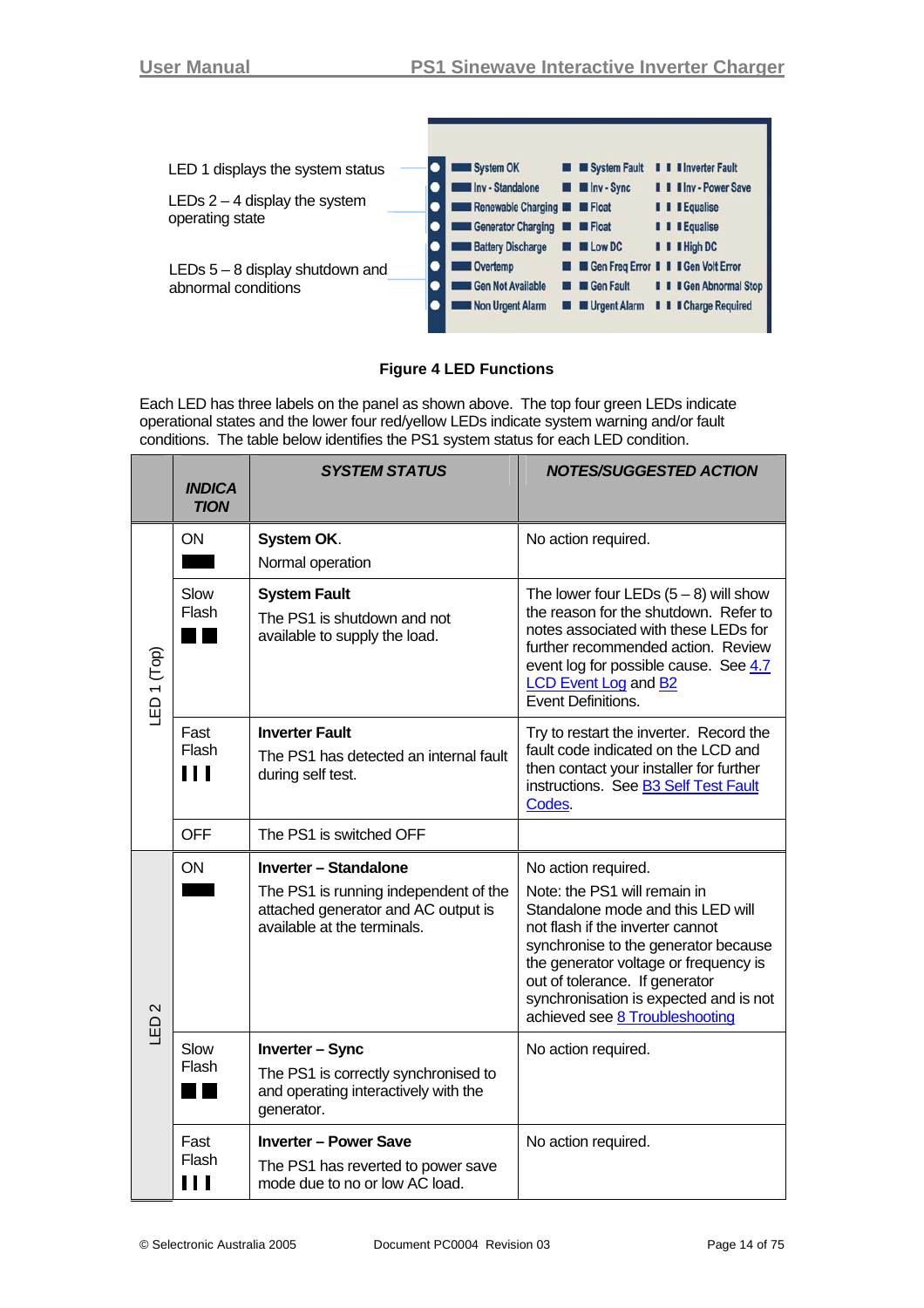|                  | <b>OFF</b>         | This is not a normal condition for this<br>LED.                                                                                                                                             | It may be OFF if an error condition<br>exists. Refer to other LEDs.                                                                                                                                                                  |
|------------------|--------------------|---------------------------------------------------------------------------------------------------------------------------------------------------------------------------------------------|--------------------------------------------------------------------------------------------------------------------------------------------------------------------------------------------------------------------------------------|
|                  | ON                 | <b>Renewable Charging</b><br>The Renewable source/s is/are<br>contributing greater than 1 amp to the<br>DC system.                                                                          | No action required.                                                                                                                                                                                                                  |
| ო<br>日           | Slow<br>Flash      | <b>Float</b><br>The Renewable source/s is/are<br>contributing greater than 1 amp to the<br>DC system. The battery charging<br>process is presently in the Float<br>phase.                   | No action required.                                                                                                                                                                                                                  |
|                  | Fast<br>Flash<br>Ш | <b>Equalise</b><br>The Renewable source is contributing<br>greater than 1 amp to the system.<br>The battery charging process is<br>presently in the Equalise phase.                         | No action required.                                                                                                                                                                                                                  |
|                  | <b>OFF</b>         | The Renewable source is contributing<br>less than 1 amp charge to the battery.                                                                                                              | If Renewable contribution is expected<br>See 8 Troubleshooting                                                                                                                                                                       |
| LED <sub>4</sub> | <b>ON</b>          | <b>Generator Charging</b><br>The Generator is contributing charge<br>to the battery. The battery charging<br>process is presently in the Initial, Bulk<br>or Absorption phases of charging. | No action required.                                                                                                                                                                                                                  |
|                  | Slow<br>Flash      | <b>Float</b><br>The Generator is contributing charge<br>to the battery. The battery charging<br>process is presently in the Float<br>phase.                                                 | No action required.                                                                                                                                                                                                                  |
|                  | Fast<br>Flash<br>Ш | <b>Equalise</b><br>The Generator is contributing charge<br>to the battery. The battery charging<br>process is presently in the Equalise<br>phase.                                           | No action required.                                                                                                                                                                                                                  |
|                  | <b>OFF</b>         | The Generator is not contributing<br>charge to the battery.                                                                                                                                 | If Generator contribution is expected<br>See 8 Troubleshooting                                                                                                                                                                       |
|                  | ON                 | <b>Battery Discharge</b><br>Indicates the PS1 has shutdown due<br>to excessively discharged battery                                                                                         | See 8 Troubleshooting.                                                                                                                                                                                                               |
| LO<br>山          | Slow<br>Flash      | Low DC<br>Indicates the PS1 has shutdown due<br>to battery under-voltage.                                                                                                                   | This usually occurs when the<br>generator is unavailable to charge the<br>battery - refer to LED 7 for generator<br>availability.<br>Check the battery voltage in View<br>Readings display.<br>Note: the battery voltage reading may |
|                  |                    |                                                                                                                                                                                             | rise substantially higher due to<br>reduced load when the PS1 is<br>shutdown.                                                                                                                                                        |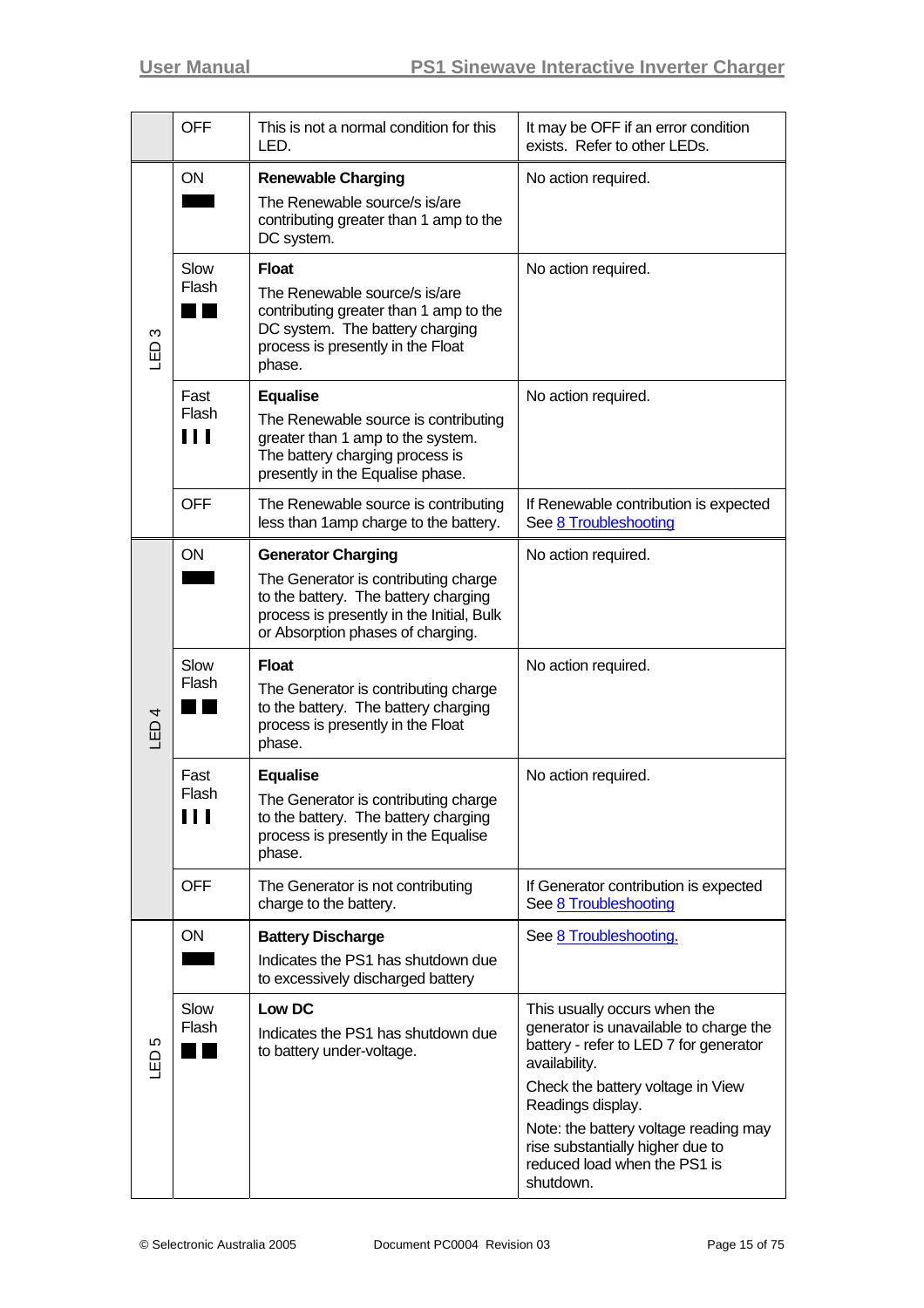|         | Fast<br>Flash<br>$\blacksquare$ | <b>High DC</b><br>Indicates that the PS1 has shut down<br>due to battery over-voltage.                                                                                                                  | Check the battery voltage and causes<br>for overcharge. The renewable<br>regulator may be set to a higher<br>voltage than the shutdown threshold.<br>The PS1 will restart when the voltage<br>falls to within tolerance.                                                                               |
|---------|---------------------------------|---------------------------------------------------------------------------------------------------------------------------------------------------------------------------------------------------------|--------------------------------------------------------------------------------------------------------------------------------------------------------------------------------------------------------------------------------------------------------------------------------------------------------|
|         | <b>OFF</b>                      | <b>Normal Condition</b>                                                                                                                                                                                 | No action required.                                                                                                                                                                                                                                                                                    |
|         | <b>ON</b>                       | <b>Over Temperature</b><br>Indicates that the PS1 has shut down<br>due to overheating.                                                                                                                  | A heatsink temperature of 100°C or<br>transformer temperature of 130°C will<br>cause a shutdown.<br>Overheating may be due to sustained<br>high load, faulty cooling fans, blocked<br>ventilation, or high ambient<br>temperature.                                                                     |
| $\circ$ |                                 |                                                                                                                                                                                                         | It will automatically restart when it has<br>cooled sufficiently.                                                                                                                                                                                                                                      |
| GED     | Slow<br>Flash                   | <b>Generator Frequency Error</b>                                                                                                                                                                        | Check generator operation. Limits are<br>set into the PS1 during installation.                                                                                                                                                                                                                         |
|         | Fast<br>Flash<br>$\blacksquare$ | <b>Generator Voltage Error</b>                                                                                                                                                                          | Check generator operation. Limits are<br>set into the PS1 during installation.                                                                                                                                                                                                                         |
|         | <b>OFF</b>                      | <b>Normal Condition</b>                                                                                                                                                                                 | No action required.                                                                                                                                                                                                                                                                                    |
| LED7    | <b>ON</b>                       | <b>Generator Not Available</b><br>Indicates that the generator is not<br>available for automatic control                                                                                                | If the Generator is required to<br>automatically start check the<br>generator available signal is active<br>(see).                                                                                                                                                                                     |
|         | Slow<br>Flash                   | <b>Generator Fault</b><br>Indicates that the PS1 has stopped<br>the generator because the generators<br>GEN FAULT input is active or the PS1<br>could not start and/or synchronise to<br>the generator. | Check to see why the Generator Fault<br>input is active.<br>Refer to generator manufacturer's<br>documentation for troubleshooting<br>advice.<br>The PS1 will attempt to restart the<br>generator in 15 minutes then<br>commence a generator restart<br>sequence. See<br>6.5 Generator Fault Recovery. |
|         | Fast<br>Flash<br>Ш              | <b>Generator Abnormal Stop</b><br>Indicates that the generator stopped<br>unexpectedly while running under PS1<br>control                                                                               | Check to see why the generator fault<br>or generator no fuel input is active.<br>See 6.5 Generator Fault Recovery.<br>Refer to generator manufacturer's<br>documentation.<br>Check if the generator circuit breaker<br>has opened.<br>Check if the generator was manually<br>shutdown.                 |
|         | <b>OFF</b>                      | <b>Normal Condition</b>                                                                                                                                                                                 | No action required.                                                                                                                                                                                                                                                                                    |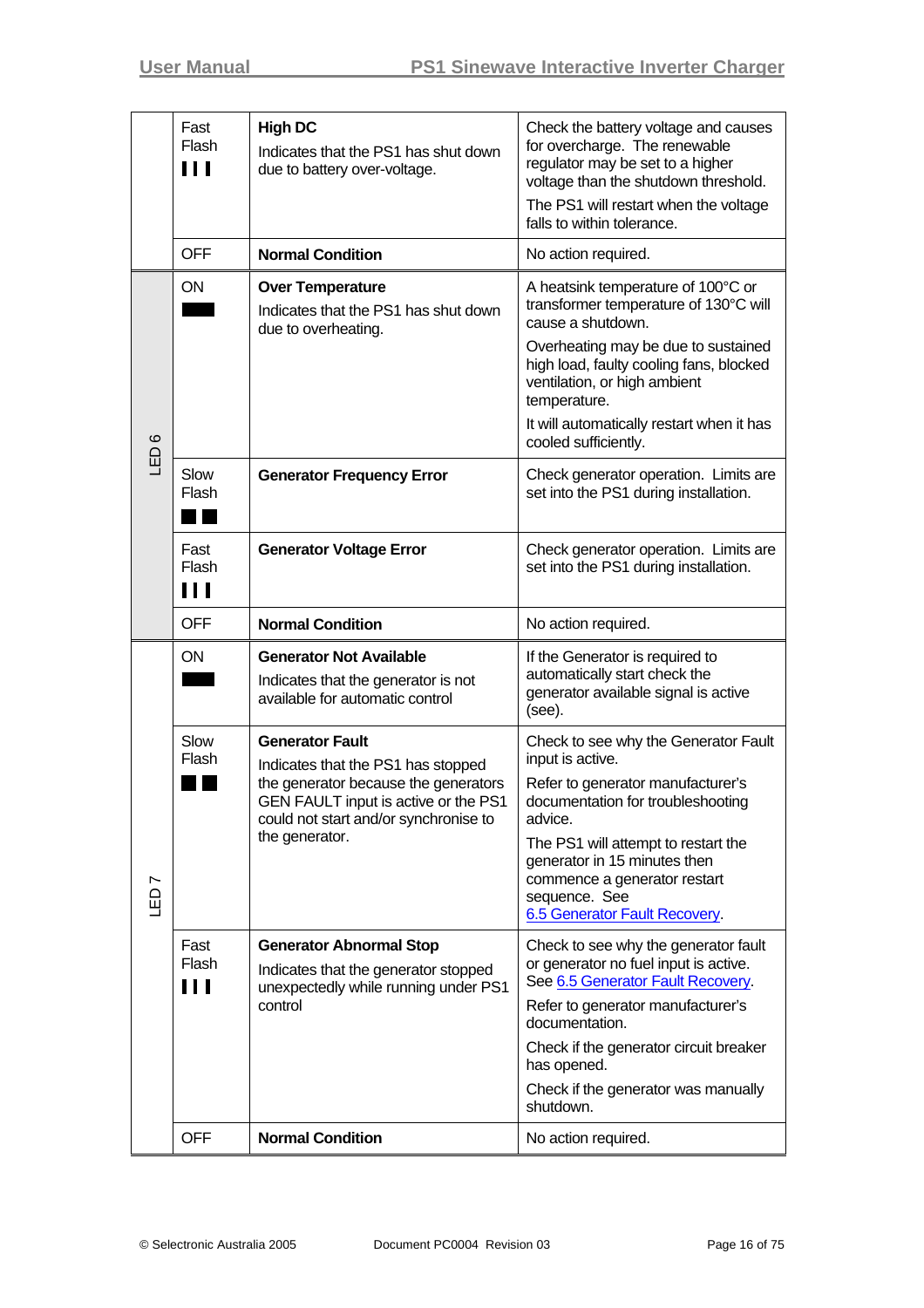| <b>ON</b><br><b>Non Urgent Alarm</b><br>attention.<br>Slow<br><b>Urgent Alarm</b><br>Flash<br>$\infty$<br>品<br>the near future. |                                                                             | Indicates conditions where the PS1<br>system is functional but may require                                        | Refer to other front panel LEDs,<br>Readings and Diagnostics screens for<br>reason.<br>See 3.1.2 Front Panel LEDs |
|---------------------------------------------------------------------------------------------------------------------------------|-----------------------------------------------------------------------------|-------------------------------------------------------------------------------------------------------------------|-------------------------------------------------------------------------------------------------------------------|
|                                                                                                                                 | Indicates the PS1 system is non-<br>functional or is likely to shut down in | Refer to other front panel LEDs,<br>Readings and Diagnostics screens for<br>reason.<br>See 3.1.2 Front Panel LEDs |                                                                                                                   |
|                                                                                                                                 | Fast<br>Flash<br>$\blacksquare$                                             | <b>Charge Required</b><br>Indicates the battery requires charging<br>but the generator is not available.          | Check why generator is NOT<br>available.                                                                          |
|                                                                                                                                 | <b>OFF</b>                                                                  | <b>Normal Condition</b>                                                                                           | No action required.                                                                                               |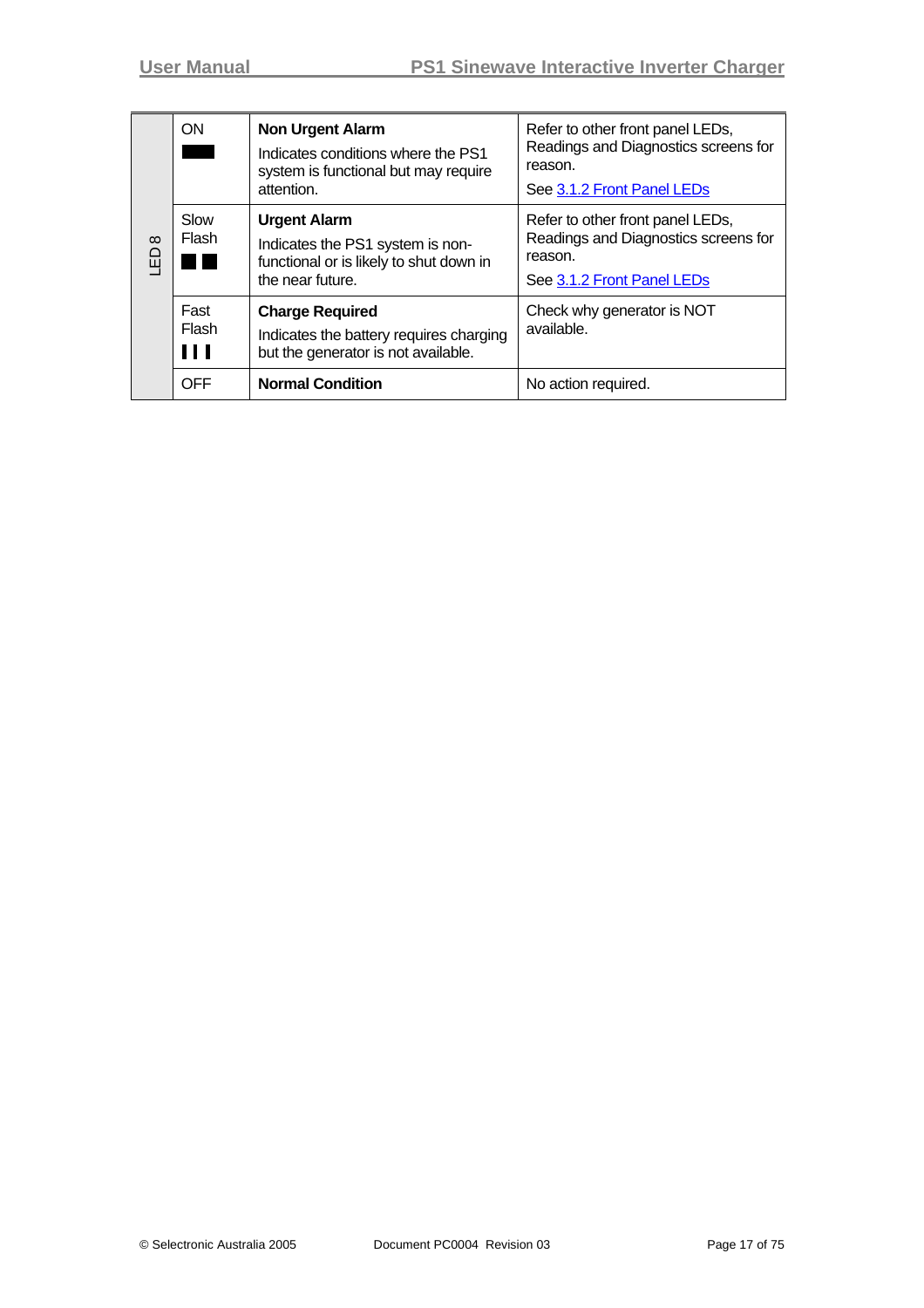### **3.2 Circuit Breakers**

<span id="page-17-0"></span>The PS1 has three manually operated circuit breakers on the front panel (see below).

The circuit breakers are:

- The **DC Circuit Breaker** which switches the battery and renewable source to the PS1. It is comprised of two ganged units for sufficient current rating. The circuit breaker will not close if the battery voltage is too high, too low or of reversed polarity. This circuit breaker will trip for various conditions including extremely low battery voltage, some internal faults, and 15 minutes after the PS1 is switched off via its **ON/OFF** pushbutton.
- The **Generator Circuit Breaker** which switches the Generator AC to the PS1.
- The **Load Circuit Breaker** which switches the load to the PS1.

The circuit breakers incorporate over-current trip to protect the PS1 from electrical faults.

| Batt Volts<br>Batt Ame<br>$M -$<br>$\mathcal{L}$<br>Batt SoC%<br>90.0<br>Load kW<br>0.00<br><b>MENU</b><br>OK<br><b>PRESS &amp; HOLD</b><br>for GEN START / STOP | System OK<br>System Fault       I Inverter Fault<br>Inv - Standalone<br>I I I Inv - Power Save<br>Inv - Sync<br>Renewable Charging <b>B</b> Float<br>I I I Equalise<br>Generator Charging <b>Company</b> Float<br>I I I Equalise<br><b>Battery Discharge</b><br>I I I High DC<br><b>ELow DC</b><br>٠<br><b>Overtemp</b><br>Gen Freq Error 1 1 1 Gen Volt Error<br>Gen Not Available<br>Gen Fault<br>II Gen Abnormal Stop<br>٠<br>Non Urgent Alarm<br>Urgent Alarm       Charge Required                                                                                                                                                                                                                                                                  |
|------------------------------------------------------------------------------------------------------------------------------------------------------------------|----------------------------------------------------------------------------------------------------------------------------------------------------------------------------------------------------------------------------------------------------------------------------------------------------------------------------------------------------------------------------------------------------------------------------------------------------------------------------------------------------------------------------------------------------------------------------------------------------------------------------------------------------------------------------------------------------------------------------------------------------------|
| <b><i>G</i></b> SELECTronIC<br><b>PS1</b><br><b>Sinewave Interactive</b><br><b>Inverter Charger</b>                                                              | <b>WARNING: Multiple Hazardous Energy Sources</b><br>Ensure that all energy sources are isolated<br>before working on the connected wiring.                                                                                                                                                                                                                                                                                                                                                                                                                                                                                                                                                                                                              |
| Designed and Manufactured in Australia                                                                                                                           | <b>CIRCUIT BREAKERS</b><br><b>GENERATOR</b><br>LOAD<br>D.C.<br>A.C.                                                                                                                                                                                                                                                                                                                                                                                                                                                                                                                                                                                                                                                                                      |
|                                                                                                                                                                  | <b>MERLIN GERIN</b><br><b>S</b> MERLIN GERIN<br><b>MERLIN GERIN</b><br><b>MERLINGERIN</b><br><b>MERLINGERIN</b><br>C60a<br>multi 9<br>multi9<br><b>C120N</b><br>C60a<br><b>MN</b><br>C125<br>$\frac{1}{\sqrt{1+\frac{1}{2}}}\frac{1}{\sqrt{1+\frac{1}{2}}}\frac{1}{\sqrt{1+\frac{1}{2}}}\frac{1}{\sqrt{1+\frac{1}{2}}}\frac{1}{\sqrt{1+\frac{1}{2}}}\frac{1}{\sqrt{1+\frac{1}{2}}}\frac{1}{\sqrt{1+\frac{1}{2}}}\frac{1}{\sqrt{1+\frac{1}{2}}}\frac{1}{\sqrt{1+\frac{1}{2}}}\frac{1}{\sqrt{1+\frac{1}{2}}}\frac{1}{\sqrt{1+\frac{1}{2}}}\frac{1}{\sqrt{1+\frac{1}{2}}}\frac{1}{\sqrt{1+\frac{1}{2}}}\frac{1}{\sqrt{1+\frac{$<br>C <sub>63</sub><br>C63<br>$\frac{415VV}{22200}$<br>$\frac{4500}{3}$ 11361<br>11361<br>$\ddot{\circ}$<br>$1 - ON$<br>1.08 |

**Figure 5 PS1 Circuit Breakers**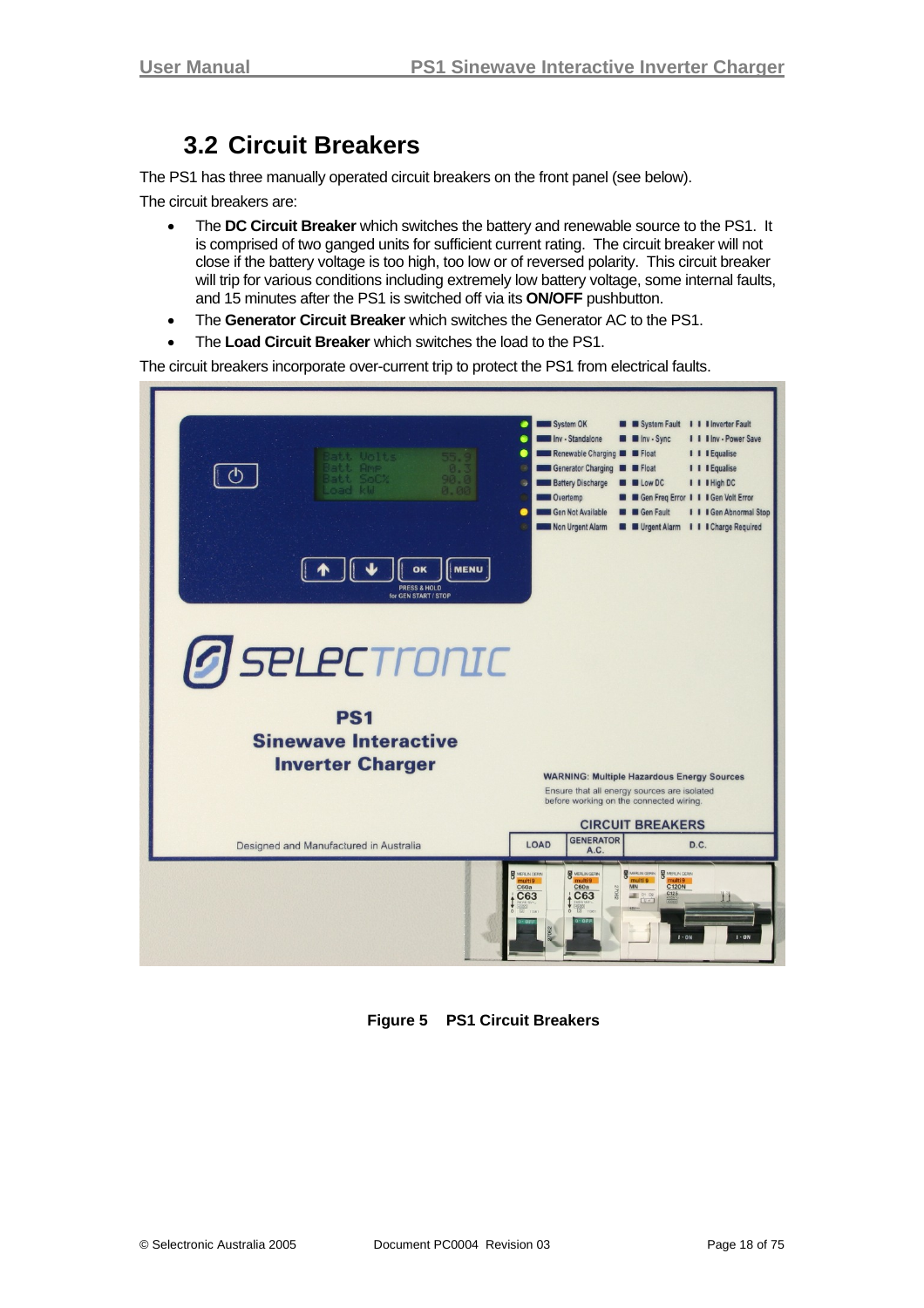### <span id="page-18-0"></span>**3.3 Quick Start**

#### **3.3.1 To switch Inverter ON**

- 1. If not already closed, close the Generator AC Circuit Breaker. (switch Up)
- 2. If not already closed, close the Load Circuit Breaker. (switch Up)
- 3. Press the front panel **ON/OFF** button **6.** For one second then release it. All LEDs illuminate briefly then display an upward moving flashing pattern while the PS1 performs a selftest. If the LEDs remain off, the PS1 failed to start. If the PS1 was shut down from an abnormal cause, it may be necessary to operate the **ON/OFF** button again if the PS1 does not start.
- 4. When the LCD displays "Please close DC CB", close the DC Circuit Breaker if not already closed. (switch Up).

On successful start up the **System OK** LED will be ON and the PS1 will enter Standalone mode (**Inv – Standalone** LED), or Synchronise mode (**Inv – Sync** LED) to the already running generator or Power Save mode (**Inv – Power Save** LED) depending on system settings. The View Readings menu will display as shown below.



#### **3.3.2 To switch Inverter OFF**

- 1. Press the front panel **ON/OFF** pushbutton **for a** second then release it. The LEDs and LCD will turn off.
- 2. Unless you want the generator to supply the load via the PS1, open the Generator and Load Circuit Breakers.

The DC Circuit Breaker will open automatically<sup>[1](#page-18-0)</sup> 15 minutes after the PS1 is turned off.

l

<sup>&</sup>lt;sup>1</sup> 24volt models have no control over the DC circuit breaker and the DC circuit breaker needs to be manually opened.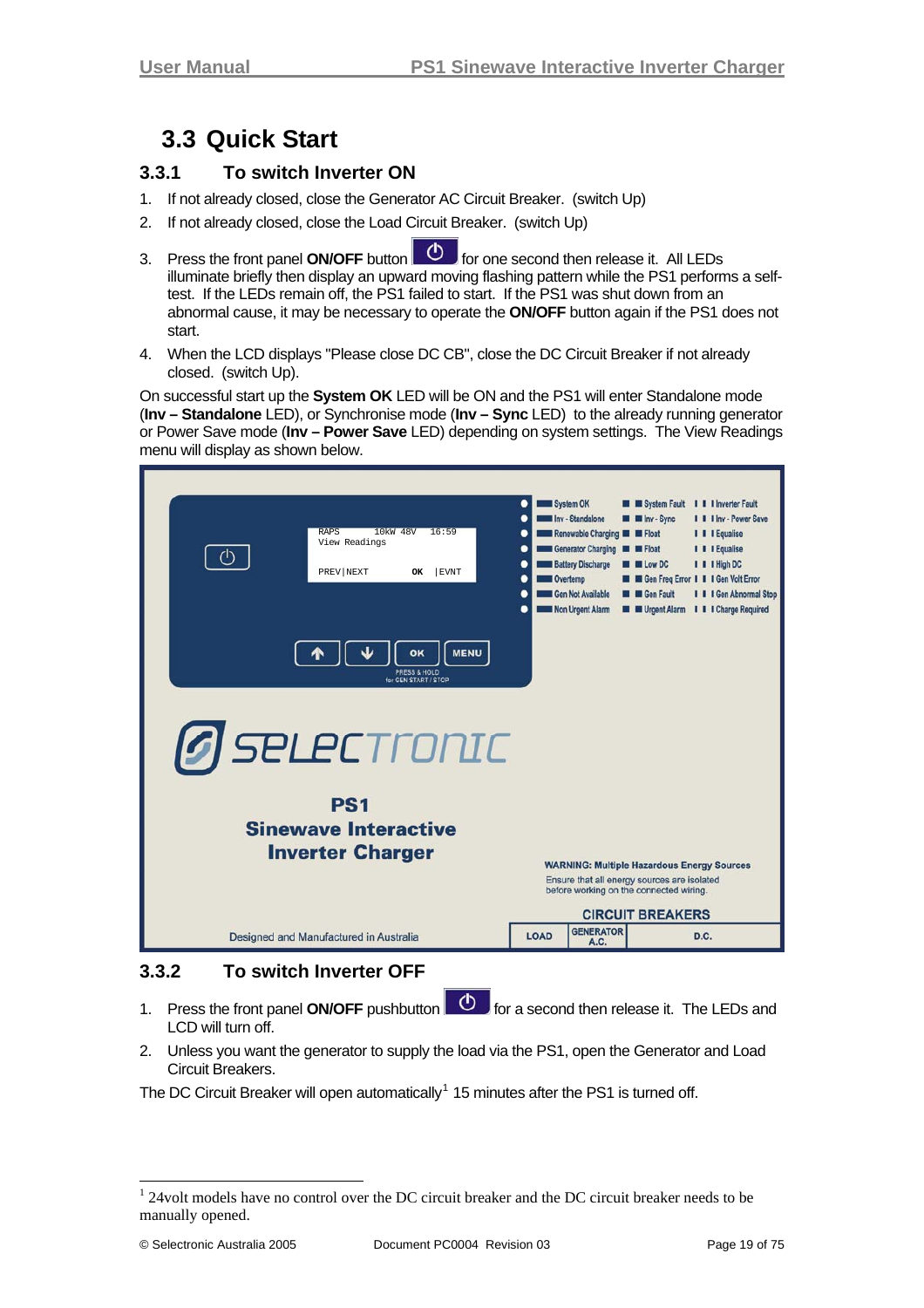#### <span id="page-19-1"></span><span id="page-19-0"></span>**3.3.3 Starting the Generator from PS1**

- 1. Check that the **Generator Not Available** LED (see [3.1.2](#page-12-1) [Front Panel LEDs\)](#page-12-1) is OFF indicating the generator is available for automatic control. If the LED is ON or flashing the generator has a problem which must be rectified before this procedure will start the generator.
- 2. Press the front panel OK button  $\begin{bmatrix} \text{OK} \\ \text{OK} \end{bmatrix}$  for at least one second then release it.
- 3. The generator will start and after a short period the **Inv Sync** LED (see [3.1.2](#page-12-1) [Front Panel LEDs\)](#page-12-1) on the front panel will flash. When the PS1 has determined the generator is no longer required, the generator will automatically switch off. See [6.3.4](#page-55-1) **[Generator Automatic Stopping](#page-55-1).**

#### **3.3.4 Stopping the Generator from PS1**

- 1. Check that the **Generator Not Available** LED (see [3.1.2](#page-12-1) [Front Panel LEDs\)](#page-12-1) is OFF indicating the generator is available for automatic control. If the LED is ON or flashing the generator has a problem which must be rectified before this procedure will stop the generator.
- 2. Press the front panel OK button  $\begin{bmatrix} \text{OK} \\ \text{OK} \end{bmatrix}$  for at least one second then release it.
- 3. The generator will be disconnected and power will be supplied to the load via the PS1. Note that some generators will continue to run for a short period as a cool down period, this does not affect the PS1.

#### <span id="page-19-2"></span>**3.3.5 Schedule Battery Equalise**

1. A battery equalise can be scheduled for the next generator charging cycle by depressing the

MENU button MENU for at least one second. The LCD will display the message "Eqlise Request". Repeating this action will cancel the request.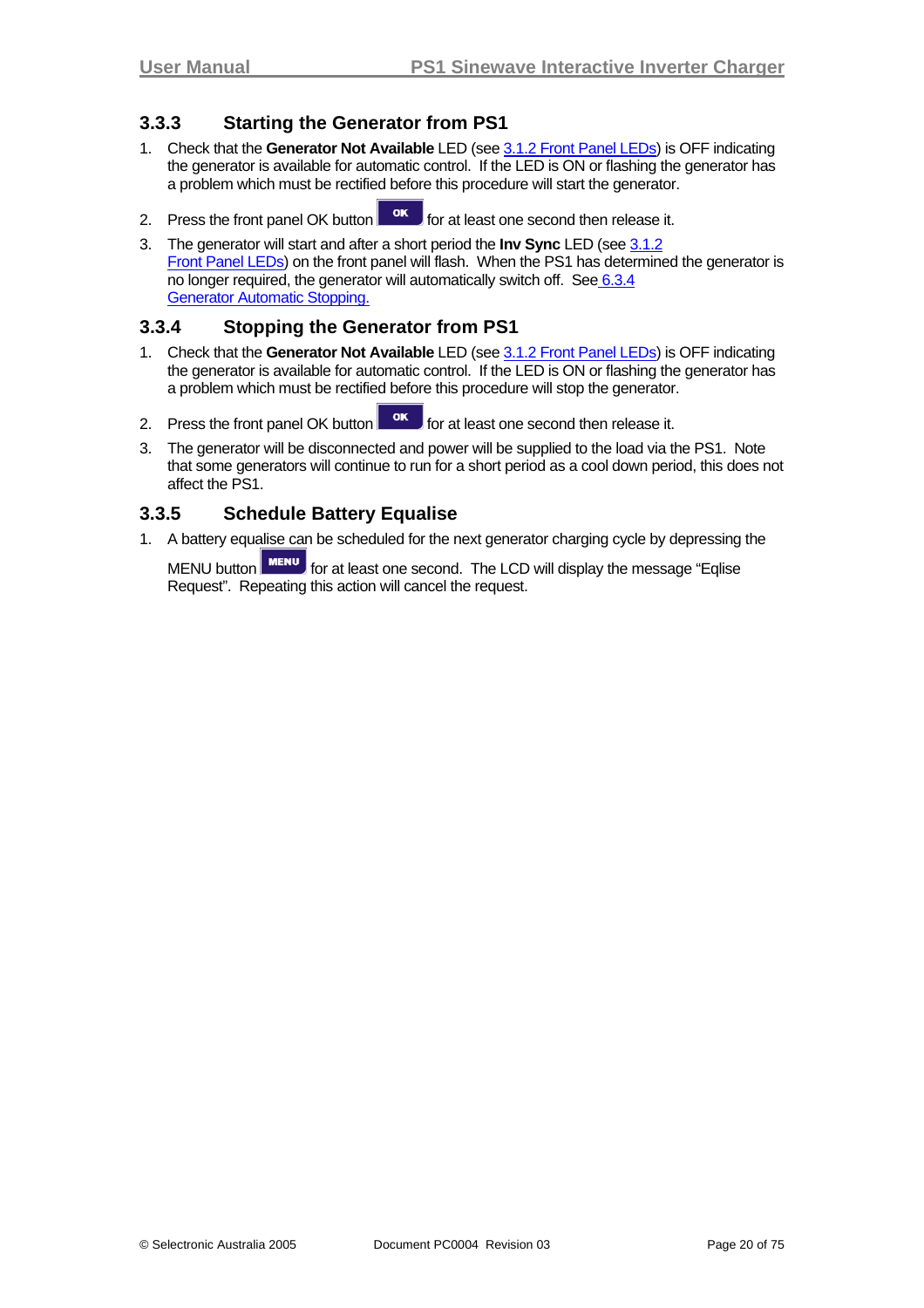# <span id="page-20-0"></span>4 PS1 User Menus

### **4.1 User Menu Structure**

The diagram below shows the User menus for access to the PS1 settings and readings. The View Readings menu is the home menu and will be displayed when the PS1 has completed power up.

The View Readings, Summary Readings, View Diagnostics, View Settings, Generator Schedules and Event Log menus allow viewing of system settings, readings and event history without the possibility of inadvertent modification. The information provided in these screens is sufficient to monitor the day to day system operation and resolve system problems.

The Change Settings, Advanced Settings and Changes Schedules menu allow modification of the PS1 User settings and generator run schedules.

Your maintenance provider may ask you to extract information from these menus for remote diagnostic purposes. Familiarly with this information, while not mandatory for system operation, will greatly enhance your ability to respond to any problems that may arise.



#### **Figure 6 User Menus**

User Menus allow viewing of the PS1 Readings, Settings and Schedules and changing of Settings and Schedules.

Use the four pushbuttons  $\begin{array}{|c|c|c|c|c|}\hline \textbf{A} & \textbf{U} & \textbf{ok} & \textbf{MENU} \hline \textbf{and} & \text{associated LCD text to navigate the} \hline \end{array}$ menu structure. See [3.1.1](#page-11-1) Menu [Navigation and Pushbuttons.](#page-11-1)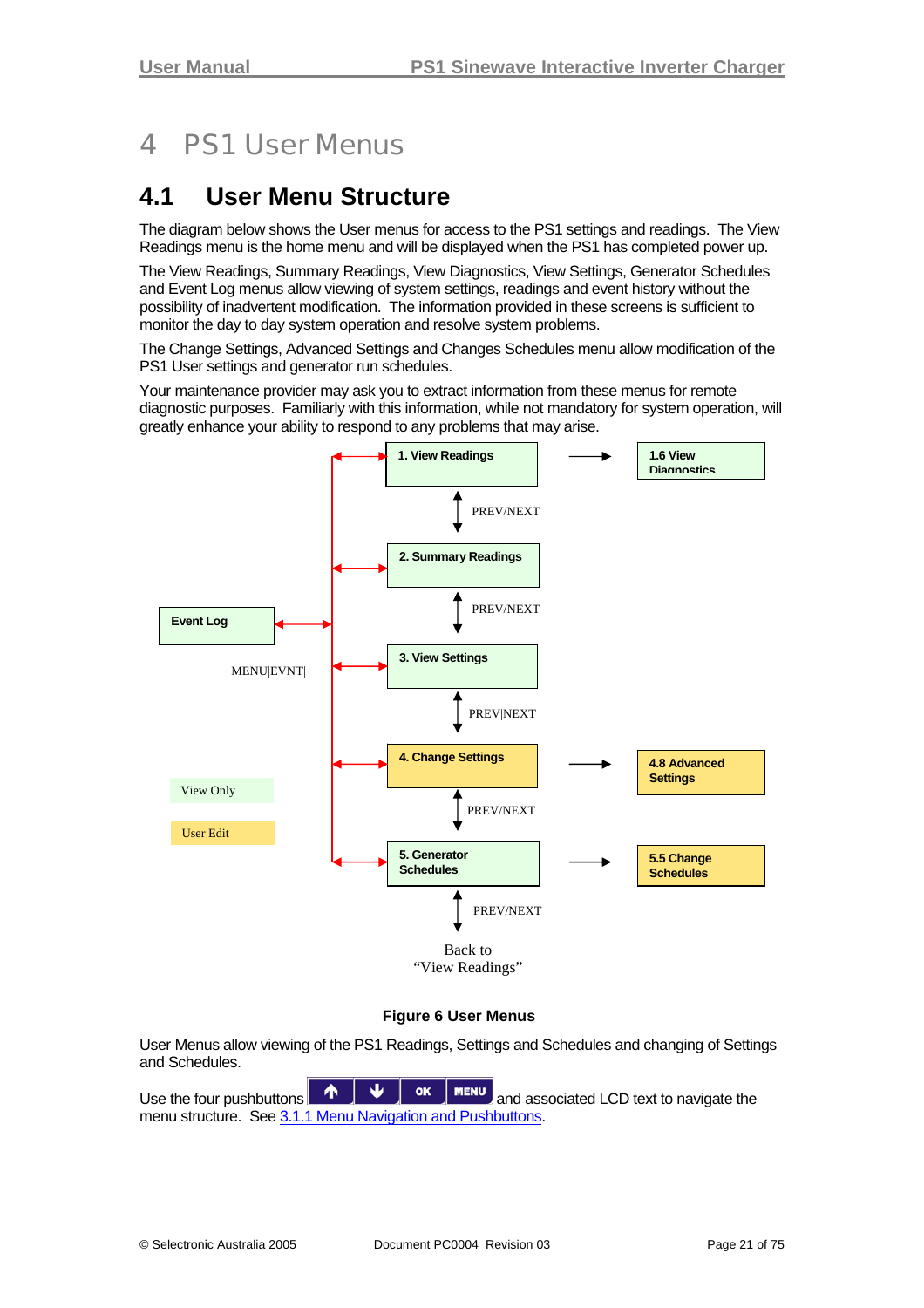### <span id="page-21-0"></span>**4.2 View Readings**

<span id="page-21-1"></span>The View Readings screens provide measured and calculated values of all significant system parameters. Most of the screens show four values. They provide an extensive view of the systems operation and include measured values such as voltages and currents, and values calculated by the PS1 from such measurements. For convenience the readings are grouped with related readings hence some readings are repeated in a number of places.

The values shown below are for illustration purposes only, actual values displayed will depend on the PS1 model and operating conditions.

1

| RAPS      | 10kW 48V<br>View Readings |    | 16:59       |
|-----------|---------------------------|----|-------------|
| PREV NEXT |                           | ΩK | <b>EVNT</b> |

Press **TOK** to enter the View Readings screens. Within screens, press **EXERICA** at any time to return to this point.

| 1.1                                               | <b>View Readings=&gt;</b>                                                                                                                                                                                                                                                                                                                                                                                                                                    |
|---------------------------------------------------|--------------------------------------------------------------------------------------------------------------------------------------------------------------------------------------------------------------------------------------------------------------------------------------------------------------------------------------------------------------------------------------------------------------------------------------------------------------|
| Batt Volts<br>51.2<br>$-3.3$                      | Batt Volts: measured DC battery voltage.                                                                                                                                                                                                                                                                                                                                                                                                                     |
| Batt Amps<br>96.5<br>Batt SoC%<br>1.35<br>Load kW | This figure may rise substantially during charging and<br>fall soon after charging ends.                                                                                                                                                                                                                                                                                                                                                                     |
|                                                   | Batt Amps: net measured battery dc current<br>including inverter current and shunt currents.<br>Positive current charges battery, negative current<br>discharges battery. It is possible for this figure to be<br>negative whilst the generator is running if the inverter<br>and generator are both supplying the load                                                                                                                                      |
|                                                   | Batt SoC%: estimated battery state of charge as a<br>percentage of the Batt size Ah setting. The<br>value is near 100% when the battery is in a high<br>state of charge and will decrease as the battery is<br>discharged. During charging, the value may go<br>above 100%; this will be reset to 100% at completion<br>of the charge cycle if it exceeds 110%. See 6.1.1<br><b>Battery State of Charge (SoC)</b><br>Load kw: measured AC power to the load. |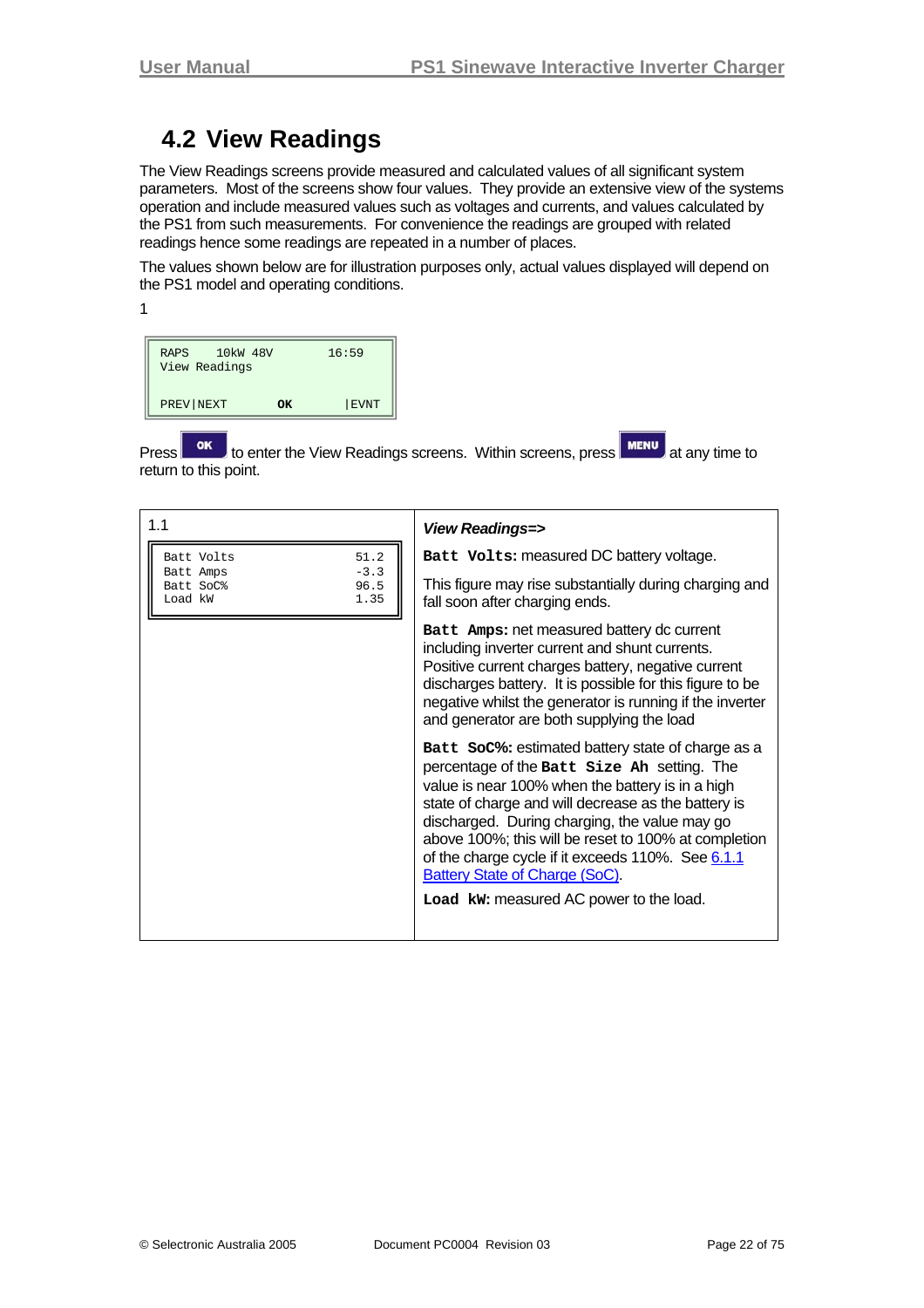| 1.2                                                                            | View Readings=>                                                                                                                                                                                                                                                                                                                           |
|--------------------------------------------------------------------------------|-------------------------------------------------------------------------------------------------------------------------------------------------------------------------------------------------------------------------------------------------------------------------------------------------------------------------------------------|
| 1.81<br>Load kWh/Day<br>Load kW<br>1.35<br>1.68<br>Gen kW<br>$-0.33$<br>Inv kW | Load kWh/Day: measured average energy used<br>per day for the past seven days. See 4.3<br>Summary Readings for accumulated load energy<br>total.                                                                                                                                                                                          |
|                                                                                | Load kw: measured AC power to the load.                                                                                                                                                                                                                                                                                                   |
|                                                                                | Gen kw: measured AC power from the generator.<br>See 4.3 Summary Readings for accumulated<br>generator energy total.                                                                                                                                                                                                                      |
|                                                                                | Inv kw: measured AC power through the inverter.<br>When no generator is running the figure will always<br>show positive (discharging the batteries). When a<br>generator is operating the figure may be negative to<br>show batteries are being charged or positive when<br>the inverter and generator are providing power to the<br>load |

| 1.3                                    | <b>View Readings=&gt;</b>                                                                                                                                                                                                                                                                                                                               |
|----------------------------------------|---------------------------------------------------------------------------------------------------------------------------------------------------------------------------------------------------------------------------------------------------------------------------------------------------------------------------------------------------------|
| 96.5<br>Batt SoC%<br>3.3<br>Inv Amp    | <b>Batt SoC%: estimated battery state of charge as a</b><br>percentage of the Batt Size Ah setting.                                                                                                                                                                                                                                                     |
| 0.0<br>Shunt1 Amp<br>Shunt2 Amp<br>0.0 | Inv Amps: measured inverter dc current. Positive<br>current charges battery, negative current discharges<br>battery.                                                                                                                                                                                                                                    |
|                                        | Shunt 1 Amp: measured current through Shunt 1.<br>This could be a charging source (e.g. solar panels)<br>which will show a positive figure, or a discharge<br>source (e.g., DC pump or fridge) which will show a<br>negative figure depending on the configuration for<br>Shunt 1.<br>See 4.3 Summary Readings for accumulated Shunt<br>1 energy total. |
|                                        | shunt 2 Amp: measured current through Shunt 2.<br>This could be a charging source (e.g. solar/wind)<br>which will show a positive figure, or a discharge<br>source (e.g., DC pump or fridge) which will show a<br>negative figure depending on the configuration for<br>Shunt 2.<br>See 4.3 Summary Readings for accumulated Shunt<br>2 energy total.   |

| 1.4                               | <b>View Readings=&gt;</b>              |
|-----------------------------------|----------------------------------------|
| 249<br>Inv VAC<br>50.02<br>Inv Hz | Inv VAC: measured inverter AC voltage  |
| 249<br>Gen VAC<br>50.02<br>Gen Hz | Inv Hz: measured inverter frequency    |
|                                   | Gen VAC: measured generator AC voltage |
|                                   | Gen Hz: measured generator frequency   |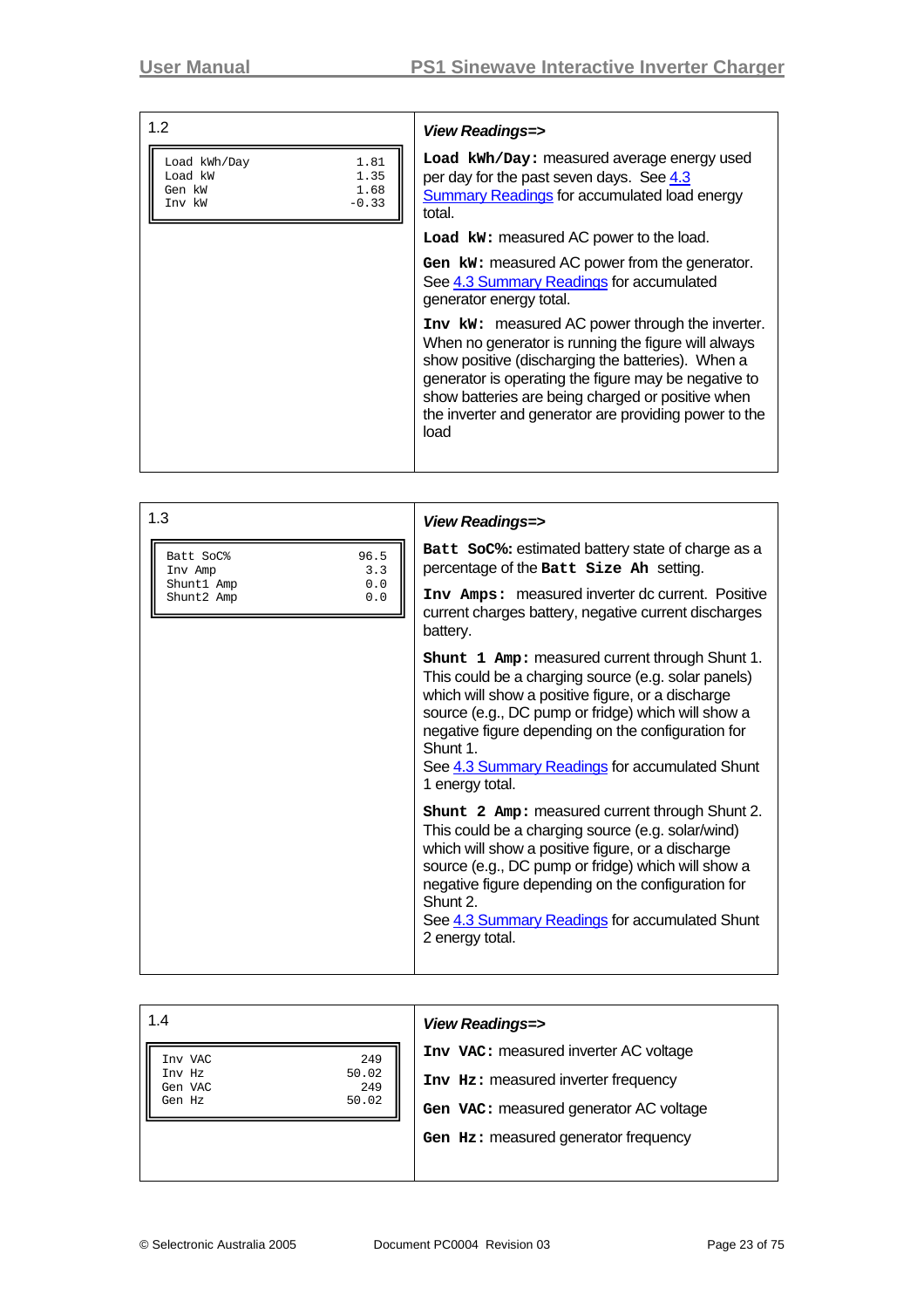| 1.5               |                | View Readings=>                                                                                                   |
|-------------------|----------------|-------------------------------------------------------------------------------------------------------------------|
| Days to Eqlise    | $\overline{ }$ | Days to Eqlise: number of days remaining<br>before the battery will be Equalised<br>(see 6.1 Battery Management). |
| PREV NEXT<br>MENU |                |                                                                                                                   |
|                   |                |                                                                                                                   |
|                   |                |                                                                                                                   |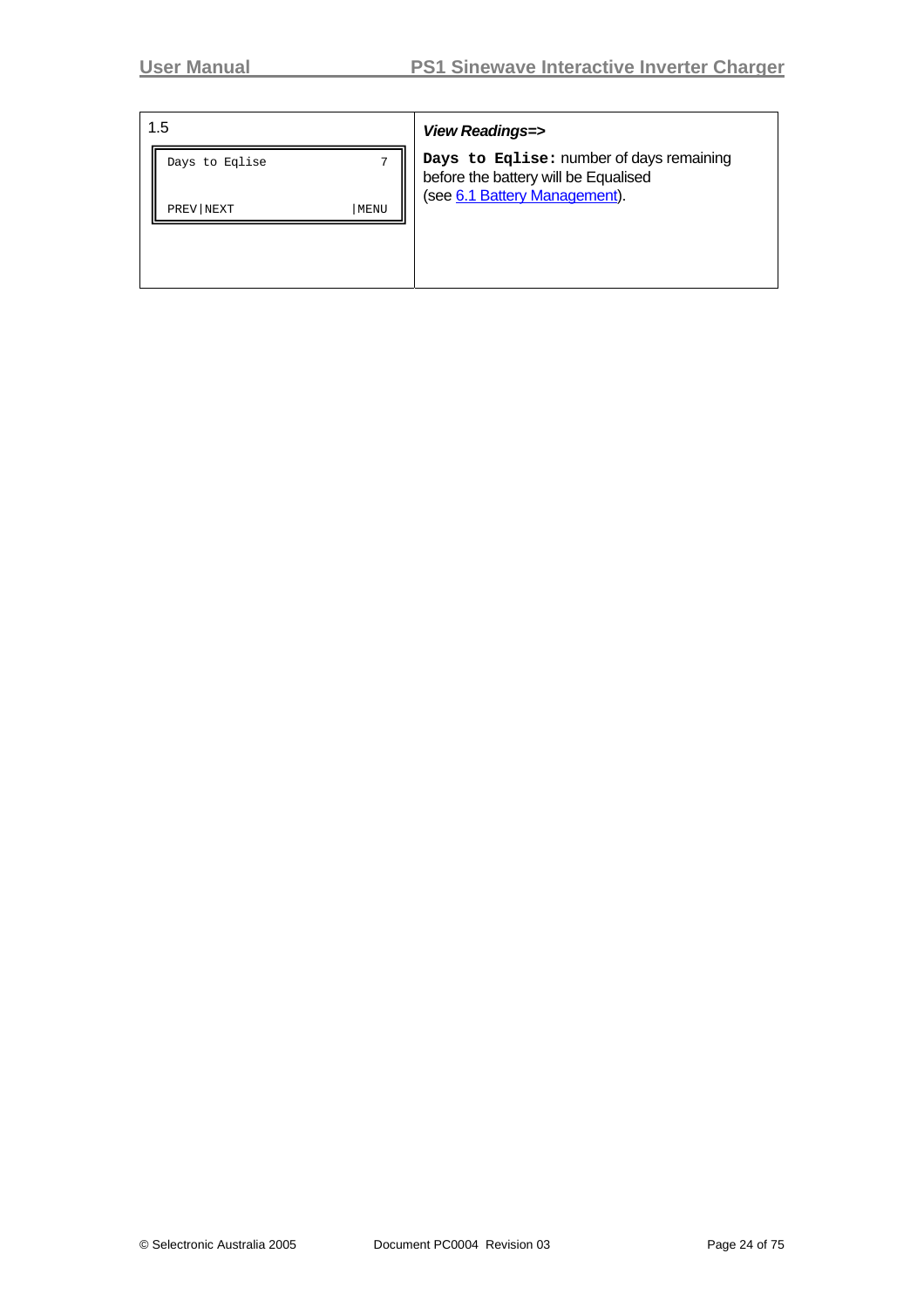#### <span id="page-24-1"></span><span id="page-24-0"></span>**4.2.1 View Diagnostics**

The diagnostics readings provide an insight into the system performance and operating conditions. It will be important to access this data if a fault or shut down occur.

#### 1.6

| View Diagnostics |    | 16:59 |
|------------------|----|-------|
| PREV NEXT        | ΩK | MENU  |

Press **The Studies of Studies of the View Diagnostics screens. Within screens, press MENU at any time to Press at any time to** return to this point.

| 1.6.1                                                                       | View Readings=>View Diagnostics=>                                                                                                                                                                                                                                                |
|-----------------------------------------------------------------------------|----------------------------------------------------------------------------------------------------------------------------------------------------------------------------------------------------------------------------------------------------------------------------------|
| Heatsink C<br>22<br>Transformer C<br>22<br>21<br>Batt C<br>Internal C<br>22 | Heatsink C: measured PS1 internal heatsink<br>temperature. The PS1 will start the fans at heatsink<br>temperature of 50°C, start the generator and transfer<br>load at 70°C and shut down at a heatsink<br>temperature of 100°C. The inverter will restart at<br>$85^{\circ}$ C. |
|                                                                             | Transformer C: measured internal transformer<br>temperature. The PS1 will start the fans at<br>transformer temperature of 70°C, start the generator<br>and transfer load at 100°C and shut down at a<br>transformer temperature of 130°C. The inverter will<br>restart at 115°C. |
|                                                                             | Battery C: measured battery temperature from<br>the battery temperature sensor. The reading is used<br>to compensate battery charge settings.<br>See 6.1.4 Battery Temperature).                                                                                                 |
|                                                                             | Internal C: measured internal temperature.<br>If shutdown temperatures are approached refer to<br>the troubleshooting section.<br>See 8.3 Inverter Start/Stop/Shutdown                                                                                                           |

| 1.6.2                                                     | View Readings=>View Diagnostics=>                          |
|-----------------------------------------------------------|------------------------------------------------------------|
| $-0.33$<br>Inv kW                                         | Inv kw: measured AC power through the inverter.            |
| $-0.32$<br>Inv kVAr<br>0.47<br>Gen kW<br>0.37<br>Gen kVAr | Inv kVAr: measured reactive power through the<br>inverter. |
|                                                           | Gen kw: measured AC power from the generator.              |
|                                                           | Gen kVAr: measured reactive power from the<br>generator.   |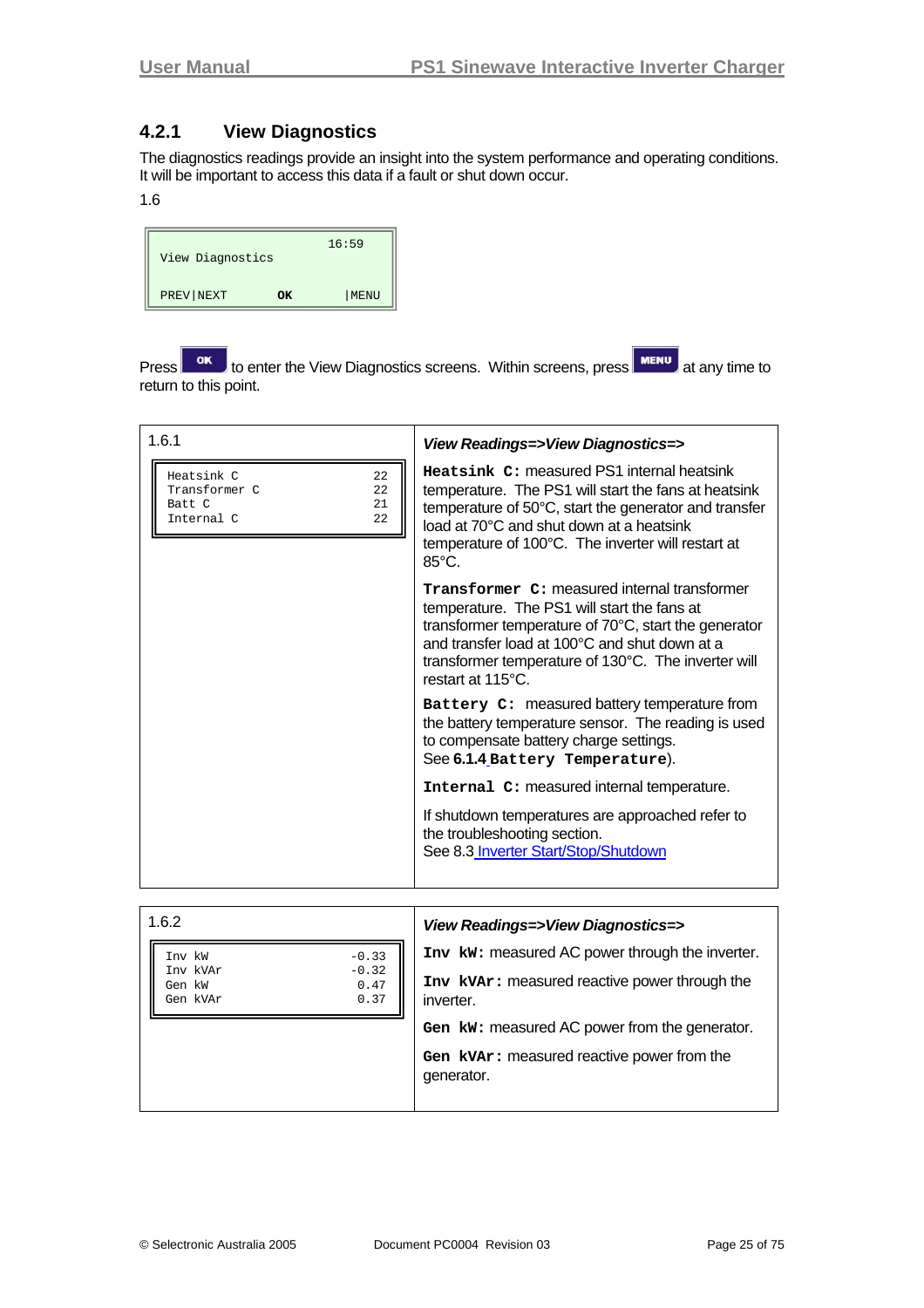| 1.6.3                                                                             | View Readings=>View Diagnostics=>                                                                                                                                                                                                                                                        |
|-----------------------------------------------------------------------------------|------------------------------------------------------------------------------------------------------------------------------------------------------------------------------------------------------------------------------------------------------------------------------------------|
| Gen:Avail kW<br>8.33<br>0.47<br>Gen kW<br>0.00<br>Delta Gen Hz<br>50.01<br>Gen Hz | Gen: Avail kw: estimated maximum power<br>available from the generator based on the Gen: Max<br>kw setting and the variation of generator output<br>voltage and frequency from nominal (240VAC,<br>50Hz). The PS1 will limit the power drawn by the<br>inverter to this estimated value. |
|                                                                                   | As the generator frequency and voltage vary above<br>and below nominal, Gen: Avail kw will adjust<br>higher and lower accordingly.                                                                                                                                                       |
|                                                                                   | At nominal, the Gen: Max kw equals the<br>Gen:Avail kW                                                                                                                                                                                                                                   |
|                                                                                   | Gen kw: measured AC power from the generator.                                                                                                                                                                                                                                            |
|                                                                                   | Delta Gen Hz: the variation in generator output<br>frequency.                                                                                                                                                                                                                            |
|                                                                                   | Gen Hz: measured generator output frequency.                                                                                                                                                                                                                                             |
|                                                                                   |                                                                                                                                                                                                                                                                                          |
| 1 G A                                                                             | 1/2<br>-15-                                                                                                                                                                                                                                                                              |

| 1.6.4                                        | View Readings=>View Diagnostics=>                                                                                                          |
|----------------------------------------------|--------------------------------------------------------------------------------------------------------------------------------------------|
| 8.50<br>30s Avg kW<br>3.57<br>2min Avg kW    | 30s Avg kw: average load power over the last 30<br>seconds. The resolution is 0.5kW                                                        |
| 3.12<br>10min Avq kW<br>1.45<br>30min Avg kW | 2min Avg kw: average load power over the last 2<br>minutes.                                                                                |
|                                              | 10min Avg kw: average load power over the last<br>10 minutes.                                                                              |
|                                              | 30min Avg kw: average load power over the last<br>30 minutes.                                                                              |
|                                              | The 10 minute and 30 minute average load power<br>levels may be set by the installer to trigger a<br>generator start See 4.4 View Settings |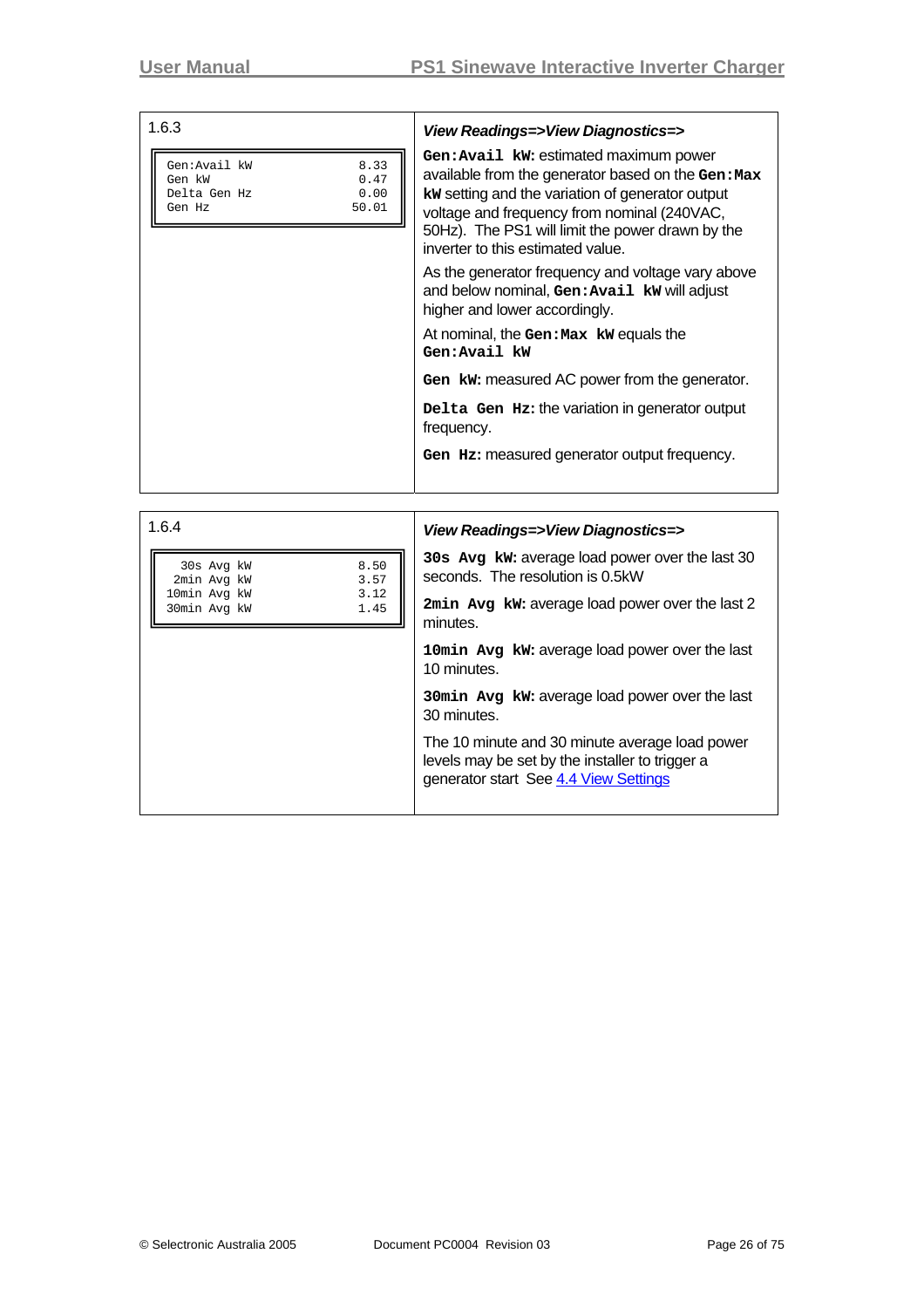| 1.6.5                                                                                  | View Readings=>View Diagnostics=>                                                                                                                                                |
|----------------------------------------------------------------------------------------|----------------------------------------------------------------------------------------------------------------------------------------------------------------------------------|
| S/Term Ev Count<br>0<br>$\Omega$<br>L/Term Ev Count<br>PREV NEXT<br>RESET <sup> </sup> | S/Term Ev Count: a continuous count of<br>abnormal system events. The count is capped at the<br>S/Term Ev Limit value and reduced by one<br>every 15minutes.                     |
|                                                                                        | $L/Term$ Ev Count: a continuous count of<br>abnormal system events. The count is capped at<br>$L/Term$ Ev Limit + 2 value and reduced by one<br>every 6 hours.                   |
|                                                                                        | A high frequency of such events may indicate a<br>system problem.                                                                                                                |
|                                                                                        | Limits may be set for each of these counts. See<br>4.5.1 Advanced Settings.                                                                                                      |
|                                                                                        | An Urgent alarm will be generated if the S/Term<br>event count exceeds the s/Term Ev Limit. The<br>system will shutdown for 15 minutes and then restart<br>to clear the problem. |
|                                                                                        | A Non Urgent alarm will be generated if the L/Term<br>event count exceeds the L/Term Ev Limit. The<br>system will not shutdown due to this threshold.                            |
|                                                                                        | Pressing RESET will clear both counters to zero and<br>clear the alarms                                                                                                          |
|                                                                                        | See event information in Appendix <b>B2</b> .                                                                                                                                    |

| 1.6.6                                                                     | View Readings=>View Diagnostics=>                                                                                                                                                                                                                                                                                                           |
|---------------------------------------------------------------------------|---------------------------------------------------------------------------------------------------------------------------------------------------------------------------------------------------------------------------------------------------------------------------------------------------------------------------------------------|
| $\Omega$<br>Sys Shtdwn<br>Ovr/Load Count<br>$\Omega$<br>PREV NEXT<br>MENU | Sys Shtdwn: the System Shutdown will be one if<br>the PS1 is in shutdown state and zero if the PS1 is<br>operational. An automatic system restart will be<br>attempted 15 minutes after shutdown.                                                                                                                                           |
|                                                                           | Ovr/Load Count: the Over Load count is the<br>number of inverter overloads. The counter is<br>reduced by one (1) every 15 minutes and hence is<br>an indication of recent inverter overloads. A<br>maximum of 10 overloads per 15 minutes is<br>permitted before the inverter will shutdown.<br>These counters cannot be reset by the user. |

| 1.6.7                                                                   | View Readings=>View Diagnostics=>                                                             |
|-------------------------------------------------------------------------|-----------------------------------------------------------------------------------------------|
| 16:59<br>PS1 RAP dd-mm-yy<br>Vx.yz 10kW 48V<br>PREV NEXT<br><b>MENU</b> | Software version information. This information will be<br>required when reporting any issues. |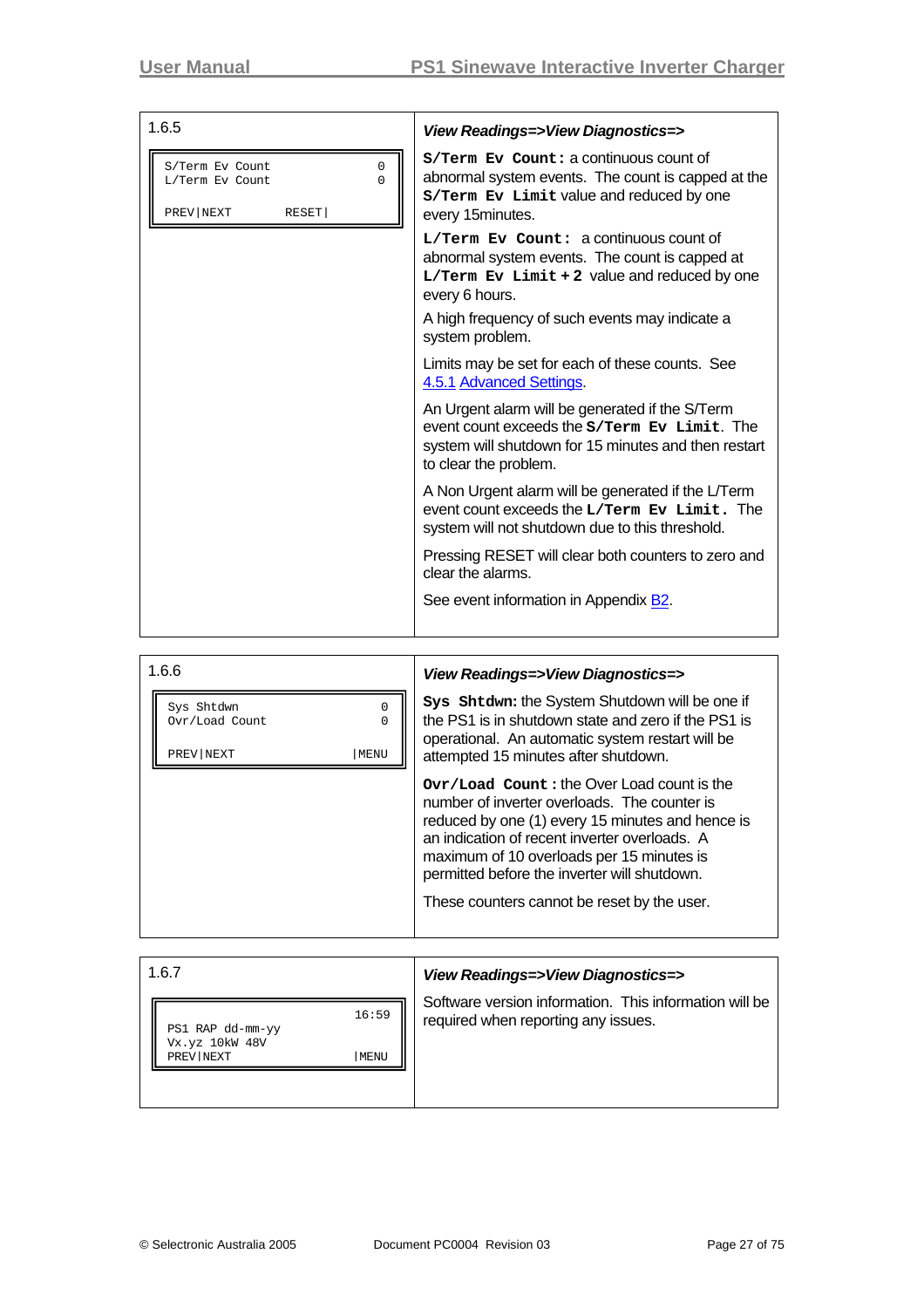|  | ×<br>×<br>۰.<br>۰. |
|--|--------------------|
|--|--------------------|

Inv State 0<br>
Schd State 0<br>
Gen State 0<br>
Chrg State 0<br>
0 Schd State Gen State Chrg State

#### 1.6.8 *View Readings=>View Diagnostics=>*

**Inv State:** Inverter operating mode **Schd State:** Generator scheduler mode **Gen State:** Generator controller mode **Chrg State:** Charge controller mode Internal state identifiers of PS1 functions.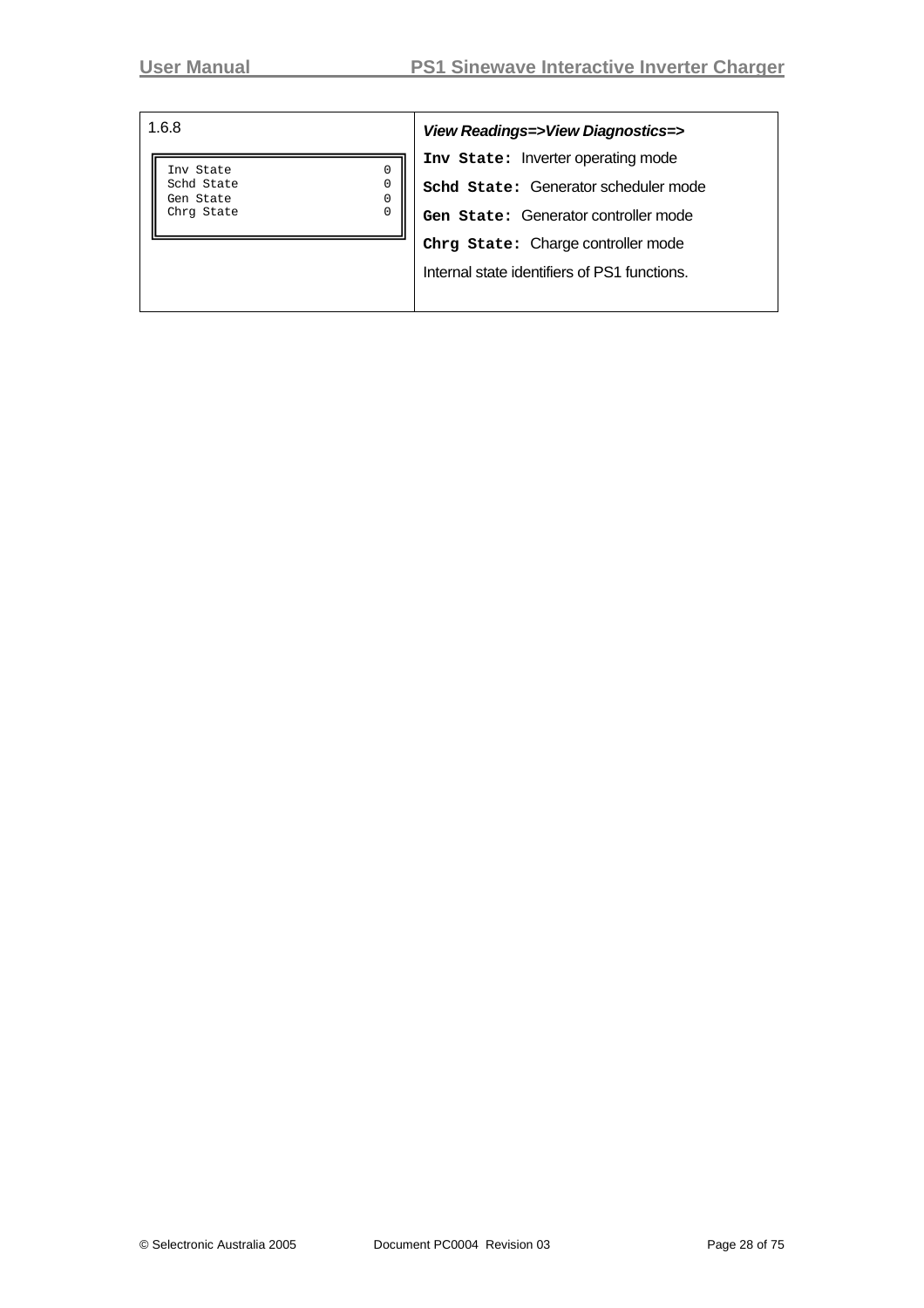### <span id="page-28-0"></span>**4.3 Summary Readings**

<span id="page-28-1"></span>The Summary Readings screens provide the cumulative measured energy usage/contribution for each of the energy loads and sources over the lifetime of the PS1. The values shown below are for illustration purposes only, actual values displayed will depend on PS1 operating conditions. 2

| RAPS<br>Summary Readings | 10kW 48V |    | 16:59       |
|--------------------------|----------|----|-------------|
| PREV NEXT                |          | OK | <b>EVNT</b> |

Press or to enter the Summary Readings screens. Within screens, press **MENU** at any time to return to this point.

| 2.1                                                              | <b>Summary Readings=&gt;</b>                                                                                                                                                                                  |
|------------------------------------------------------------------|---------------------------------------------------------------------------------------------------------------------------------------------------------------------------------------------------------------|
| Load kWh<br>1358                                                 | Load kWh: cumulative energy supplied to the load.                                                                                                                                                             |
| Gen kWh<br>481<br>560<br>Shunt 1 kWh<br>Shunt 2 kWh<br>$-128$    | Gen kwh: cumulative energy supplied by the<br>generator.                                                                                                                                                      |
|                                                                  | shunt 1 kwh: cumulative energy measured on<br>shunt 1.                                                                                                                                                        |
|                                                                  | shunt 2 kwh: cumulative energy measured on<br>shunt 2.                                                                                                                                                        |
|                                                                  | Note: Shunts may be configured as DC Load<br>(negative kWh) or Renewable (positive kWh) or net<br>Renewable + DC Load (positive = more renewable<br>than DC Load, negative = more DC Load than<br>Renewable). |
| 2.2                                                              | <b>Summary Readings=&gt;</b>                                                                                                                                                                                  |
| 1025<br>Batt In kWh<br>Batt Out kWh<br>1005<br>56<br>Gen Run Hrs | Batt In kWh: cumulative energy supplied to the<br>battery.                                                                                                                                                    |
| PREV NEXT<br>MENU                                                | Batt Out kwh: cumulative energy supplied by the<br>battery.                                                                                                                                                   |
|                                                                  | Gen Run Hrs: cumulative generator running time.                                                                                                                                                               |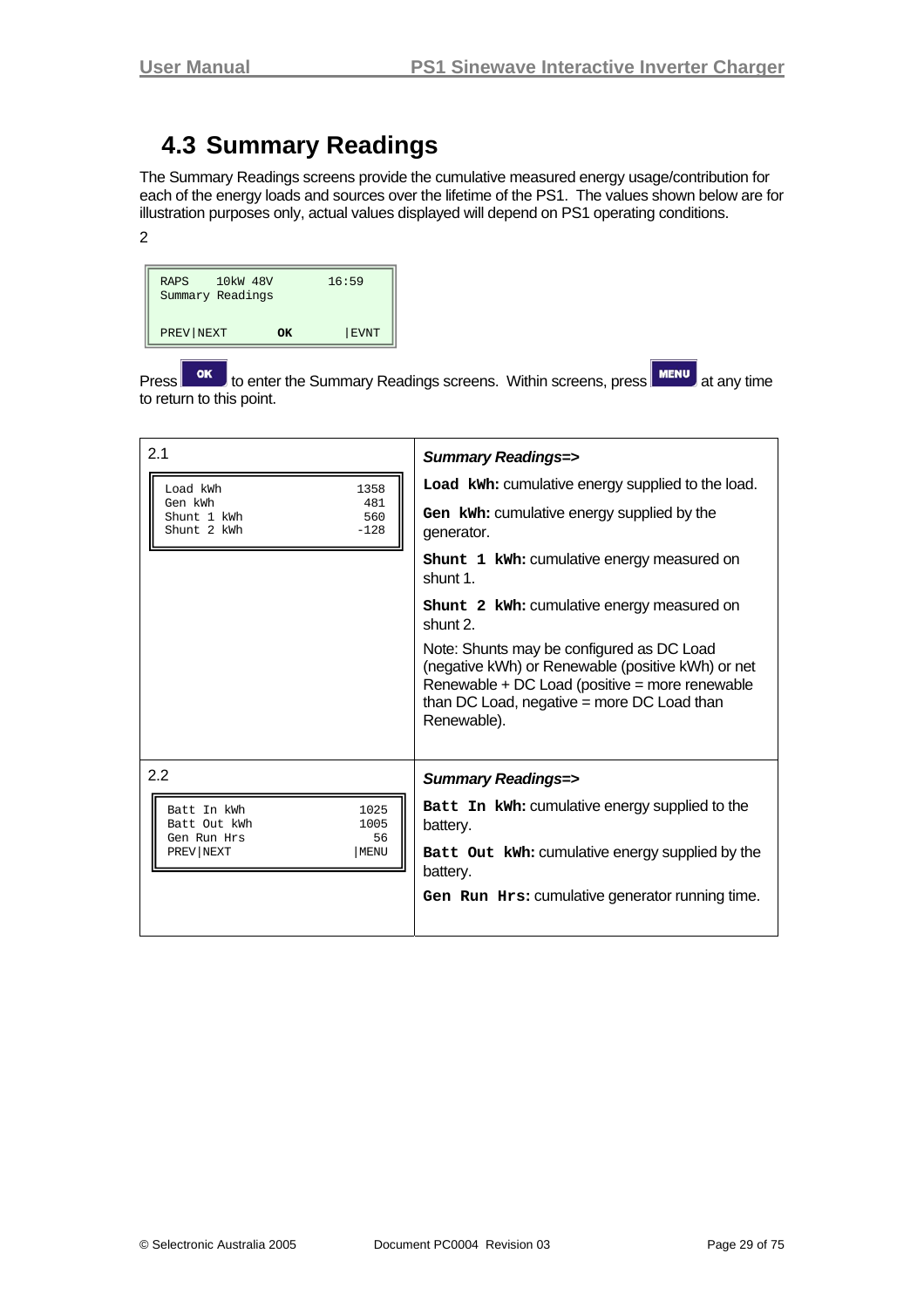### <span id="page-29-0"></span>**4.4 View Settings**

<span id="page-29-1"></span>The View Settings screens provide access to see settings that control the PS1 operation. They provide an extensive view of the systems current configuration. To prevent unintended changes, settings cannot be changed in the View Settings menus.

The majority of settings are configured as part of the installation procedure and are not alterable by the User. User alterable settings are indicated in the text. To change these settings access the Change Settings menus (see [4.5](#page-34-1) [Change Settings\)](#page-34-1).

| 3                              |    |             |
|--------------------------------|----|-------------|
| RAPS 10kW 48V<br>View Settings |    | 16:59       |
| PREV NEXT                      | OK | <b>EVNT</b> |

Press **OK** to enter the View Settings screens. Within screens, press **MENU** at any time to return to this point.

| 3.1                                                                                       | <b>View Settings=&gt;</b>                                                                                                                                                                                                              |
|-------------------------------------------------------------------------------------------|----------------------------------------------------------------------------------------------------------------------------------------------------------------------------------------------------------------------------------------|
| 1000<br>Batt Size Ah<br>8.00<br>Gen:Max kW<br>Sync Tol VAC<br>30<br>54.0<br>Float: Hold V | Batt Size Ah: set battery size in ampere-hours<br>configured in the system. This will be set according<br>to the battery size installed and the typical charge<br>discharge profile.                                                   |
|                                                                                           | Gen: Max kW: Generator capacity in kW connected<br>to the system. The maximum power the PS1 will<br>draw from the generator at nominal output.                                                                                         |
|                                                                                           | sync To1 VAC: +/- generator AC voltage tolerance<br>from nominal. The PS1 will not sync or disconnect<br>outside these limits.                                                                                                         |
|                                                                                           | <b>Float: Hold V: battery voltage maintained by the</b><br>PS1 after charge cycle complete whilst still<br>synchronised to the generator.                                                                                              |
|                                                                                           | If the battery voltage is held above this level by other<br>charging source/s for Float Time and the current is<br>less than Equalise Charge A then the automatic<br>equalisation will be deferred by 1 day $-$ See Days<br>to Eqlise. |
|                                                                                           |                                                                                                                                                                                                                                        |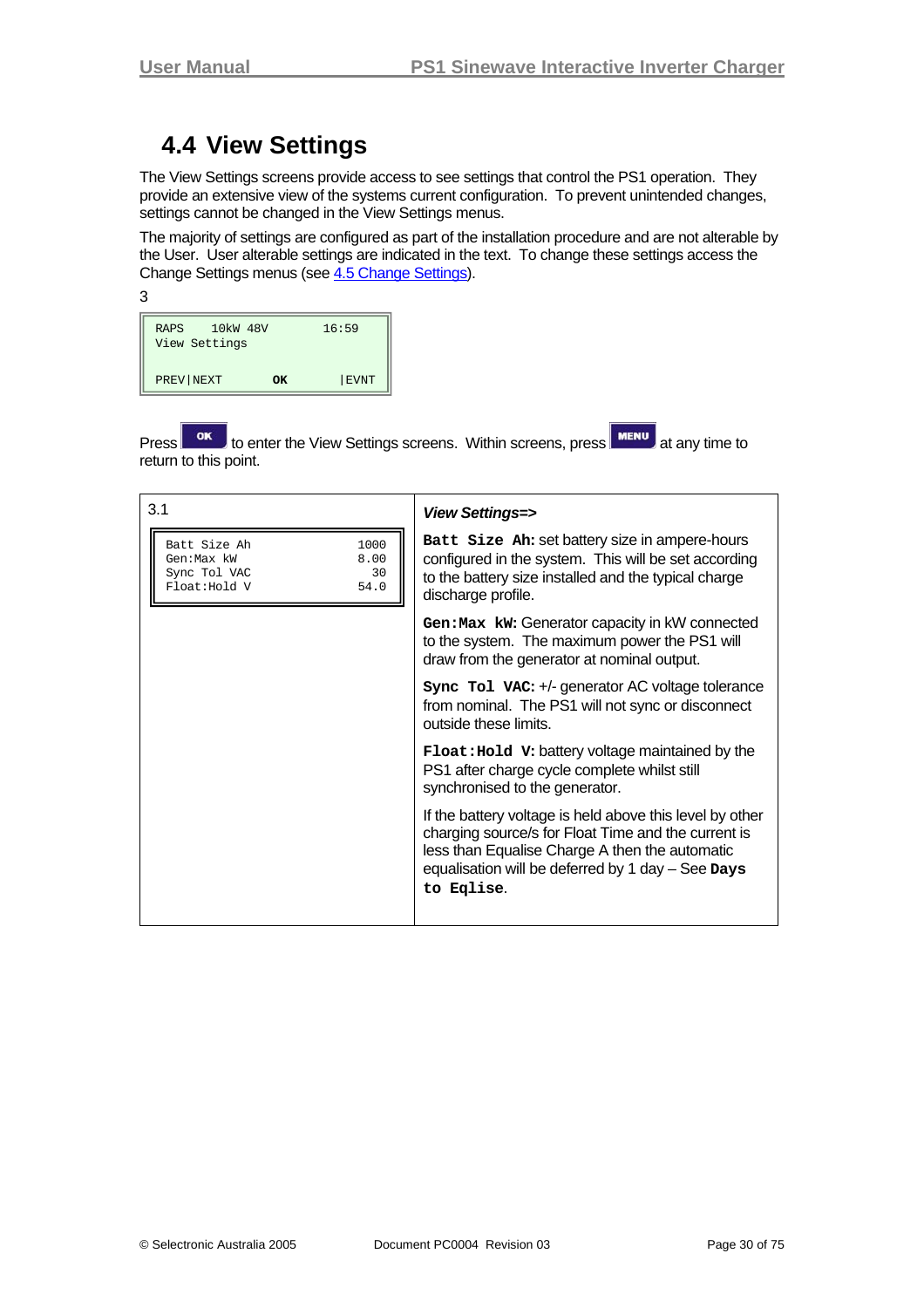| Gen: Start V1: battery voltage at which the<br>46.4<br>Gen:Start V1<br>generator will be started on load less than 10% of<br>44.4<br>Gen:Start V2<br>44.4<br>inverter power rating.<br>Inv:Shtdwn V1<br>Inv:Shtdwn V2<br>42.4<br>Gen: Start V2: battery voltage at which the<br>generator will be started on load more than 10% of<br>inverter power rating.<br>Inv: ShtdwnV1: battery voltage at which the PS1<br>will shut down on load less than 10% of inverter<br>power rating.<br>Inv: ShtdwnV2: battery voltage at which the<br>inverter will shut down on load more than 10% of<br>inverter power rating.<br>Note: Generator will start at any time these settings<br>are reached.<br>Note: On heavier loads the battery voltage is<br>expected to be less than on lighter loads. If the PS1<br>is in shutdown the measured battery voltage may<br>rise above these shutdown values due to the<br>decreased load. The PS1 will restart when the<br>battery voltage rises above the restart. | 3.2 | <b>View Settings=&gt;</b> |
|-----------------------------------------------------------------------------------------------------------------------------------------------------------------------------------------------------------------------------------------------------------------------------------------------------------------------------------------------------------------------------------------------------------------------------------------------------------------------------------------------------------------------------------------------------------------------------------------------------------------------------------------------------------------------------------------------------------------------------------------------------------------------------------------------------------------------------------------------------------------------------------------------------------------------------------------------------------------------------------------------------|-----|---------------------------|
|                                                                                                                                                                                                                                                                                                                                                                                                                                                                                                                                                                                                                                                                                                                                                                                                                                                                                                                                                                                                     |     |                           |
|                                                                                                                                                                                                                                                                                                                                                                                                                                                                                                                                                                                                                                                                                                                                                                                                                                                                                                                                                                                                     |     |                           |
|                                                                                                                                                                                                                                                                                                                                                                                                                                                                                                                                                                                                                                                                                                                                                                                                                                                                                                                                                                                                     |     |                           |
|                                                                                                                                                                                                                                                                                                                                                                                                                                                                                                                                                                                                                                                                                                                                                                                                                                                                                                                                                                                                     |     |                           |
|                                                                                                                                                                                                                                                                                                                                                                                                                                                                                                                                                                                                                                                                                                                                                                                                                                                                                                                                                                                                     |     |                           |
|                                                                                                                                                                                                                                                                                                                                                                                                                                                                                                                                                                                                                                                                                                                                                                                                                                                                                                                                                                                                     |     |                           |
|                                                                                                                                                                                                                                                                                                                                                                                                                                                                                                                                                                                                                                                                                                                                                                                                                                                                                                                                                                                                     |     |                           |

| Level 1 SoC%    | 90 |
|-----------------|----|
| Level 2 SoC%    | 70 |
| Level 3 SoC%    | 60 |
| Inv:Shtdwn SoC% | 50 |
|                 |    |

#### 3.3 *View Settings=>*

See [6.3.1](#page-51-1) [Generator Control based on SoC](#page-51-1).

**Level 1 SoC%:** the battery state of charge below which the generator will start in the preferred generator run hour. The **preferred run hour** starts at the **Begin Lvl 1 Hr** and extends for 1 hour. Level 1 is normally set highest of the three SoC% levels.

**Level 2 SoC%:** the battery state of charge below which the generator will start during the preferred generator run period. The **preferred period** starts at the **Begin Lvl 2 Hr** and extends to the **Begin**  Lv1 3 Hr. Level 2 is normally set as the mid SoC% level.

**Level 3 SoC%:** the battery state of charge below which the generator will start during the nonpreferred generator run period. The **non-preferred period** starts at the **Begin Lvl 3 Hr** and extends to the **Begin Lvl 2 Hr.** Level 3 is normally set as the lowest SoC% level.

**Inv:Shtdwn SoC%:** the battery state of charge below which the PS1 will be shut down to prevent over-discharge of the battery.

A value of zero means that state of charge is not used to trigger PS1 shutdown.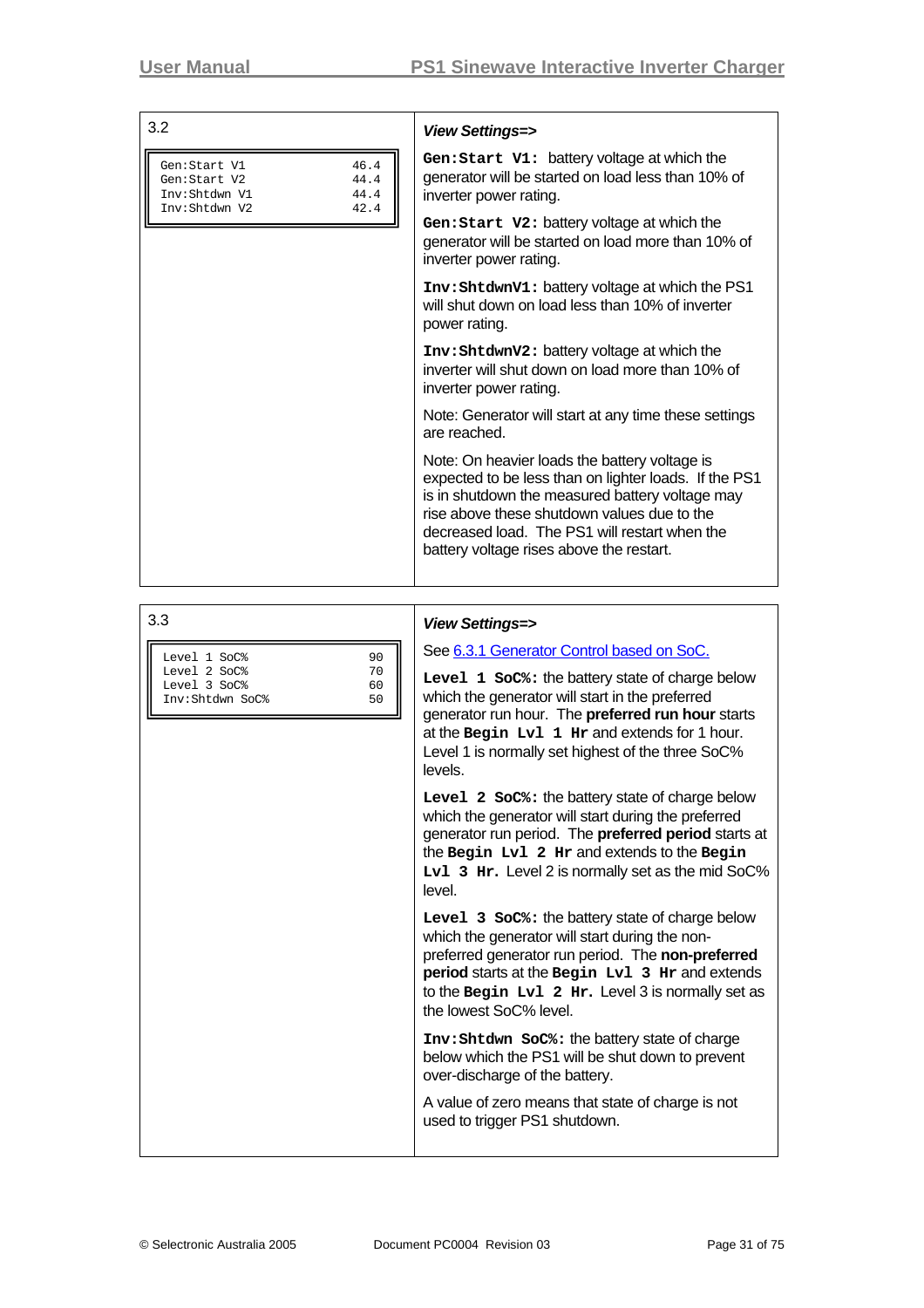| 3.4                                                                           |                                                                                                                                                                                                                                                                                                                                                                                                                                                                                                                                                                                                                                                                                                                                                                                                                                                                                                                                                                             |
|-------------------------------------------------------------------------------|-----------------------------------------------------------------------------------------------------------------------------------------------------------------------------------------------------------------------------------------------------------------------------------------------------------------------------------------------------------------------------------------------------------------------------------------------------------------------------------------------------------------------------------------------------------------------------------------------------------------------------------------------------------------------------------------------------------------------------------------------------------------------------------------------------------------------------------------------------------------------------------------------------------------------------------------------------------------------------|
| 16:59<br>Begin Lvl 1 Hr<br>17<br>Begin Lvl 2 Hr<br>12<br>Begin Lvl 3 Hr<br>21 | <b>View Settings=&gt;</b><br>See 6.3.1 Generator Control based on SoC.<br>Begin Lv1 1 Hr: the beginning of the preferred<br>run hour which is a one hour period when it is most<br>preferable to have the generator running if the battery<br>state of charge warrants it. The preferred hour must<br>be within the preferred period (see Begin Lvl 2 Hr<br>below).<br>A setting of zero disables this level.<br>Begin Lv1 2 Hr: the beginning of the preferred<br>period when it is preferred to run the generator if the<br>battery state of charge warrants it. The preferred<br>period includes the preferred hour.<br>Begin Lv1 3 Hr: the beginning of the non-<br>preferred period when it is not desirable to run the<br>generator. The generator will start in this period if the<br>battery state of charge warrants it.<br>A setting of zero disables the non-preferred period.<br>Note: Each of these settings can be changed from<br>the Change Settings menus. |
|                                                                               | See 4.5 Change Settings                                                                                                                                                                                                                                                                                                                                                                                                                                                                                                                                                                                                                                                                                                                                                                                                                                                                                                                                                     |
|                                                                               |                                                                                                                                                                                                                                                                                                                                                                                                                                                                                                                                                                                                                                                                                                                                                                                                                                                                                                                                                                             |

| 3.5                                                                                           | <b>View Settings=&gt;</b>                                                                                                                                                                                                                                                                                                                                                                                |
|-----------------------------------------------------------------------------------------------|----------------------------------------------------------------------------------------------------------------------------------------------------------------------------------------------------------------------------------------------------------------------------------------------------------------------------------------------------------------------------------------------------------|
| 55.2<br>Init:Chrq V<br>56.1<br>Bulk:Chrq V<br>Absorb: Chrq V<br>57.2<br>Eqlise:Chrq V<br>58.1 | Init: Chrg V: set point voltage during the Initial<br>stage of the charging cycle.<br>$Bulk: Chrg \ V: set point voltage during the Bulk$<br>stage of the charging cycle.<br>Absorb: Chrg V: set point voltage during<br>Absorption stage of the charging cycle.<br>Eqlise: Chrg V: set point voltage during<br>Equalisation stage of the battery charging cycle.<br>See 6.1.3 Battery Charger Operation |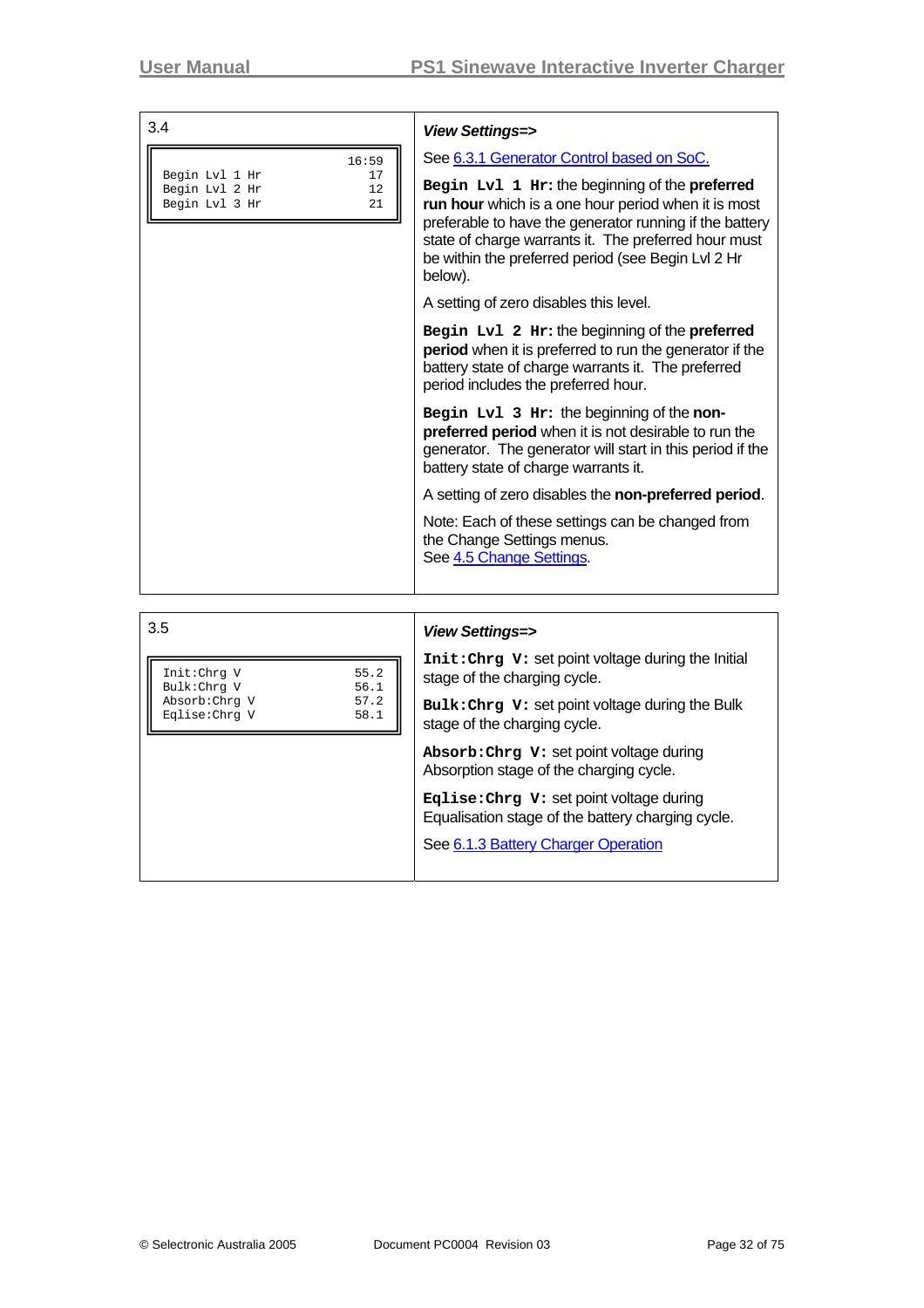| 3.6                                                             | <b>View Settings=&gt;</b>                                                                                                           |
|-----------------------------------------------------------------|-------------------------------------------------------------------------------------------------------------------------------------|
| 100<br>Init:Chrg A<br>Bulk:Chrg A<br>80<br>Absorb: Chrg A<br>30 | Init: Chrg A: maximum charge current during<br>the Initial stage of the battery charging cycle                                      |
| Eqlise: Chrg A<br>10                                            | Bulk: Chrg A: maximum charge current during<br>the Bulk stage of the battery charging cycle                                         |
|                                                                 | Absorb: Chrg A: maximum charge current during<br>the Absorption stage of the battery charging cycle.                                |
|                                                                 | Maximum charge current during the Float stage of<br>the battery charging cycle.                                                     |
|                                                                 | Eqlise: Chrg A: maximum charge current during<br>the Equalisation stage of the battery charging cycle                               |
|                                                                 | See 6.1.3 Battery Charger Operation                                                                                                 |
|                                                                 | Note 1: These currents are the total charge current to<br>the battery from both the generator and the<br>renewable source combined. |
|                                                                 |                                                                                                                                     |

| <b>View Settings=&gt;</b>                                                                                           |
|---------------------------------------------------------------------------------------------------------------------|
| Init: Time mins: time in the Initial stage of the<br>battery charging cycle once Init: Chrg V is reached.           |
| Bulk: Time mins: time in the Bulk stage of the<br>battery charging cycle once Bulk: Chrg V is reached.              |
| Absorb: Time mins: time in the Absorption stage<br>of the battery charging cycle once Absorb: Chrg V is<br>reached. |
| Eqlise: Time hrs: time in the Equalisation stage<br>of the battery charging cycle.                                  |
| See 6.1.3 Battery Charger Operation                                                                                 |
| Note: Equalisation Time elapses when the battery<br>voltage is between Eqlise: Chrg V and<br>Eqlise:Limit V.        |
|                                                                                                                     |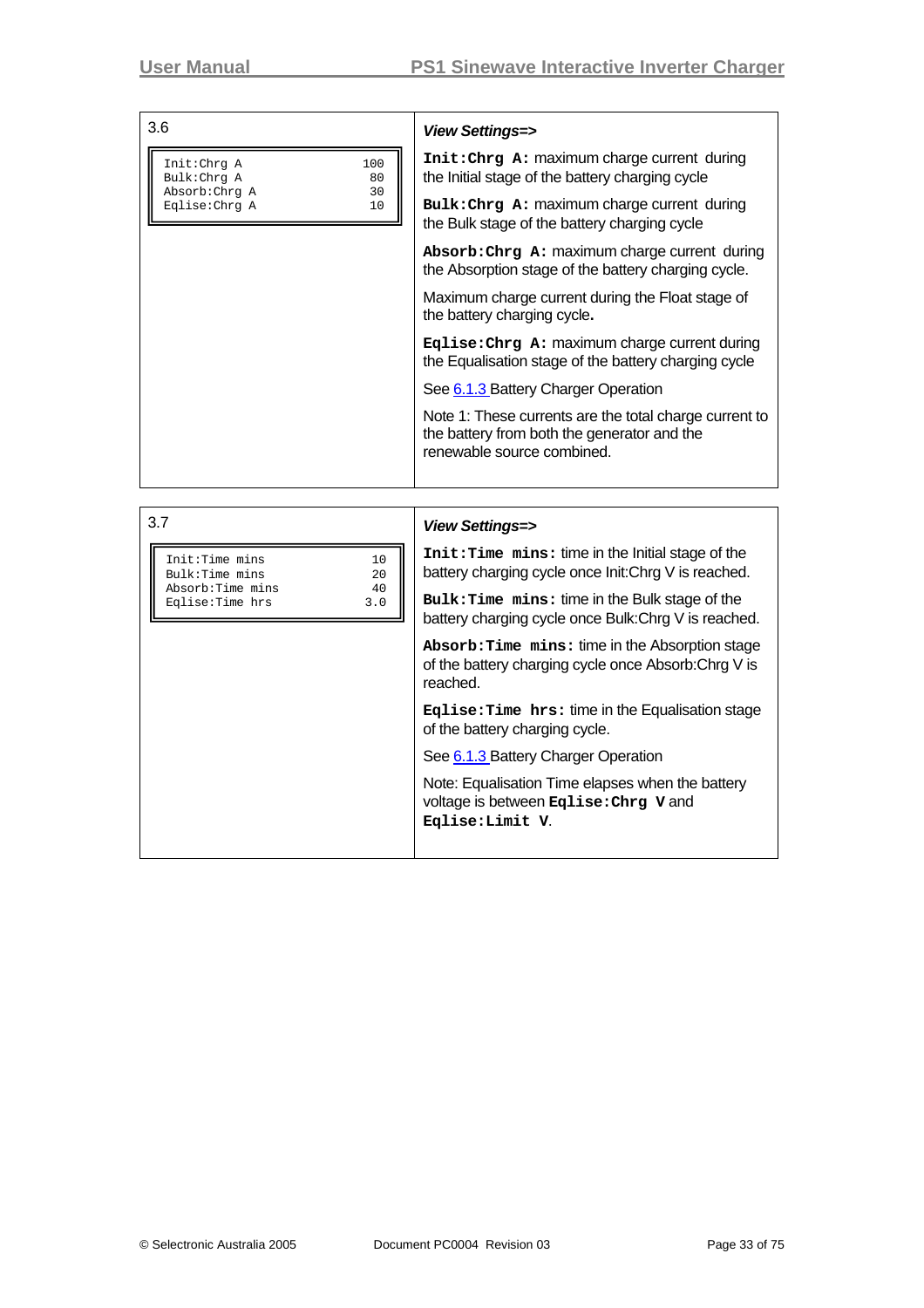| 3.8                                                                              | <b>View Settings=&gt;</b>                                                                                                                                                                                                                                                                                                                                         |
|----------------------------------------------------------------------------------|-------------------------------------------------------------------------------------------------------------------------------------------------------------------------------------------------------------------------------------------------------------------------------------------------------------------------------------------------------------------|
| Chrg: End A/15m<br>$20^{\circ}$<br>Eqlise: Limit V<br>63.6<br>Chrq: Max Hrs<br>6 | $Chrg: End A/15m: Charge End Amperes per 15$<br>minutes.                                                                                                                                                                                                                                                                                                          |
| Inv:ReStart V<br>52.3                                                            | A slow rate of charge of the battery charging current<br>is an indicator that the battery is no longer able to<br>absorb much of the charge current. If the rate of<br>change of the battery charge current falls below this<br>level the Bulk and Absorption stages of the battery<br>charging cycle will end and the charge cycle will<br>enter the next stage. |
|                                                                                  | Eqlise: Limit V: Equalise Limit Voltage. During<br>battery equalization the battery voltage will not<br>exceed this limit.                                                                                                                                                                                                                                        |
|                                                                                  | Chrg: Max Hrs: maximum time allowed for each<br>battery charge cycle to complete. After this duration<br>the current charge cycle stage will be terminated and<br>the next charge stage will start.                                                                                                                                                               |
|                                                                                  | See 6.1.3 Battery Charger Operation                                                                                                                                                                                                                                                                                                                               |
|                                                                                  | Inv: Restart V: Voltage at which inverter will<br>restart after discharge shutdown.                                                                                                                                                                                                                                                                               |

| 3.9                                                                                             | <b>View Settings=&gt;</b>                                                                                        |
|-------------------------------------------------------------------------------------------------|------------------------------------------------------------------------------------------------------------------|
| 12.0<br>30s Start kW<br>10.0<br>2min Start kW<br>8.0<br>10min Start kW<br>4.0<br>30min Start kW | 30s Start kw: 30 second average load power<br>setting to start the generator. This is a fixed system<br>setting. |
|                                                                                                 | 2min Start kw: 2 minute average load power<br>setting to start the generator. This is a fixed system<br>setting. |
|                                                                                                 | 10min Start kw: 10 minute average load power<br>setting to start the generator.                                  |
|                                                                                                 | 30 min Start kw: 30 minute average load power<br>setting to start the generator.                                 |
|                                                                                                 |                                                                                                                  |

| 3.10                                                                                             | <b>View Settings=&gt;</b>                                                                                                                                                                                                                                                                                                      |
|--------------------------------------------------------------------------------------------------|--------------------------------------------------------------------------------------------------------------------------------------------------------------------------------------------------------------------------------------------------------------------------------------------------------------------------------|
| 7<br>Gen:Min Load kW<br>30<br>Gen:Min Run min<br>2.0<br>Power Save W<br>PREV NEXT<br><b>MENU</b> | $Gen: Min$ Load $kw:$ the minimum load that must<br>be drawn from the generator for it to continue to run.<br>Gen: Min Run min: the minimum generator run<br>time. If the generator is started it will run for at least<br>this time.<br>To change this setting access the Change Settings<br>menus (see 4.5 Change Settings). |
|                                                                                                  | <b>Power</b> Save W: the minimum AC load that must be<br>drawn in the house to take the PS1 from Power Save<br>mode to continuous operation.<br>To change this setting access the Change Settings<br>menus. See 4.5 Change Settings).                                                                                          |
|                                                                                                  |                                                                                                                                                                                                                                                                                                                                |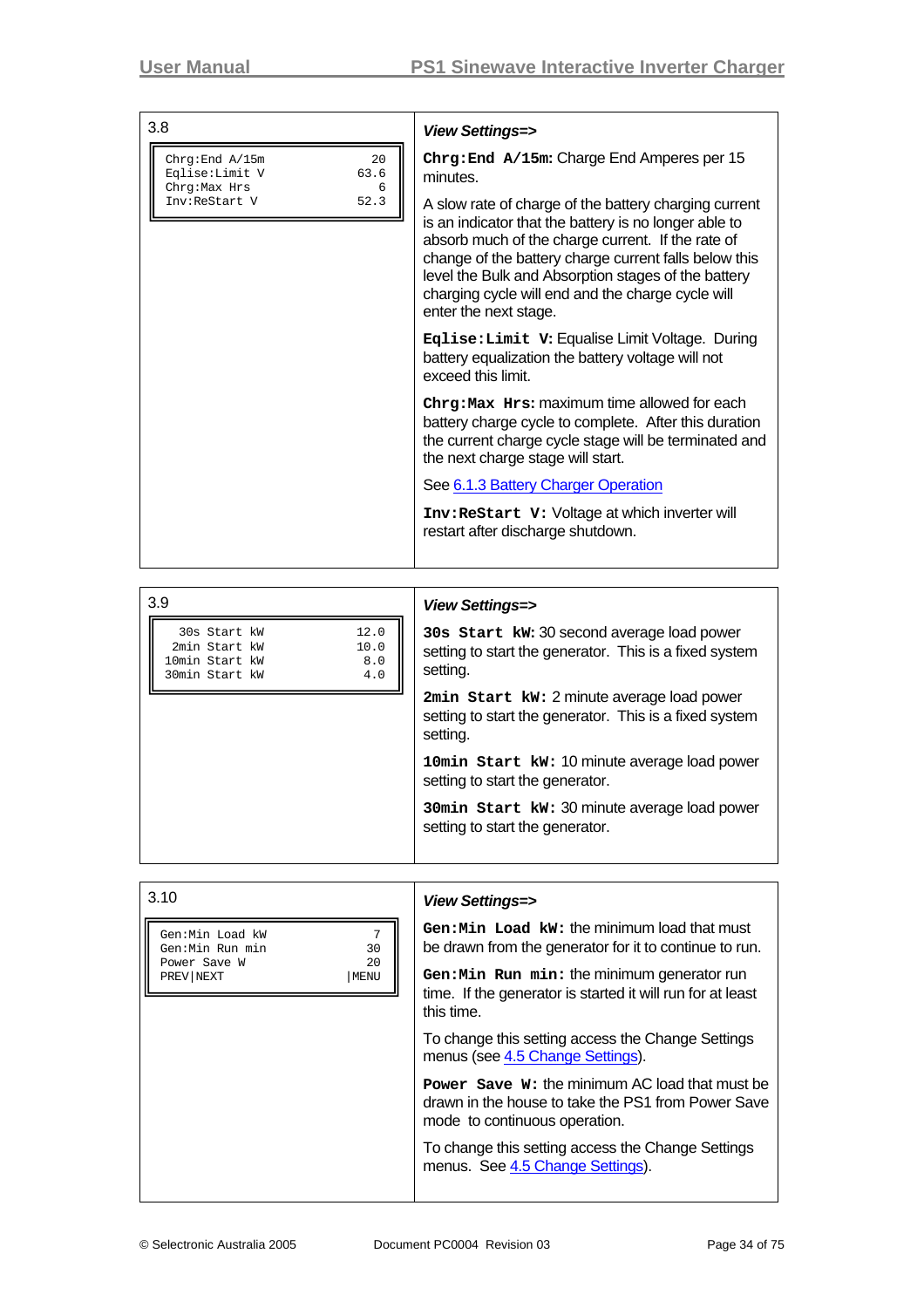### <span id="page-34-0"></span>**4.5 Change Settings**

<span id="page-34-1"></span>These menus provide access to change the user operational settings of the PS1. There is a top level menu (Change Settings) for the most frequently used settings and a submenu (Advanced User Settings) containing other less used settings.



Press **OK** to enter the Change Settings screens. Within screens, press **MENU** at any time to return to this point.



time of day.

| 4.2                         |                                         |             |  |                         |           |                                 |  |
|-----------------------------|-----------------------------------------|-------------|--|-------------------------|-----------|---------------------------------|--|
|                             | Time: Set Min<br>$0, \leq$<br>$\, > \,$ | 22<br>59    |  | Time: Set Min<br>$\geq$ | $0, \leq$ | $\hat{\phantom{a}}$<br>22<br>59 |  |
|                             | PREV NEXT                               | EDIT   MENU |  | INC DEC                 |           | OK   CNCL                       |  |
| <b>Change Settings=&gt;</b> |                                         |             |  |                         |           |                                 |  |
|                             | Time: Set Min;                          |             |  |                         |           |                                 |  |
|                             | Unit - Minutes                          |             |  |                         |           |                                 |  |
|                             | Range 0 -> 59                           |             |  |                         |           |                                 |  |
|                             |                                         |             |  |                         |           |                                 |  |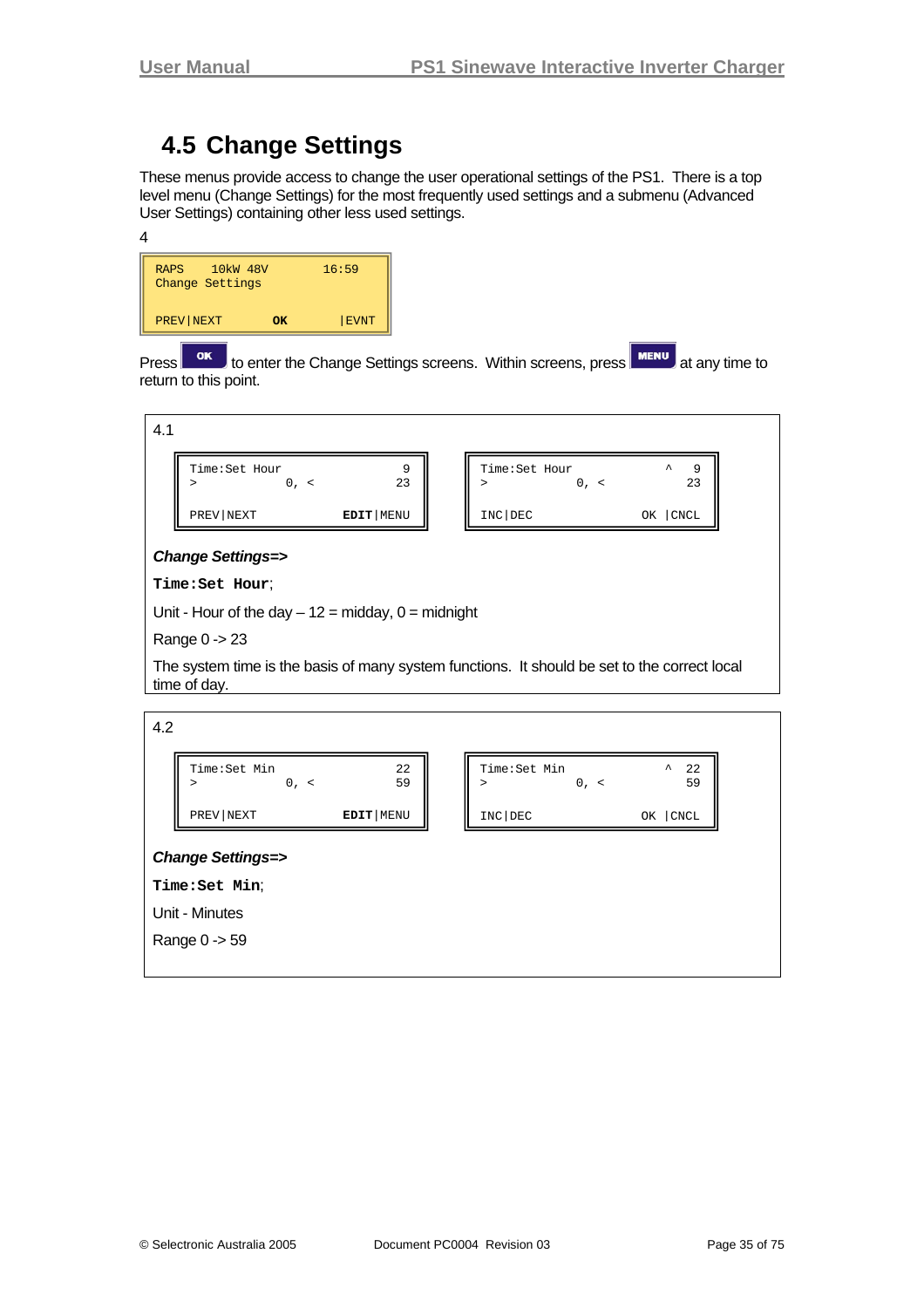| 4.3                                       |             |                                  |                                 |  |  |  |  |
|-------------------------------------------|-------------|----------------------------------|---------------------------------|--|--|--|--|
| Begin Lvl 1 Hr<br>$0, \leq$<br>↘          | 17<br>24    | Begin Lvl 1 Hr<br>$0, \leq$<br>↘ | $\hat{\phantom{a}}$<br>17<br>24 |  |  |  |  |
| PREV NEXT                                 | EDIT   MENU | INC DEC                          | OK CNCL                         |  |  |  |  |
| <b>Change Settings=&gt;</b>               |             |                                  |                                 |  |  |  |  |
| See 6.3.1 Generator Control based on SoC. |             |                                  |                                 |  |  |  |  |
| Begin Lvl 1 Hr:                           |             |                                  |                                 |  |  |  |  |

Unit - Hour of the day  $-12$  = midday,  $24$  = midnight

Default 17:00 hrs (5pm)

Range 0 -> 24

Setting this parameter to zero will disable charging based on **Level 1 SoC%.**

4.4 Begin Lvl 2 Hr 12 Begin Lvl 2 Hr  $12$ <br>>  $1, 3$ <br>24

| Begin Lvl 2 Hr | 12<br>24  | Begin Lvl 2 Hr | ᄉ<br>24           |
|----------------|-----------|----------------|-------------------|
| PREV   NEXT    | EDIT MENU | INC DEC        | <b>CNCL</b><br>OΚ |

#### *Change Settings=>*

See [6.3.1](#page-51-1) [Generator Control based on SoC.](#page-51-1)

**Begin Lvl 2 Hr**.

Unit - Hour of the day  $-12$  = midday,  $24$  = midnight

Default 12:00 hrs (12pm)

Range 1 -> 24

4.5

| Begin Lvl 3 Hr | 24        | Begin Lvl 3 Hr | ㅅ          |
|----------------|-----------|----------------|------------|
| PREV NEXT      | EDIT MENU | INC DEC        | CNCL<br>OΚ |

#### *Change Settings=>*

See [6.3.1](#page-51-1) [Generator Control based on SoC.](#page-51-1)

**Begin Lvl 3 Hr**

Unit - Hour of the day  $-12$  = midday,  $24$  = midnight

Default 21:00 hrs (9pm)

Range 0 -> 24

Setting this parameter to zero will disable charging based on **Level 3 SoC%.**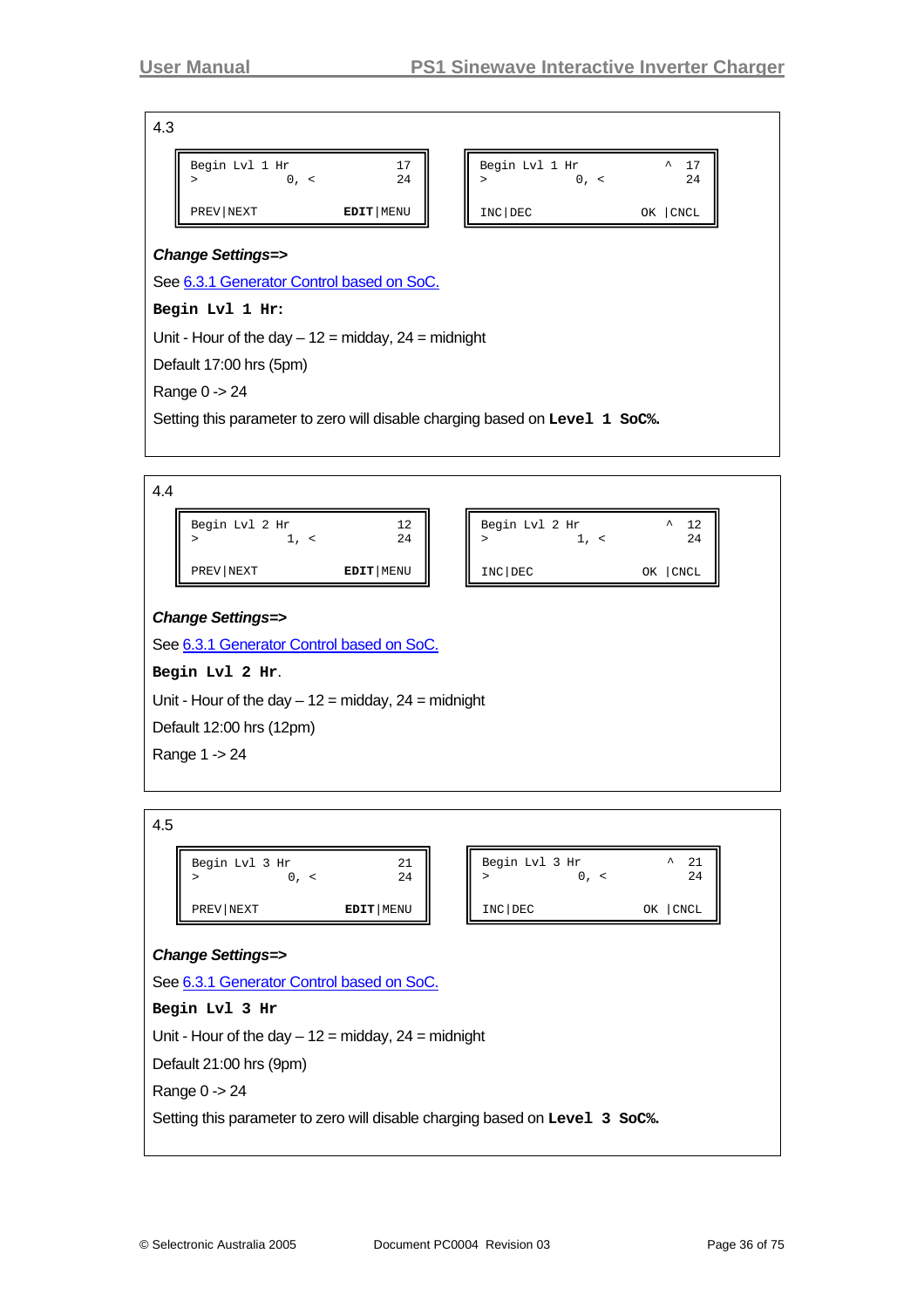r

| 4.6 |                                    |             |                                                                               |
|-----|------------------------------------|-------------|-------------------------------------------------------------------------------|
|     | Gen: Min Run min<br>5, <<br>$\geq$ | 30<br>240   | Gen:Min Run min<br>30<br>$\hat{\phantom{a}}$<br>240<br>5, <<br>$\geq$         |
|     | PREV NEXT                          | EDIT   MENU | INC DEC<br>OK   CNCL                                                          |
|     | <b>Change Settings=&gt;</b>        |             |                                                                               |
|     | Gen:Min Run min:                   |             |                                                                               |
|     | Unit - minutes                     |             |                                                                               |
|     | Default 30                         |             |                                                                               |
|     | Range 5 -> 240                     |             |                                                                               |
|     | recommendation.                    |             | This minimum run time should be set according to the generator manufacturers' |

| 4.7 |                                |             |                                                                                                                                                                                                                                                                                  |  |  |
|-----|--------------------------------|-------------|----------------------------------------------------------------------------------------------------------------------------------------------------------------------------------------------------------------------------------------------------------------------------------|--|--|
|     | Gen Exercise<br>$0, \leq$<br>⋗ | 14<br>60    | Gen Exercise<br>14<br>60<br>$0, \leq$<br>⋗                                                                                                                                                                                                                                       |  |  |
|     | PREV NEXT                      | EDIT   MENU | INC DEC<br>OK   CNCL                                                                                                                                                                                                                                                             |  |  |
|     | <b>Change Settings=&gt;</b>    |             |                                                                                                                                                                                                                                                                                  |  |  |
|     |                                |             | Gen Exercise: Number of days between generator exercise starts.                                                                                                                                                                                                                  |  |  |
|     | Unit - days                    |             |                                                                                                                                                                                                                                                                                  |  |  |
|     | Default 14                     |             |                                                                                                                                                                                                                                                                                  |  |  |
|     | Range $0 \rightarrow 60$       |             |                                                                                                                                                                                                                                                                                  |  |  |
|     |                                |             | The PS1 will start the generator at the Begin Lvl1 Hr (or 12noon if Begin Lvl1 Hr is disabled)<br>after Gen Exercise days has elapsed from the last time the generator ran. This ensures that<br>the number of days between generator runs is never more than Gen Exercise days. |  |  |

The Gen Exercise setting should be set according to the generator manufacturers' recommendations.

Setting this parameter to zero will disable the generator exercise function.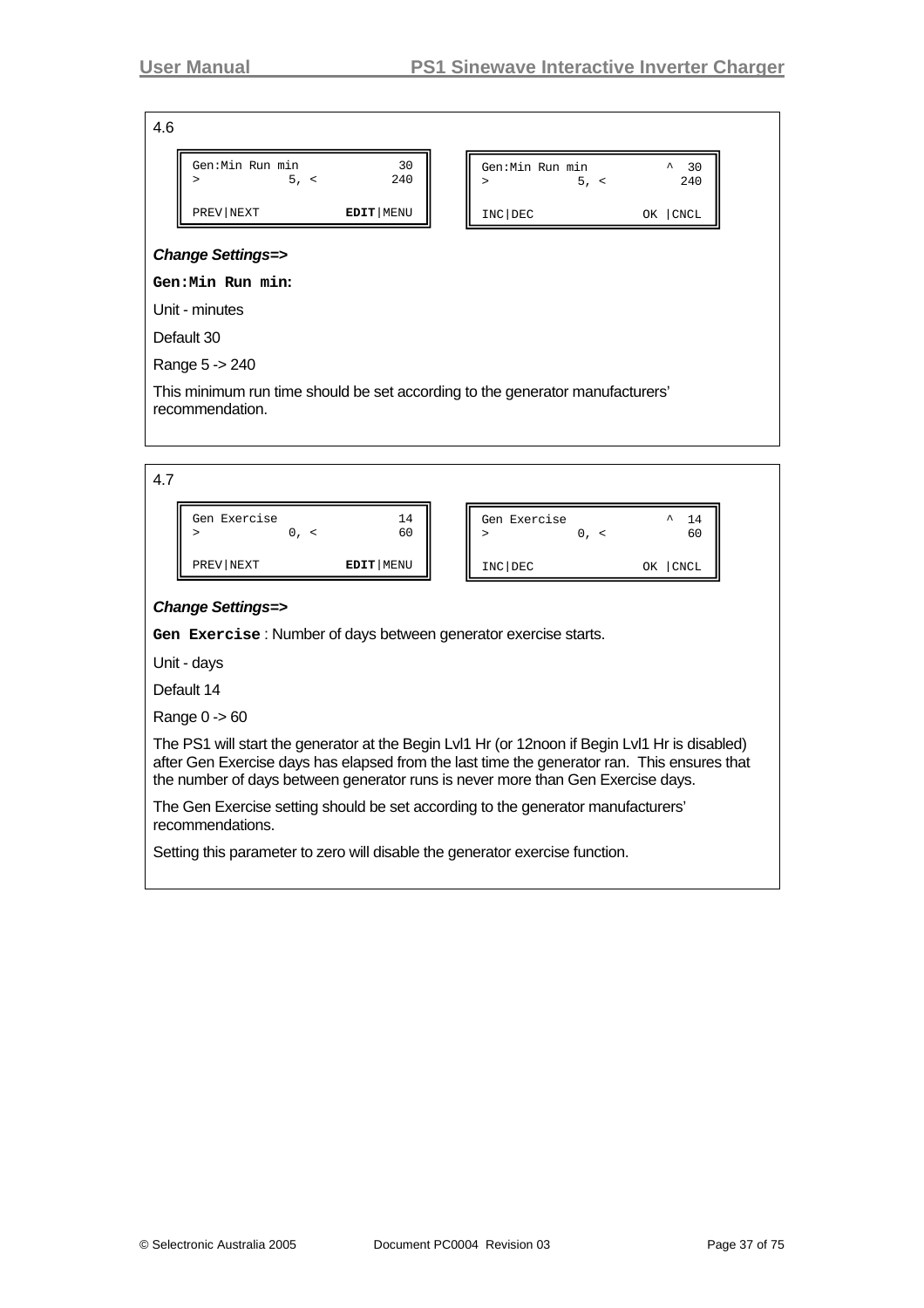### <span id="page-37-0"></span>**4.5.1 Advanced Settings**

#### 4.8

| Advanced Settings |    | 16:59       |
|-------------------|----|-------------|
| PREV NEXT         | OK | <b>MENU</b> |

Press **or** to enter the Advanced Settings screens. Within screens, press **MENU** at any time to return to this point.

| Power Save<br>Disable<br>Power Save | ^ Disable  |
|-------------------------------------|------------|
| INC DEC<br>EDIT   MENU<br>PREV NEXT | CNCL<br>ΟК |

#### *Change Settings=>Advanced Settings=>*

#### **Power Save:**

Default Disable

Options Enable, Disable

Enabling Power Save places the PS1 into Power Save mode. The PS1 pulses the load every second and switches ON the AC output continuously when a load exceeding **Power** Save W is detected. When the load power falls below this level the unit reverts to again pulsing the load.

| ۰, |  |
|----|--|

| Power Save W<br>10, <<br>>                        | 20<br>40    | Power Save W<br>10, <<br>⋗ | $\hat{\phantom{a}}$<br>20<br>40 |
|---------------------------------------------------|-------------|----------------------------|---------------------------------|
| PREV NEXT                                         | EDIT   MENU | INC DEC                    | <b>CNCL</b><br>OK               |
| <b>Change Settings=&gt;Advanced Settings=&gt;</b> |             |                            |                                 |
| Power Save W:                                     |             |                            |                                 |
| Unit - Watts                                      |             |                            |                                 |
| Default 20                                        |             |                            |                                 |

Range 10 -> 40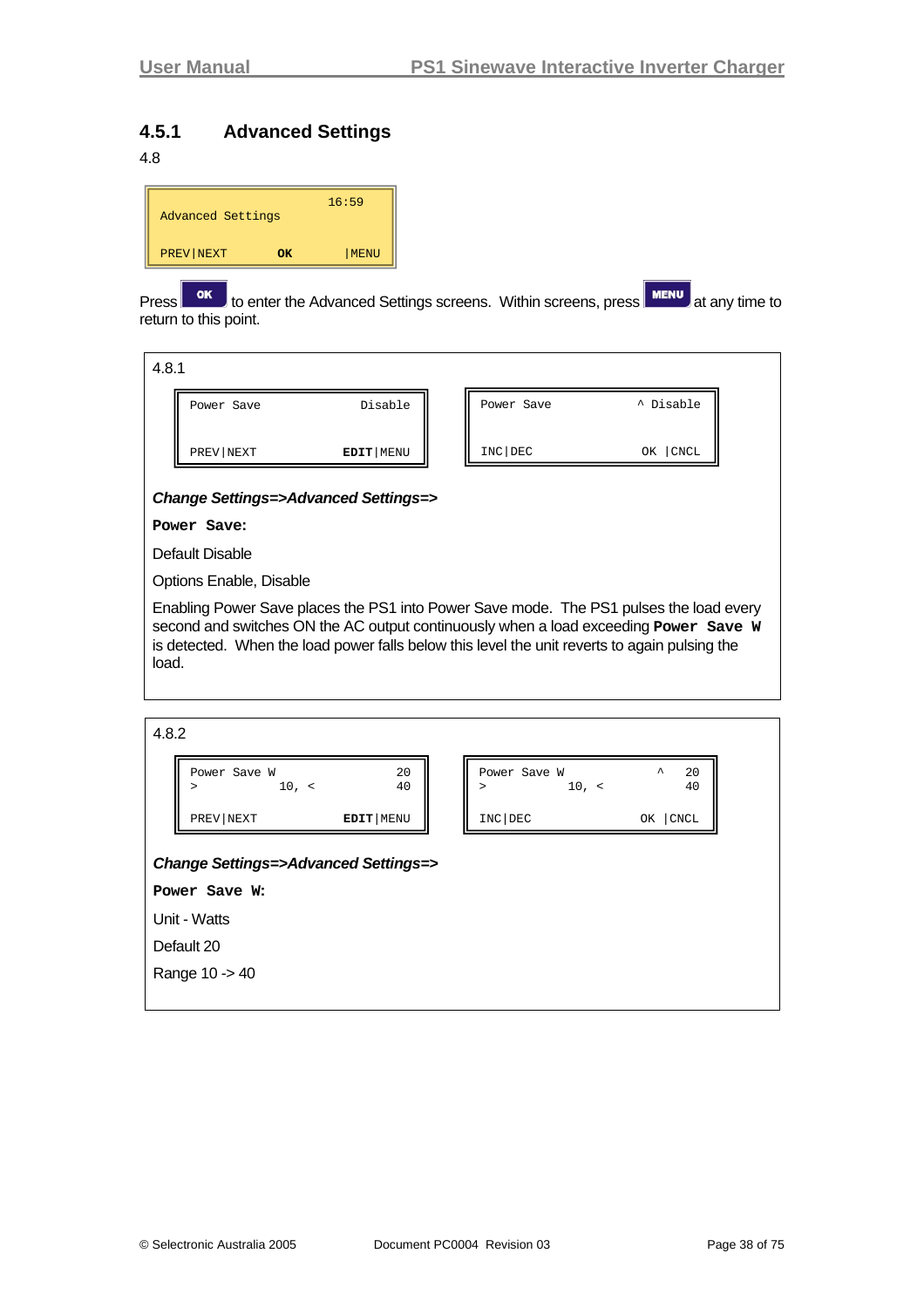### 4.8.3

| ⊶.ט.                                                                     |           |             |  |           |             |  |
|--------------------------------------------------------------------------|-----------|-------------|--|-----------|-------------|--|
|                                                                          | Alarm Out | Urgent+NU   |  | Alarm Out | * Urgent+NU |  |
|                                                                          | PREV NEXT | EDIT   MENU |  | INC DEC   | OΚ<br>CNCL  |  |
| <b>Change Settings=&gt;Advanced Settings=&gt;</b>                        |           |             |  |           |             |  |
| See 6.6 Inverter External Alarm                                          |           |             |  |           |             |  |
| Alarm Out: Set what type of alarms to be output via the PS1 Alarm relay. |           |             |  |           |             |  |

Default Urgent + NU

Options Urgent + NU, Urgent

NU = Non Urgent alarm

| 4.8.4                                                                                                            |                                        |           |  |                           |           |               |  |
|------------------------------------------------------------------------------------------------------------------|----------------------------------------|-----------|--|---------------------------|-----------|---------------|--|
|                                                                                                                  | S/Term Ev Limit<br>$1, \leq$<br>$\geq$ | 15<br>50  |  | S/Term Ev Limit<br>$\geq$ | $1, \leq$ | 15<br>ᄾ<br>50 |  |
|                                                                                                                  | PREV NEXT                              | EDIT MENU |  | INC DEC                   | OK   CNCL |               |  |
| <b>Change Settings=&gt;Advanced Settings=&gt;</b><br>s/Term Ev Limit: Limit and alarm point for S/Term Ev Count. |                                        |           |  |                           |           |               |  |
|                                                                                                                  | Unit - count                           |           |  |                           |           |               |  |
|                                                                                                                  | Default 15                             |           |  |                           |           |               |  |
|                                                                                                                  | Range 1 -> 50                          |           |  |                           |           |               |  |
|                                                                                                                  |                                        |           |  |                           |           |               |  |

| ۰.<br>۰,<br>۰.<br>×<br>× |
|--------------------------|
|--------------------------|

| L/Term Ev Limit | 15        | L/Term Ev Limit |    | ᄉ<br>15     |
|-----------------|-----------|-----------------|----|-------------|
|                 | 50        |                 |    | 50          |
|                 |           |                 |    |             |
| PREV NEXT       | EDIT MENU | INC DEC         | ΟK | <b>CNCI</b> |
|                 |           |                 |    |             |

### *Change Settings=>Advanced Settings=>*

**L/Term Ev Limit:** Limit and alarm point for L/Term Ev Count.

Unit - count

Default 15

Range 1 -> 50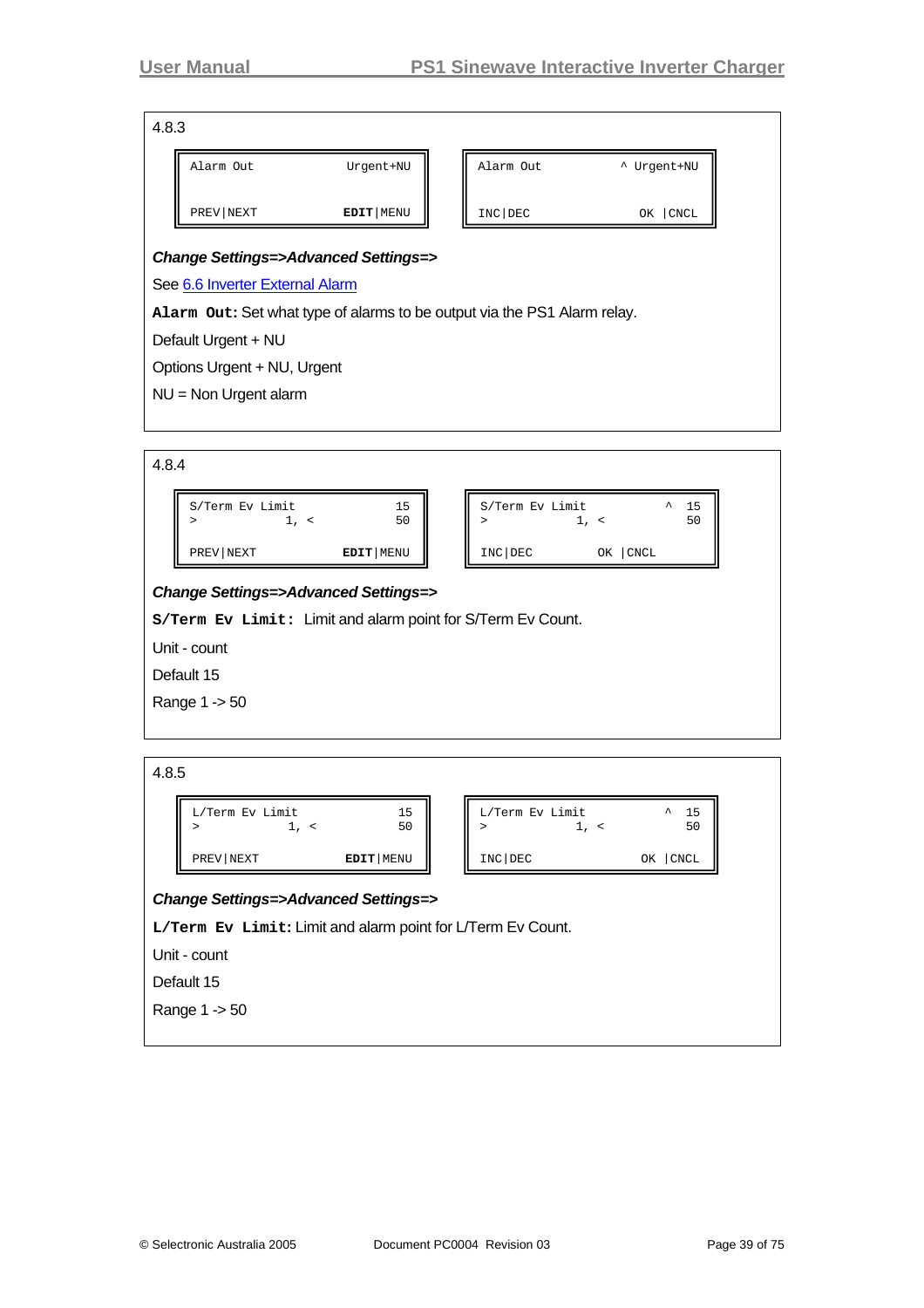4.8.6

| Inv:Hrs to OFF | 72          |
|----------------|-------------|
| $\prec$        | 120         |
| PREV NEXT      | EDIT   MENU |

| Inv:Hrs to OFF | ᄾ<br>- 72 |
|----------------|-----------|
| $\prec$        | 120       |
|                |           |
| INC DEC        | OK   CNCL |

#### *Change Settings=>Advanced Settings=>*

**Inv:Hrs to OFF:** the number of hours the PS1 controller will remain operational while in the shutdown state.

Unit: hours

Default: 72

Range: 0 -> 120

The PS1 consumes a small standby current in the shutdown state. The controller must remain operational to allow for automatic shutdown recovery, system monitoring and logging and to enable the Generator Backup Schedule. To prevent excessive battery discharge, the PS1 will trip the DC circuit breaker and completely power down after the battery voltage falls below the nominal battery voltage (48.0VDC / 2.00V/cell) for the time set by this parameter.

Setting this parameter to zero will disable this automatic power down.

4.8.7

| Passcode                             | $0, \leq$ | 0<br>255                                          | Passcode<br>⋗ | $0, \leq$ | ᄉ<br>0<br>255 |  |
|--------------------------------------|-----------|---------------------------------------------------|---------------|-----------|---------------|--|
| PREV NEXT                            |           | EDIT MENU                                         | INC DEC       |           | CNCL<br>ΟK    |  |
|                                      |           | <b>Change Settings=&gt;Advanced Settings=&gt;</b> |               |           |               |  |
| Passcode: Extended installer access. |           |                                                   |               |           |               |  |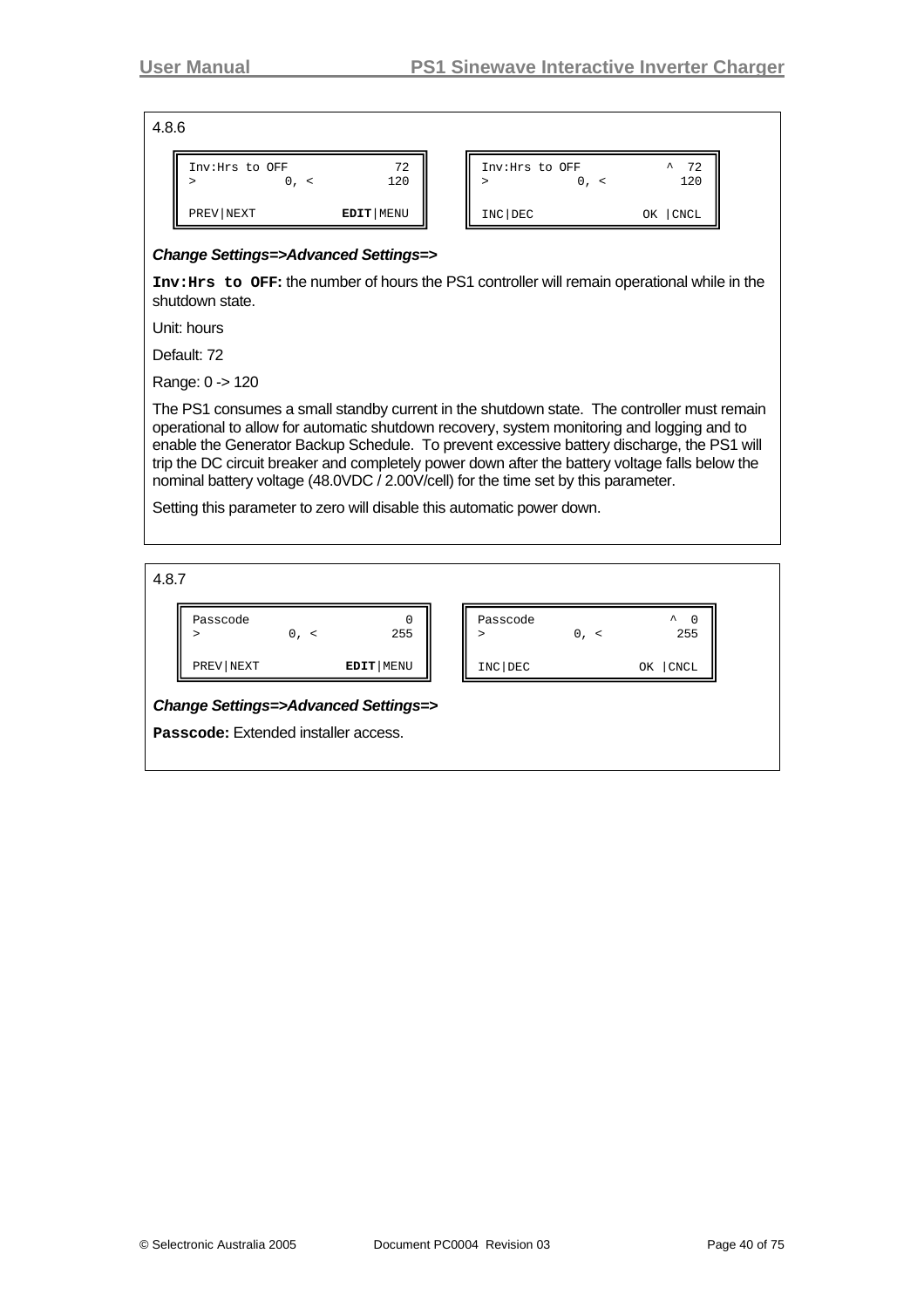### **4.6 Generator Schedules**

<span id="page-40-0"></span>A comprehensive generator schedule is supplied as another means of starting the generator when required. The generator run times can be scheduled to meet regular heavy load periods such as meal times or other periods of high demand. Two schedule types are available each with four configurable start times and durations. A normal Gen Run Schedule (**Gen Run Schedule Start Time A - D**) for daily generator running and a Gen Backup Schedule (**Backup Run Schedule Time A - D**) for emergency generator running if the PS1 shuts down for an extended period.

For further details of Generator Schedules see [6.3.5](#page-55-0) [Generator Scheduling](#page-55-0)

The Generator Schedules screens provide access to **view** configured generator run and backup schedules. All of these settings may be changed by the User. To change any of these settings access the Change Schedule submenu (see [4.6.1](#page-42-0) [Change Generator Schedules](#page-42-0)).

5

| 10 <sub>kW</sub> 48V<br>RAPS<br>Generator Schedules |    | 16:59       |
|-----------------------------------------------------|----|-------------|
| PREV NEXT                                           | ΩK | <b>EVNT</b> |

Press **OK** to enter the Generator Schedules screens. Within screens, press **MENU** at any time to return to this point.

| 5.1                                            |                            | Generator Schedules=>                                                                                              |
|------------------------------------------------|----------------------------|--------------------------------------------------------------------------------------------------------------------|
| Start Time A                                   | $-:--$                     | <b>Start Time A: scheduled generator start time A.</b>                                                             |
| Run Dur A hrs<br>Start Time B<br>Run Dur B hrs | $-:--$<br>$-:--$<br>$-:--$ | Run Dur A hrs: generator run duration from start<br>time A.                                                        |
|                                                |                            | <b>Start Time B: scheduled generator start time B.</b>                                                             |
|                                                |                            | Run Dur B hrs: generator run duration from start<br>time B.                                                        |
|                                                |                            | Note: The Start Times must be used in sequence A<br>to D. An unused Start Time disables subsequent<br>start times. |

| 5.2                                                                 | Generator Schedules=>                                                                                              |
|---------------------------------------------------------------------|--------------------------------------------------------------------------------------------------------------------|
| Start Time C<br>$-:--$<br>$-:--$                                    | Start Time C: scheduled generator start time C.                                                                    |
| Run Dur C hrs<br>$-:-$<br>Start Time D<br>$-1 - -$<br>Run Dur D hrs | Run Dur C hrs: generator run duration from start<br>time C.                                                        |
|                                                                     | Start Time D: scheduled generator start time D.                                                                    |
|                                                                     | Run Dur D hrs: generator run duration from start<br>time D.                                                        |
|                                                                     | Note: The Start Times must be used in sequence A<br>to D. An unused Start Time disables subsequent<br>start times. |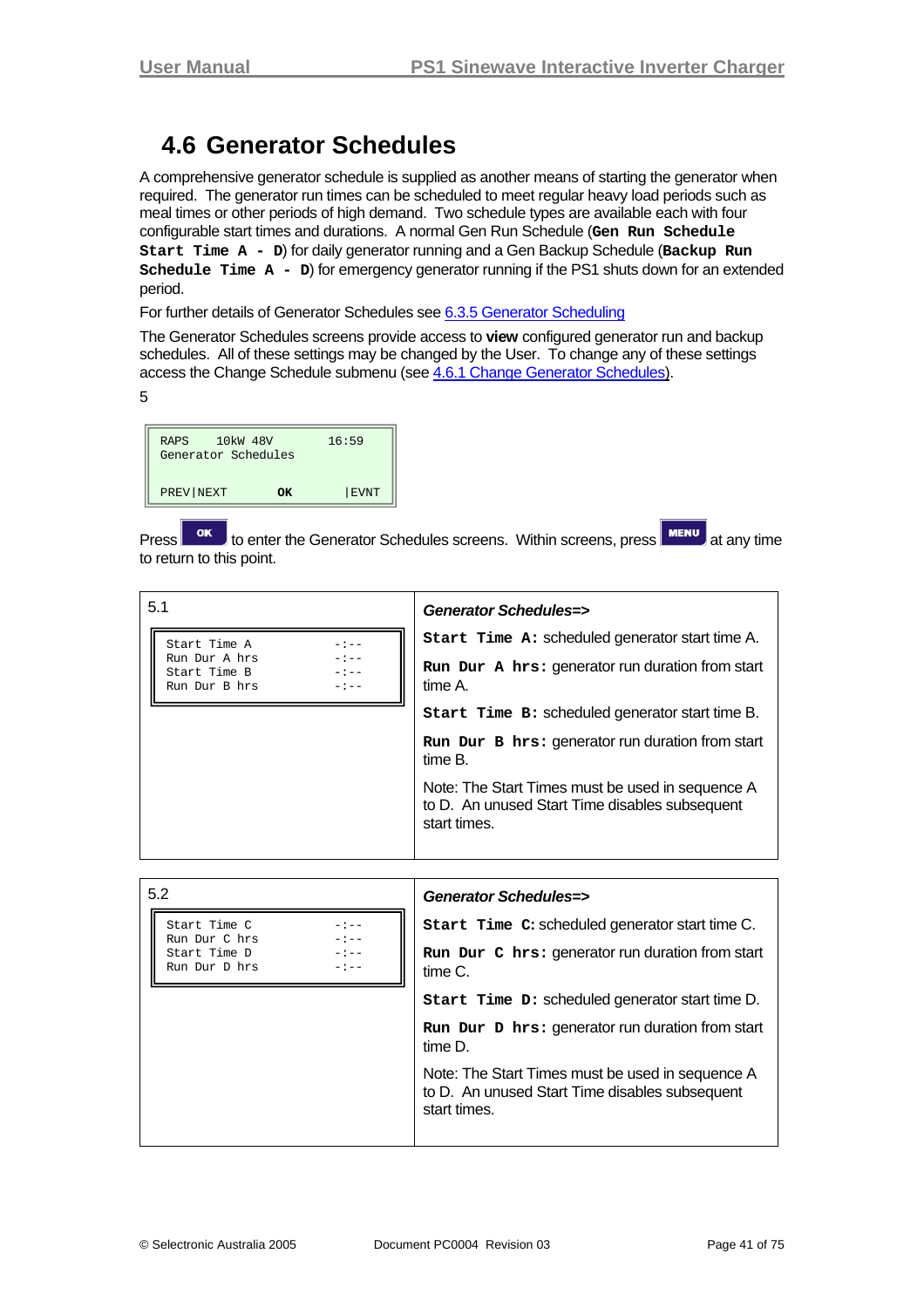| 5.3                                                                                         | <b>Generator Schedules=&gt;</b>                                                                                       |
|---------------------------------------------------------------------------------------------|-----------------------------------------------------------------------------------------------------------------------|
| Backup Time A<br>$-:-$<br>$\equiv 1-\frac{1}{2}$<br>Run Dur A hrs<br>$-:-$<br>Backup Time B | Backup Time A: generator start time A in case of<br>PS1 shutdown.                                                     |
| $-1 - -$<br>Run Dur B hrs                                                                   | Run Dur A hrs: generator run duration from<br>backup start time A.                                                    |
|                                                                                             | Backup Time B: generator start time B in case of<br>PS1 shutdown.                                                     |
|                                                                                             | Run Dur B hrs: generator run duration from<br>backup start time B.                                                    |
|                                                                                             | Note: The Backup Times must be used in sequence<br>A to D. An unused Backup Time disables<br>subsequent Backup Times. |

| 5.4                                                                           | <b>Generator Schedules=&gt;</b>                                                                                     |
|-------------------------------------------------------------------------------|---------------------------------------------------------------------------------------------------------------------|
| Backup Time C<br>$-:--$<br>$-:--$<br>Run Dur C Hrs<br>$-:--$<br>Backup Time D | Backup Time C: generator start time A in case of<br>PS1 shutdown.                                                   |
| Run Dur D hrs<br>- : --                                                       | Run Dur C hrs: generator run duration from<br>backup start time C                                                   |
|                                                                               | Backup Time D: generator start time D in case of<br>PS1 shutdown.                                                   |
|                                                                               | Run Dur D hrs: generator run duration from<br>backup start time D.                                                  |
|                                                                               | Note: The Backup Times must be used in sequence<br>A- D. An unused Backup Time disables subsequent<br>Backup Times. |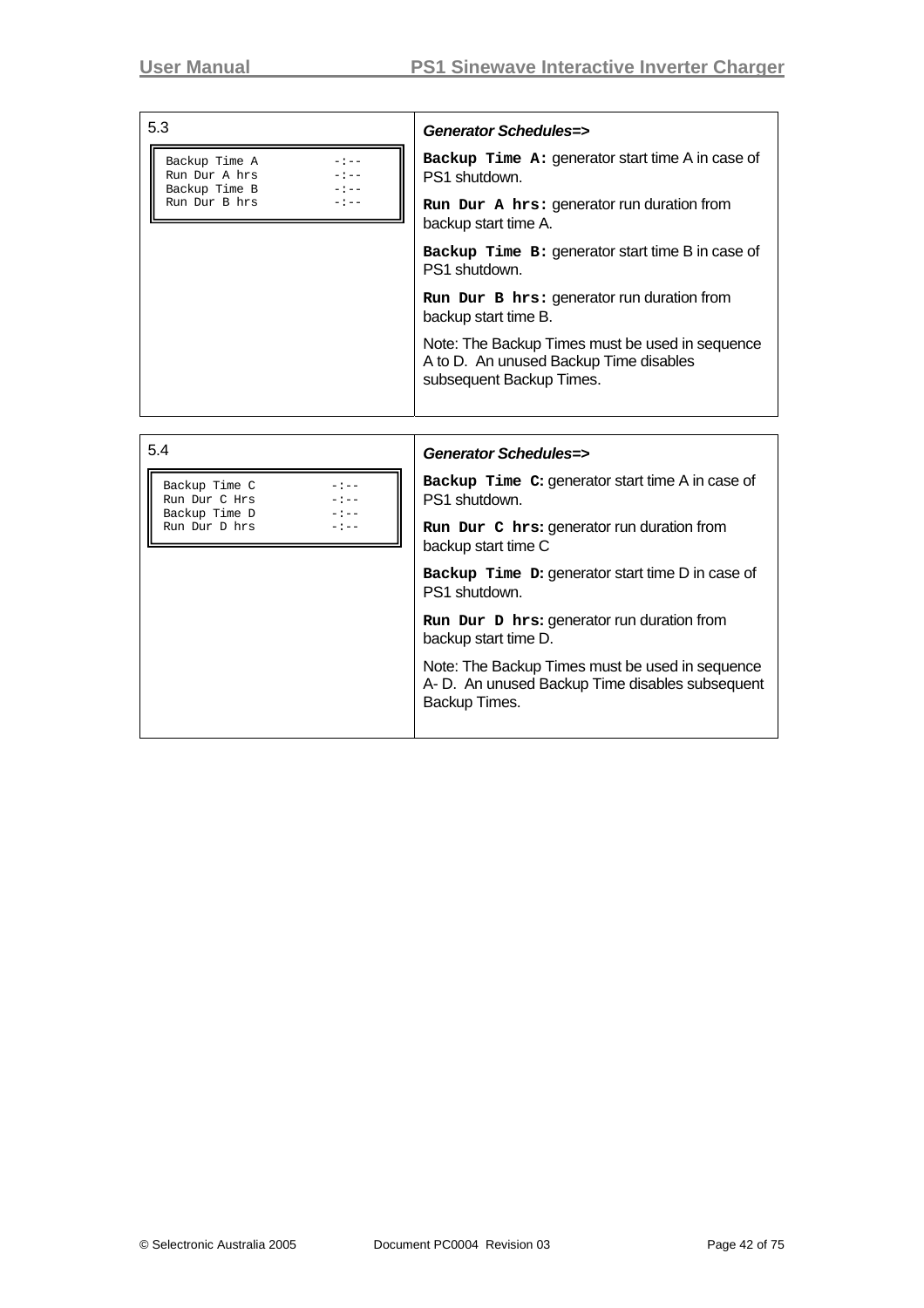### <span id="page-42-0"></span>**4.6.1 Change Generator Schedules**

The Change Schedule screens provide access to modify configured generator run and backup schedules.

5.5



Press **OK** to enter the Change Schedules screens. Within screens, press **MENU** at any time to return to this point.



#### *Generator Schedules=>Change Schedule*

**Gen Run Schedule - Start Time A:**

Unit: hour:minute of day 12:00 = midday 24:00 = midnight

Default: -:-- (OFF)

Range: 0:15 -> 24:00 in 15 minute steps

The generator will start at the set time and run for **Run Dur A** duration (see next menu).

There are three other identical menus **Start Time B, Start Time C** and **Start Time D** allowing four run periods per day.

5.5.2

| Gen Run Schedule |         |             |
|------------------|---------|-------------|
| Run Dur A        |         | $-$ : $ -$  |
|                  | 0.00. < | 4.00        |
| PREV NEXT        |         | EDIT   MENU |

|           | Gen Run Schedule |           |
|-----------|------------------|-----------|
| Run Dur A |                  |           |
|           | $0.00, \le$      | 4.00      |
| INC DEC   |                  | OK   CNCL |

#### *Generator Schedules=> Change Schedule*

**Gen Run Schedule – Run Dur A:**

Unit: hours:minutes

Default: -:-- (OFF or Auto Stop)

Range: 0:15 -> 4:00 in 15 minute steps

The generator will run for at least the configured duration and may keep running past the scheduled stop depending on the **Scheduled Gen Run – Auto Stop** setting (see next setting).

There are three other identical menus **Run Dur B, Run Dur C** and **Run Dur D** allowing four run periods per day.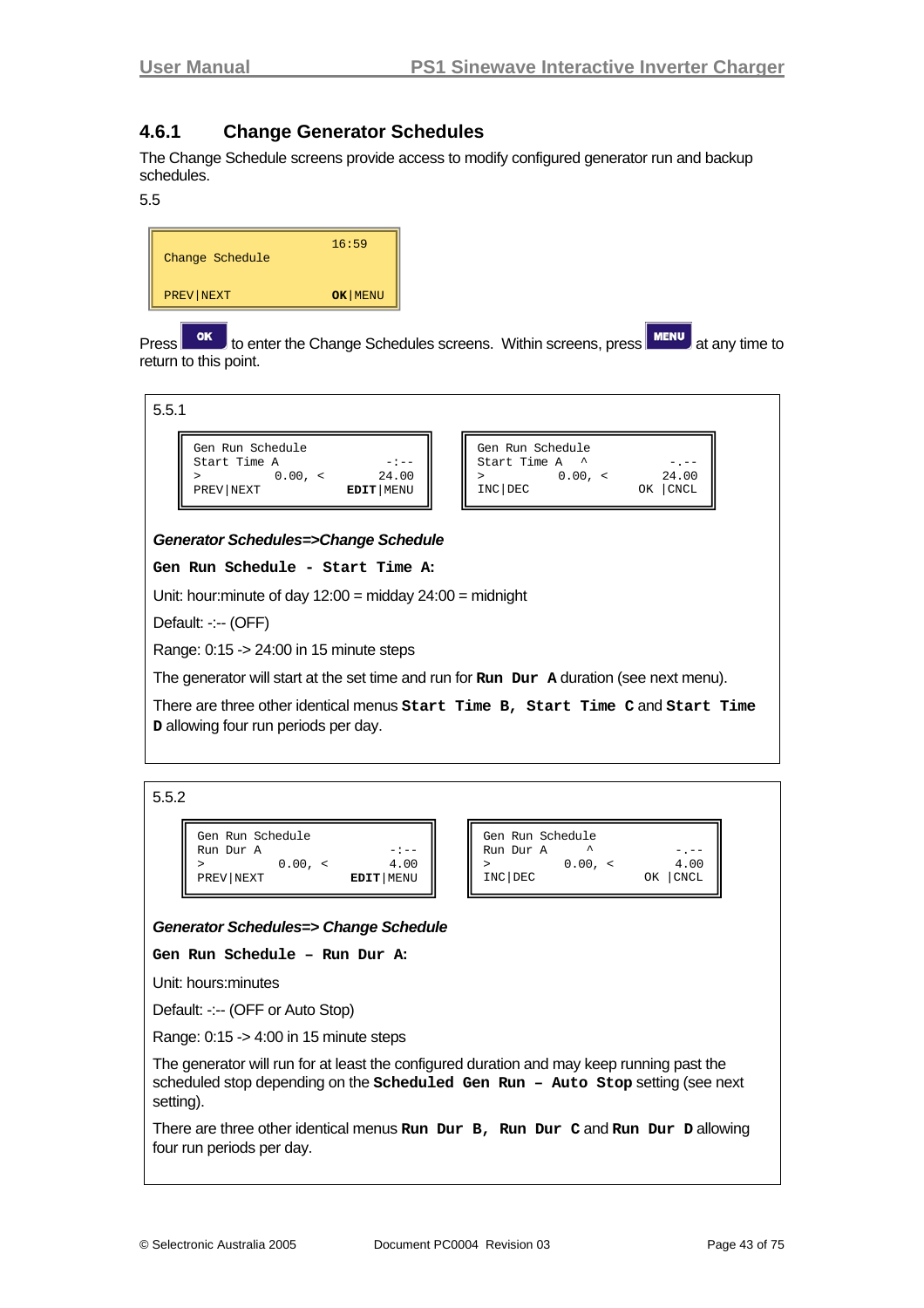5.5.9

| Scheduled Gen Run<br>Auto Stop | Disabled  | Scheduled Gen Run<br>Auto Stop | ^ Disabled  |
|--------------------------------|-----------|--------------------------------|-------------|
| PREV   NEXT                    | EDIT MENU | INC DEC                        | <b>CNCL</b> |

| Scheduled Gen Run<br>Auto Stop | ^ Disabled |
|--------------------------------|------------|
| INC DEC                        | OK CNCL    |

#### *Generator Schedules=> Change Schedule*

**Scheduled Gen Run – Auto Stop:** 

Default: Disabled

Options: Enabled, Disabled

If Auto Stop is disabled then the generator will run for the scheduled duration regardless of other factors.

If Auto Stop is enabled the generator may continue to run for longer than the configured duration (including zero duration) until the battery charge cycle is complete cycle and system load conditions not longer require the generator to run.

5.5.10

| Backup Run Schedule |         |                    |
|---------------------|---------|--------------------|
| Start Time A        |         | $-:--$             |
|                     | 0.00. < | 24.00              |
| PREV NEXT           |         | <b>EDIT</b>   MENU |

| Backup Run Schedule<br>Start Time A |           |
|-------------------------------------|-----------|
| 0.00. <                             | 24.00     |
| INC DEC                             | OK   CNCL |

#### *Generator Schedules=> Change Schedule*

**Backup Run Schedule - Start Time A:** 

Unit: hour:minute of day 12:00 = midday 24:00 = midnight

Default: -:-- (OFF)

Range: 0:15 -> 24:00 in 15 minute steps

The generator will start at the set time when the inverter is shutdown and run for **Run Dur A** duration (see next menu).

There are three other identical menus **Start Time B, Start Time C** and **Start Time D** allowing four run periods per day.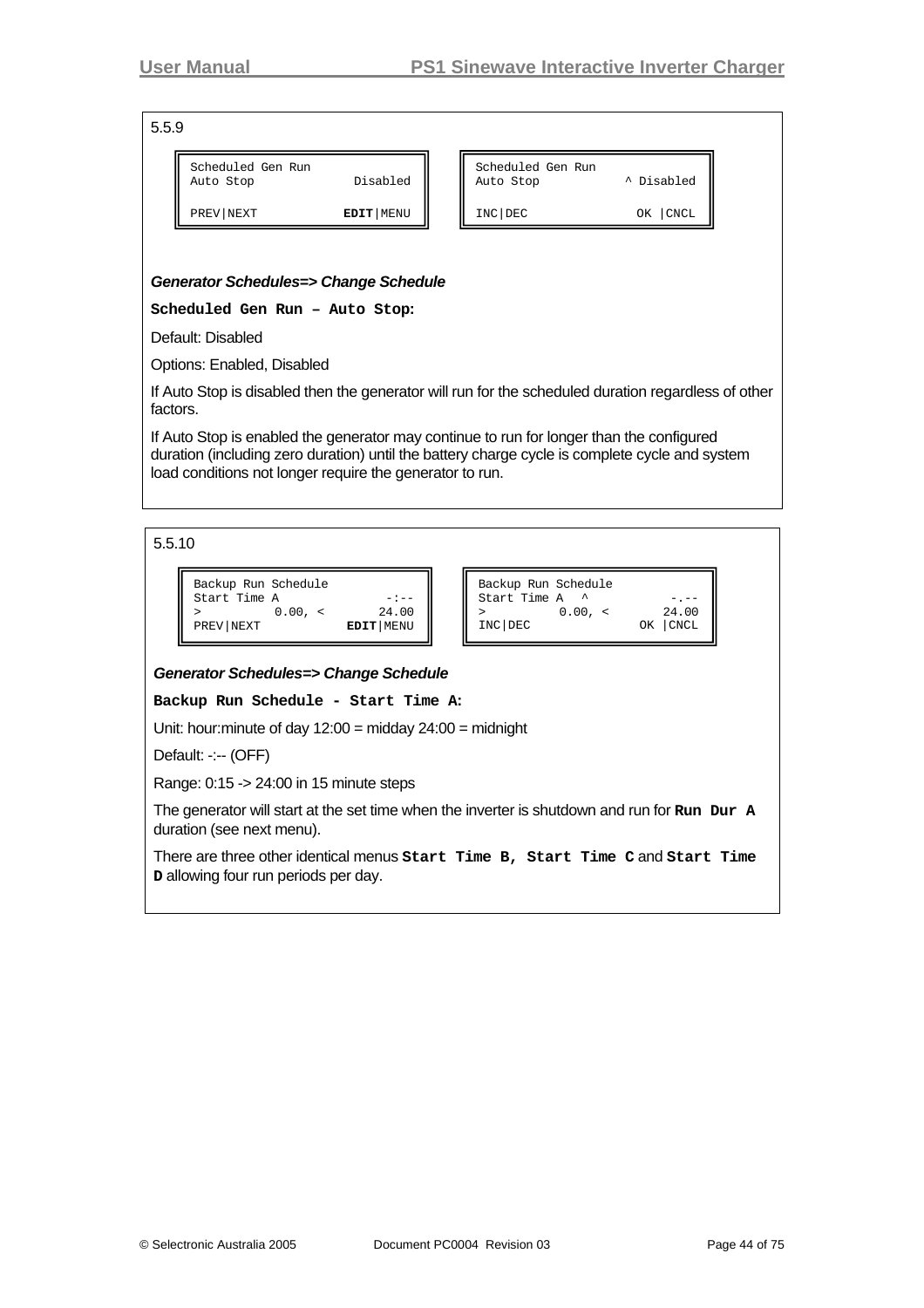5.5.11

| Backup Run Schedule |         |             |      |
|---------------------|---------|-------------|------|
| Run Dur A           | 0.00. < |             | 4.00 |
| PREV NEXT           |         | EDIT   MENU |      |

| Backup Run Schedule |             |           |
|---------------------|-------------|-----------|
| Run Dur A           |             |           |
|                     | $0.00, \le$ | 4.00      |
| INC DEC             |             | OK   CNCL |

#### *Generator Schedules=> Change Schedule*

**Backup Run Schedule – Run Dur A:**

Unit: hours:minutes

Default: -:-- (OFF)

Range: 0:15 -> 4:00 in 15 minute steps

Run Duration A sets the backup run duration for **Start Time A**.

There are three other identical menus **Run Dur B, Run Dur C** and **Run Dur D** allowing four backup run periods per day.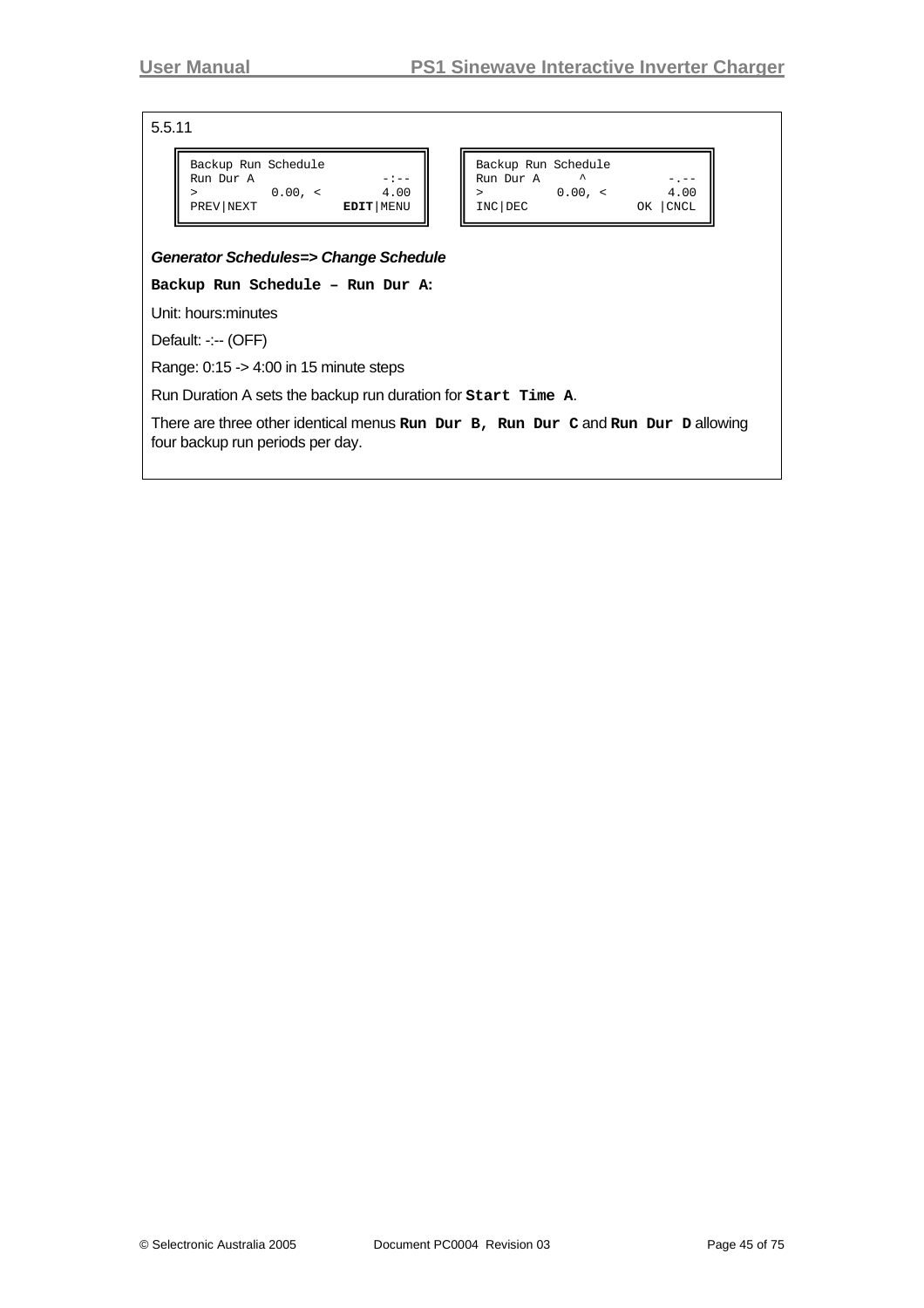## <span id="page-45-1"></span>**4.7 LCD Event Log**

<span id="page-45-0"></span>The Event log may be accessed from any top level menu using the EVNT function key. The log

contains the last 32 events beginning with the most recent event. The UP  $\blacksquare$  key may be used

to scroll backwards (in time) through the log, the DOWN  $\Box$  key to scroll forward through the log. The forward scroll, (DOWN) halts at the most recent event.

| 10kW 48V<br>RAPS<br>From Any Top Level Menu |    | 16:59       |
|---------------------------------------------|----|-------------|
| PREV NEXT                                   | OK | <b>EVNT</b> |

Press **MENU** to enter the Event Log screens. Within screens, press **MENU** at any time to return to this point.

Example display

|                                                                      | Hi Load: Gen Strt: Event text.                                                                            |
|----------------------------------------------------------------------|-----------------------------------------------------------------------------------------------------------|
| Hi Load:Gen Start                                                    | #20: Event sequence number in the 32 entry event<br>log.                                                  |
| #20<br>Day#225 14:22:22<br>E048<br>I12 S02<br>G00<br>C <sub>01</sub> | Day#225: Day of the year the event occurred.                                                              |
|                                                                      | 14:22:22: Time the event occurred.                                                                        |
|                                                                      | <b>E048:</b> Event identification number. Refer to<br>Appendix B2 Event Definitions for more information. |
|                                                                      | 112, S02, G00, C01: Internal State Identifiers at time<br>of event.                                       |
|                                                                      |                                                                                                           |

### **4.7.1 Using the LCD Event Log**

The event log in conjunction with the menu system is an invaluable tool in understanding the systems operation, monitoring system performance and the diagnosis of system issues. The log is a circular list of the last 32 events. Generally, by the time the log is full the oldest event is no longer of interest and the next event replaces it in the log.

The most recent event is first to be displayed when the event log is accessed.

Use the event name and time stamp of the most recent sequence of events to gain an understanding of system behaviour. Each event may have a number of different causes, for example Hi Load Gen Strt may be due to one of four load levels. The event cause identification number (E048 in the example) provides more information on the cause of the event (see Appendix [B2](#page-69-0) [Event Definitions\)](#page-69-0).

Regularly reviewing the event log to understand normal sequences of events for your system will enhance your understanding of system operation and interaction with other system components and capability to respond to system problems.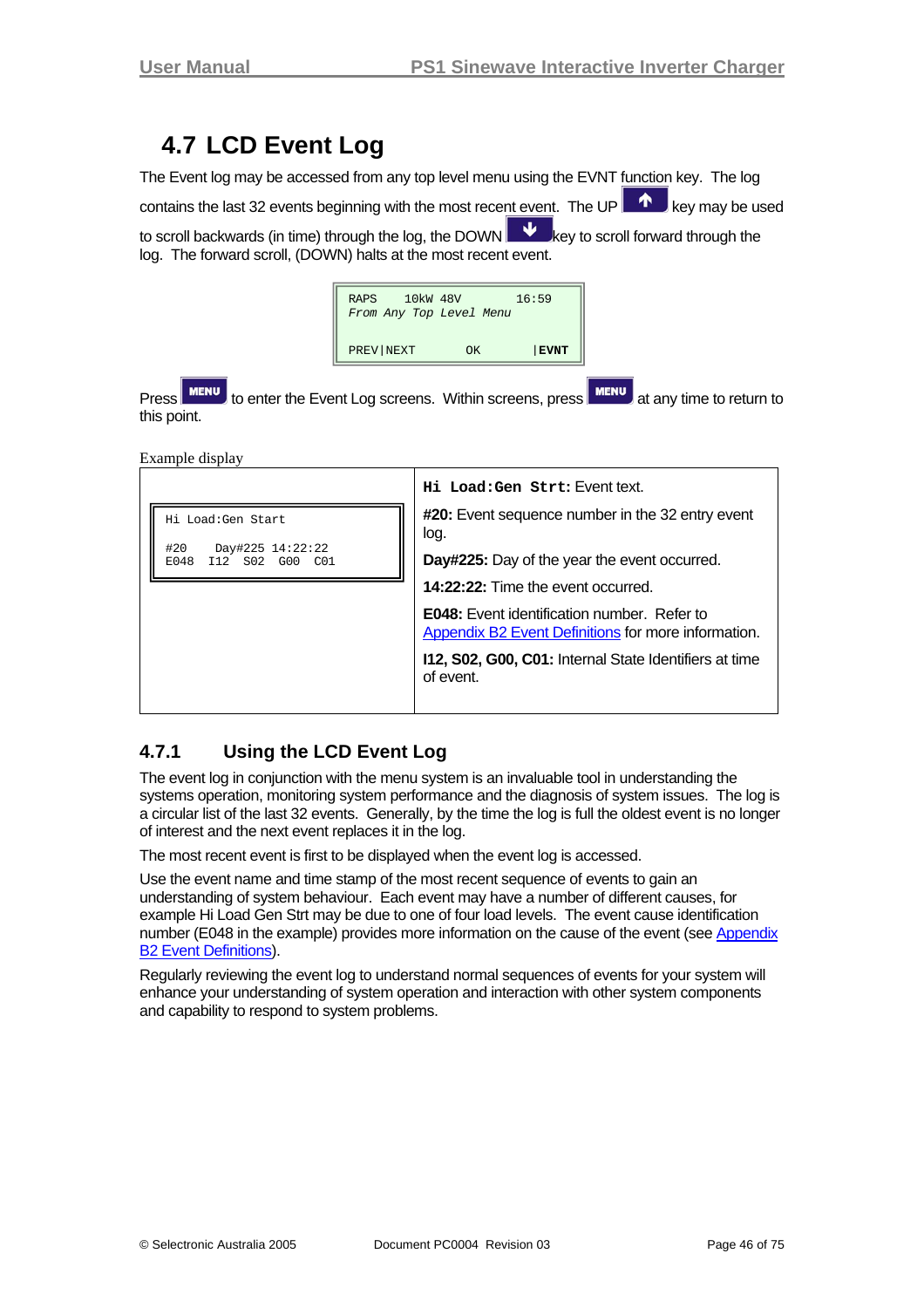# <span id="page-46-0"></span>5 User Operating Procedures

## **5.1 Routine Monitoring of Operation**

The following items should be monitored on a regular basis:

- Battery Voltage, this should NEVER be below the nominal system voltage, e.g. 24v, 48v or 120v
- Battery SoC%, a high average figure will maintain battery life
- The average daily energy supplied to the load (**Load kWh/Day**), the lower this figure is, the less re charging will have to take place, this will maximize battery life
- Event Log expected events
- Event Log unexpected events
- System temperatures, the lower the better
- Short Term and Long Term event counts

## **5.2 Routine Maintenance**

- Cleaning vents
- Five yearly refurbishment

## **5.3 Changing Configuration Settings**

The following is recommended when adjusting system settings:

- Record existing settings for the parameters about to be changed
- Change the minimum set of parameters at any one time then check for expected results.

## **5.4 System Shutdown**

If the system is to be left unattended with the power off:

- Turn off the inverter
- Isolate battery from the inverter.
- Isolate the solar array or other renewable from the inverter.

Your installer will provide details of how to do this.

## **5.5 Operating Without the Generator**

If the generator is not available the following recommendations should be followed to conserve the battery:

- Turn on Load Search (see [4.5.1Advanced Settings\)](#page-37-0). The PS1 will pulse the output voltage and only supply continuous voltage when the load exceeds a defined limit. If present, renewable energy will recharge the battery.
- Switch off the PS1 when ever possible to reduce the load on the battery, allowing the battery to be recharged even by small renewable power.
- If the battery becomes heavily discharged, the PS1 will automatically stop supplying AC power to the load, to prevent battery degradation or damage. Switching the PS1 briefly off then back on via the **ON/OFF** pushbutton**,** will restart the inverter for a short time at the expense of discharging the battery even more deeply.

Note: The PS1 internal electronics are powered from the DC (battery) side, not from the AC (generator) side. Therefore if the battery is excessively discharged, the electronics may not be able to start up until the battery is partially recharged, from renewable power for example.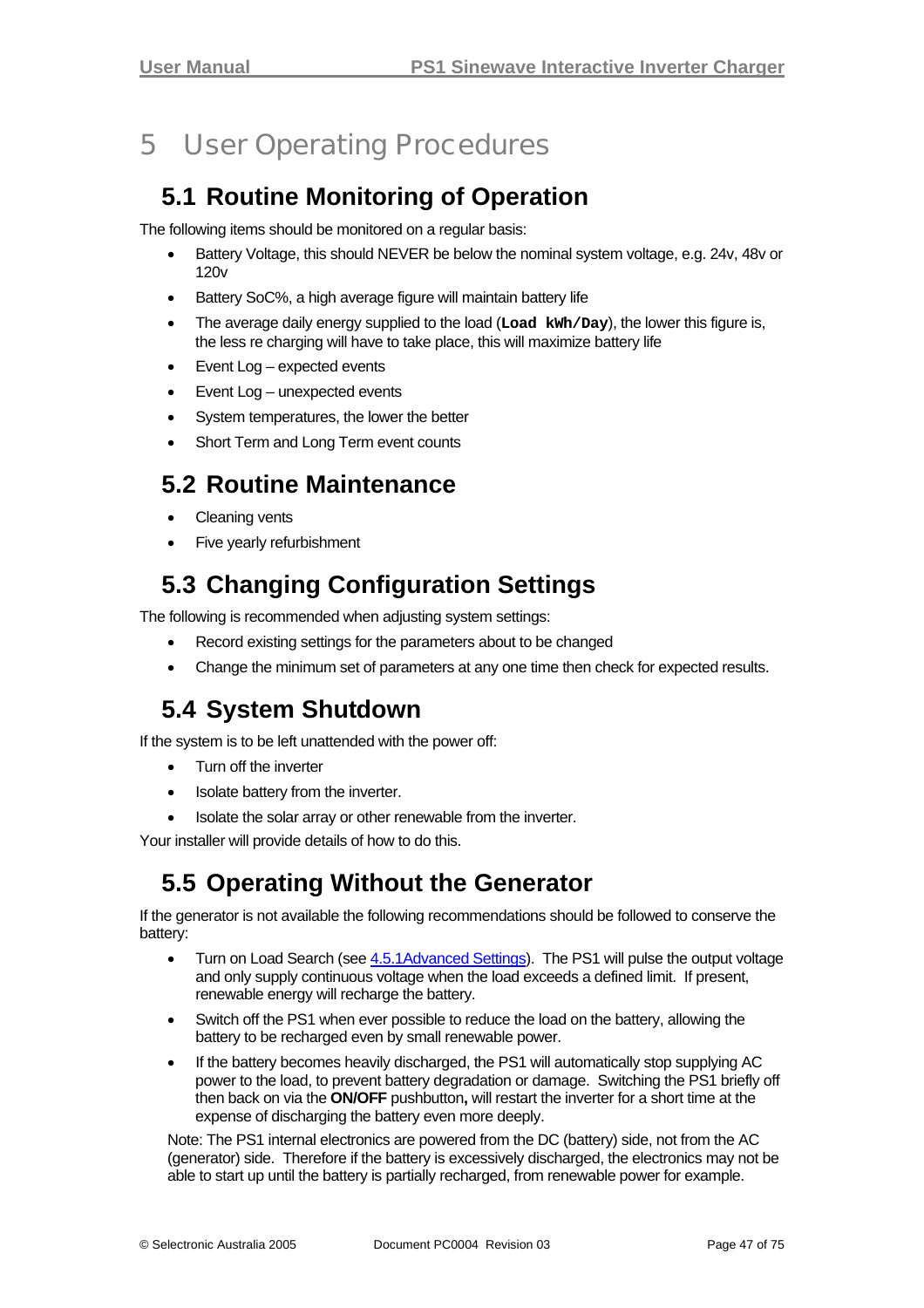# <span id="page-47-2"></span>6 PS1 Operation

The following section describes in detail the operation of the PS1. A good understanding of the operation of the unit is not necessary but by knowing how the system works will enable you to understand the programmed settings and change the user settings to suit your own needs as required.

The PS1 Battery management continuously monitors the system operation. This monitoring allows the PS1 to automatically start the generator to keep the battery system charged or if the load is sufficient, start to supply the load directly. The monitoring includes any input from renewable sources and any loads directly connected to the battery bank.

The PS1 uses a five stage temperature compensated battery charging system. This system gives a high degree of flexibility so it can charge the multitude of battery types available.

The PS1 incorporates a programmable generator scheduler. These schedules can be set to meet regular system loads. At a particular time the generator be running ready to meet those loads which are better powered directly from the generator.

## **6.1 Battery Management**

<span id="page-47-1"></span>

Please refer to the battery manufacturer's documentation for recommendations regarding settings for your particular battery. Inappropriate settings may have a detrimental affect on your battery life and performance.

The PS1 provides comprehensive battery management settings and control to allow a charge regime to achieve optimal battery life.

PS1 battery management features include:

- State of Charge monitoring and control.
- Battery voltage monitoring and control.
- Charging initiated by battery state of charge and/or battery voltage.
- Five stage charge cycle: Initial, Bulk (0-90%), Absorption (90%~100%), Float and Equalise.
- Shutdown on very low battery voltage, battery state of charge, or both.
- Battery Temperature compensation of charging voltage based on battery temperature.

The PS1 may be configured to automatically start the generator when a battery charge cycle is required.

It is important that the battery manufacturer's recommendation be adhered to for ongoing monitoring and maintenance of batteries.

### <span id="page-47-0"></span>**6.1.1 Battery State of Charge (SoC) monitoring and control**

The PS1 has no direct means of measuring the battery state of charge; it uses measurements of the currents flowing in and out of the battery to estimate the charge remaining in the battery. The resultant net current is expressed as a percentage of the battery size set in the PS1 (**Batt Size Ah**). There is no compensation for the rate at which the current is drawn from or fed into the battery.

Current into the battery during a charge cycle and current measured on either of the shunts, when configured as Renewable, add to the battery state of charge estimate.

Current out of the battery to supply the load and current measured on either of the shunts, when configured as Load, deduct from the battery state of charge estimate.

If the shunt is configured as Renewable (+) and Load (--) the net result is added to the battery state of charge estimate.

The state of charge is used to automatically start the generator and begin charging the batteries. Different levels apply at different time of the days to ensure the generator is only used when required. Refer to [6.3.1](#page-51-0) [Generator Control based on SoC](#page-51-0)

At completion of charge cycle the battery SoC based on the estimation will be close to 100% but may vary depending of the charge and discharge rates.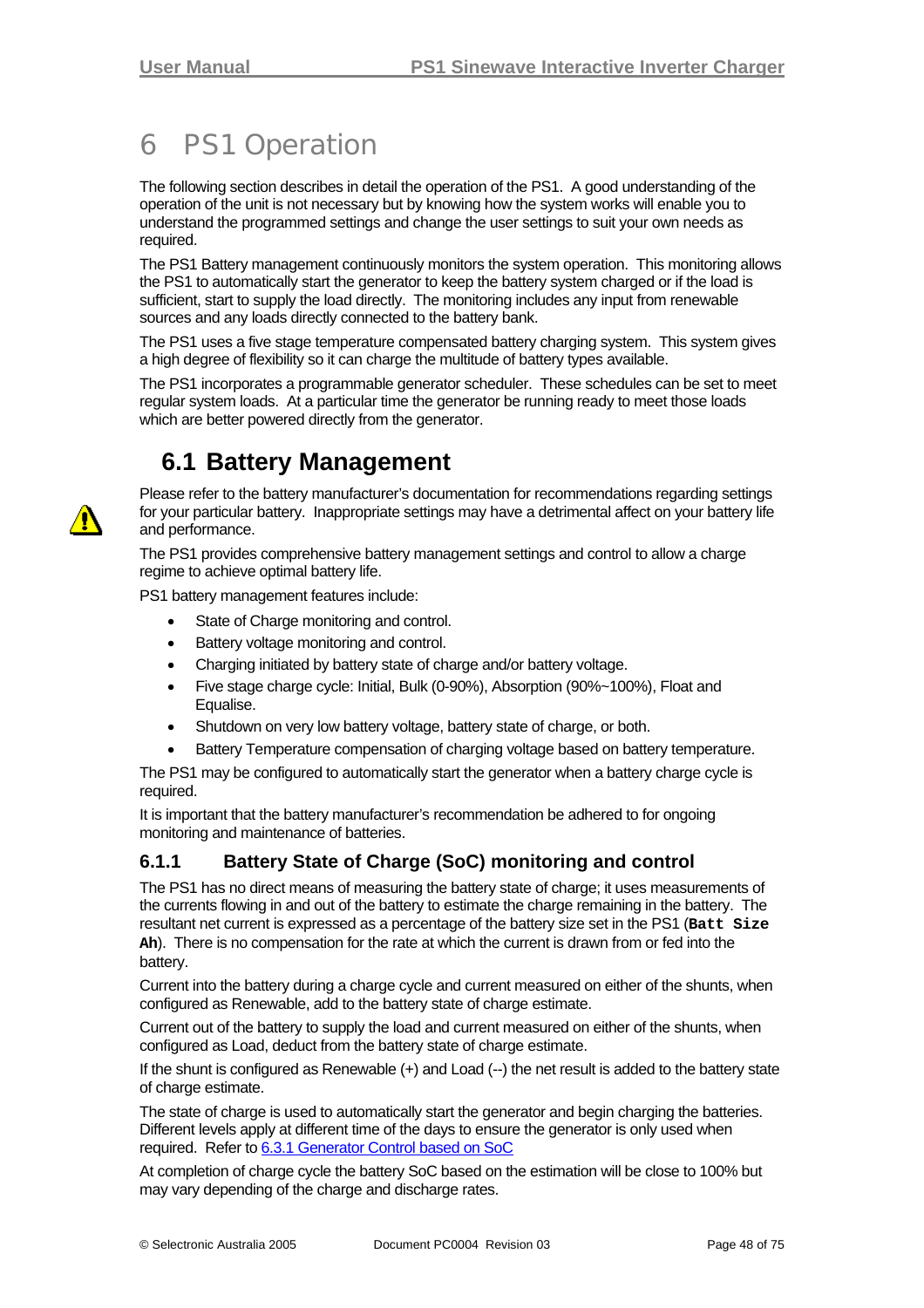### <span id="page-48-0"></span>**6.1.2 Battery Voltage monitoring and control**

The PS1 directly measures the battery voltage.

The battery voltage is used to automatically start the generator and begin charging the batteries. Normally the battery voltage would not reach the levels set as the state of charge control levels would be reached first. Different levels are used depending on the load on the system.

The battery voltage is used to protect the system by shutting the unit down should the battery voltage go above or below set limits. The shutdown limits must be set to higher than the maximum charge voltage and less than the generator start limits. For the low voltage shutdown limits the unit again employs different levels depending on system load. The system will always attempt to start the generator before shutting the unit down due to low voltage.

### **6.1.3 Battery Charger Operation**

The PS1 charges the battery in a five-stage cycle with each stage controlled by voltage, current and time settings. These settings are fully configurable in your unit however they should not require changing after initial installation unless some aspect of the battery installation changes. The configured value of each setting can be viewed on the LCD display (see [4.4](#page-29-0) [View Settings](#page-29-0)).

Each voltage setting is battery temperature compensated. The values displayed do not change. See Battery Temperature.

Refer to the Battery Charging Cycle graph of the following page.

### **6.1.3.1 Initial**

The PS1 charges at the initial charging current (**Init:Chrg A**) until the battery voltage rises to the initial charge voltage (**Init:Chrg V**), holds this voltage for **Init:Time mins**, then starts the Bulk stage.

### **6.1.3.2 Bulk**

The PS1 charges at the bulk charge current (**Bulk:Chrg A**) until the bulk charge voltage (**Bulk:Chrg V**) is reached, then holds this voltage for at least **Bulk:Time mins** and until the battery is approaching a high state of charge as indicated by the rate of change of charging current falling to **Chrg:End A/15m**. The Absorption stage is then started.

#### **6.1.3.3 Absorb**

The PS1 charges at the absorb charge current (**Absorb:Chrg A**) until the absorb charge voltage (**Absorb:Chrg V** ) is reached, then holds this voltage for at least **Absorb:Time mins** and until the battery is approaching a high state of charge as indicated by the rate of change of charging current falling to **Chrg:End A/15m**. At completion of this stage the charger will enter the Float stage unless a battery Equalise cycle is due, in which case an Equalise cycle will complete before entering Float.

### **6.1.3.4 Equalise**

Periodically, as set by **Eqlise:Freq Day,** the PS1 performs an equalise charge in which the battery is held at a higher voltage between **Eqlise:Chrg V** and **Eqlise:Limit V** for several hours (**Eqlise:Time hrs**).

This restores to full charge any partially discharged cells in the series battery bank. To disable the Equalise function **Eqlise:Time hrs** may be set to zero.

The Equalise cycle will be automatically delayed by one day for each day the battery has been in above the **Float: Hold** v for the Float time set during installation.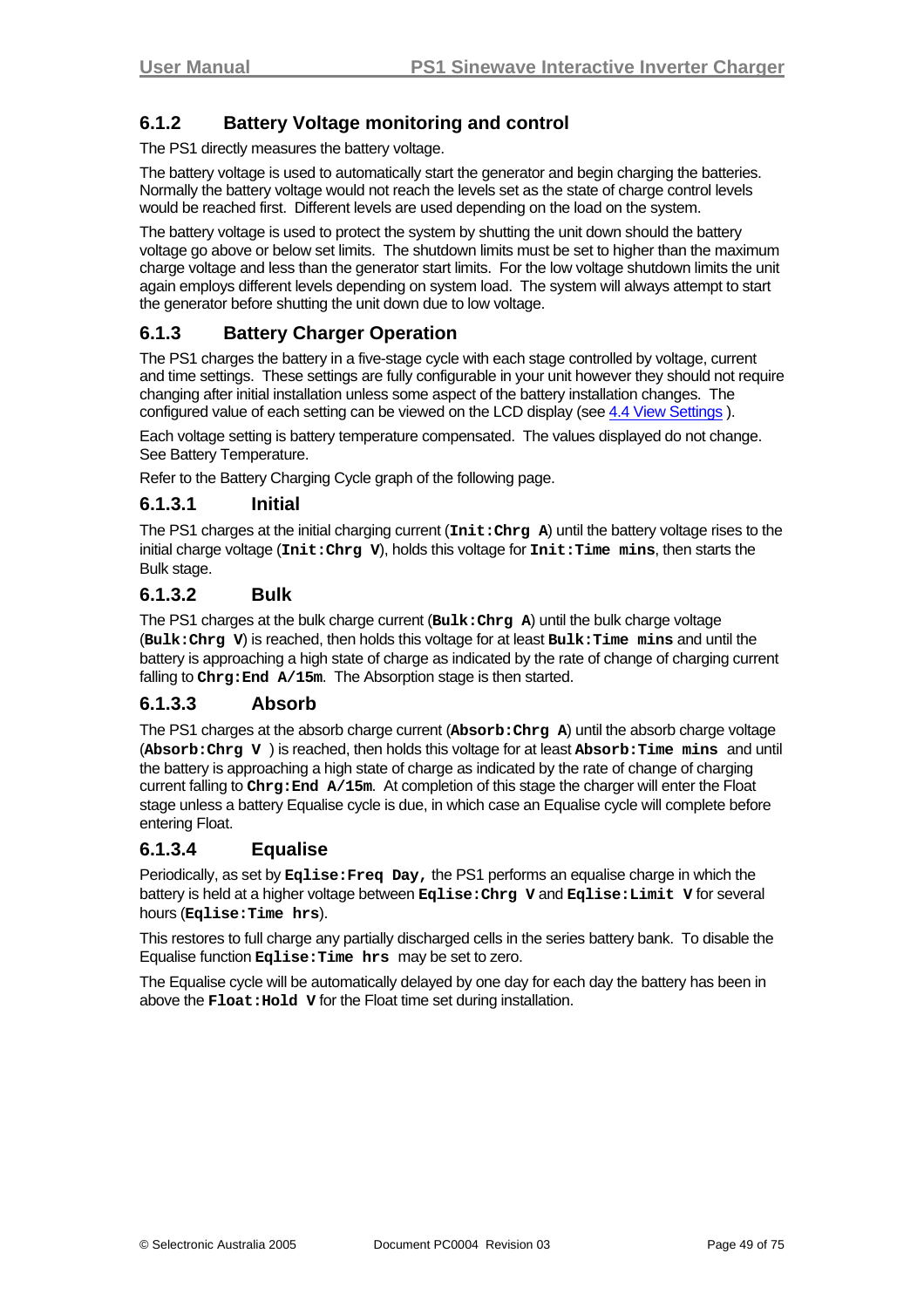

**Figure 7 Battery Charging Cycle**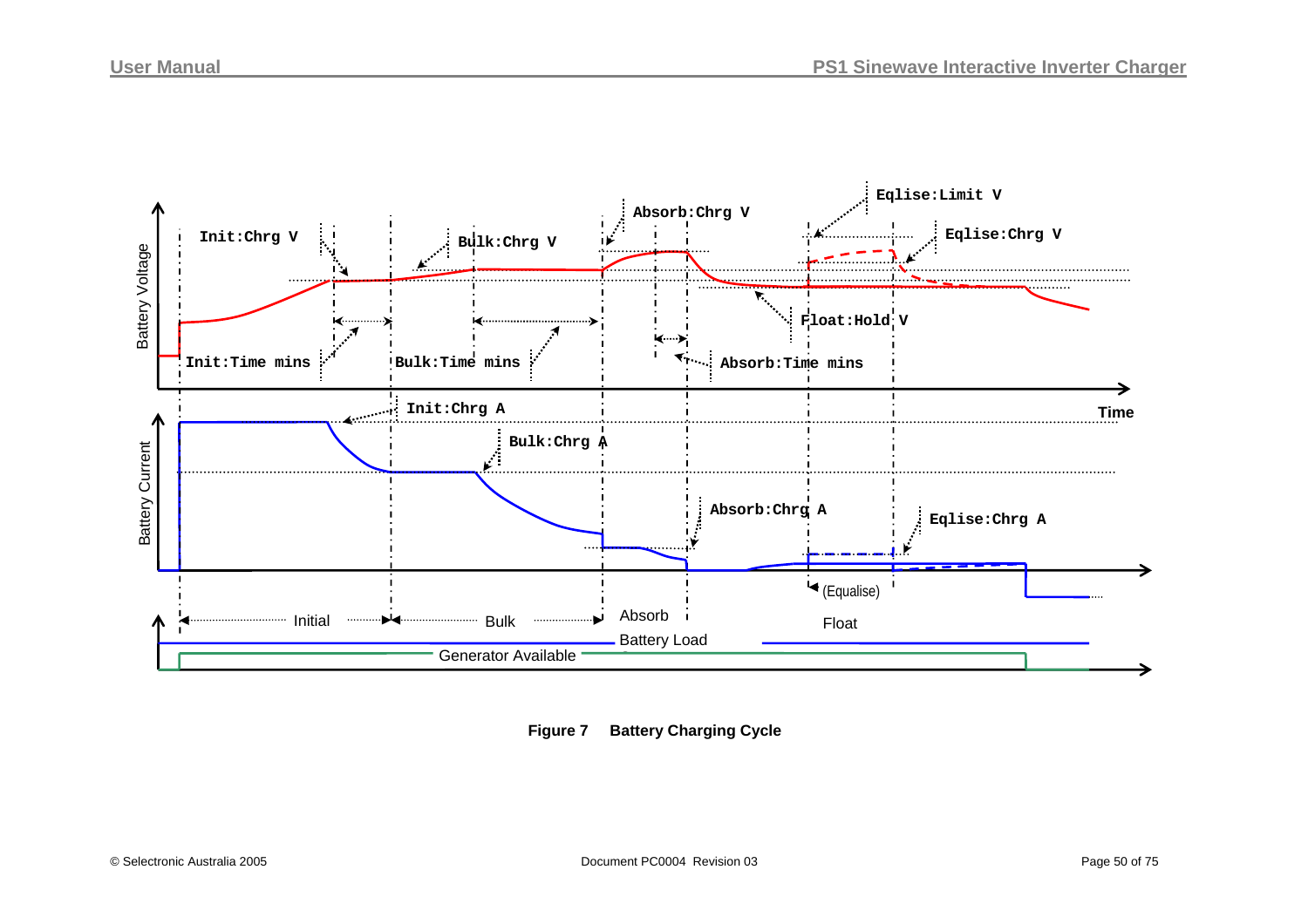### **6.1.4 Battery Temperature**

The PS1 monitors the battery temperature via the sensor provided. The supplied battery temperature sensor is mounted in thermal contact with the centre of the side of a battery. If the sensor is not in thermal contact with the battery bank the batteries will not be correctly charged. Check battery temperature is reading correctly - see [4.2.1](#page-24-0) [View Diagnostics](#page-24-0).

The charge voltage set points are compensated by battery temperature. The compensation applied is --5mV/°C/cell with zero compensation at 20°C. This improves battery performance and prevents battery overheating.

The charge current is also limited by battery temperature. Battery temperatures above 40°C cause the battery charger to reduce the charge current limit point. This will help prevent battery overheating.

## **6.2 Renewable Management**

The PS1 feeds renewable power to the AC load, and any excess is stored in the battery for later usage. If the battery is fully charged and the DC load is not on, the excess is wasted (the renewable power is reduced or disconnected by the regulator). Such waste can be reduced by reducing the level to which the generator charges the battery, or particularly for solar renewable, by not running the generator in the morning.

If battery charging is in progress and renewable output increases sufficiently to cause the generator charge power to become negative when averaged over 2 minutes, the PS1 terminates the charge cycle after the generator minimum run time has expired. If equalize charging was in progress, it is terminated and rescheduled for the next day Such conditions occur when renewable output exceeds the sum of the load demand plus the required charge power.

## **6.3 Automatic Generator Control**

The PS1 may be configured to automatically control the generator as required to supply the load and charge the attached battery or to allow manual control of the generator by the user. Generally automatic control of the generator is recommended for daily operation.

The generator will only run in automatic mode if the Gen NOT Available LED (LED7) is off. If this LED is ON, the PS1 will not automatically start the generator. This is controlled via a digital input to the PS1 - Generator Available or can be permanently enabled via an installer setting.

As part of the installation, the PS1 settings are configured to automatically run the generator to:

- Limit the depth of battery discharge, for maximum battery life.
- Deliver energy efficiently by supplying sustained large loads direct from the generator.
- Load the generator to the highest possible level while running, to efficiently convert fuel to electricity.
- Not frequently start and stop the generator, which would reduce its life and increase maintenance.
- Avoid noise by starting the generator late at night only for heavy loads or a deeply discharged battery.

In the PS1 RAPS system, the PS1 automatically runs the generator for the following reasons:

- Battery conditions, in particular state of charge (SoC), require the generator to charge the battery (see [6.3.1Generator Control based on SoC](#page-51-0) and [6.3.2](#page-54-0) [Generator Control based on Battery Voltage\)](#page-54-0).
- Load conditions are such that the PS1 ratings are exceeded or a sustained load is large enough to efficiently load up the generator hence running the generator will be the most efficient method to supply the load. For loads exceeding the generator rating the PS1 draws power from the battery, adding its power output to that of the generator (see [6.3.3](#page-54-1) [Generator Control based on AC Load](#page-54-1)).
- Time Schedules are set to regularly run the generator at times of expected peak loads or at convenient times (see [6.3.5](#page-55-0) [Generator Scheduling](#page-55-0)).
- The generator has not been run for Gen Exercise days. The PS1 will start the generator at the **Begin Lvl 1 Hr** or 12 noon if **Begin Lvl 1 Hr** is disabled. Normal automatic stop conditions apply.
- Backup Schedules are set to run the generator in case of PS1 shutdown to power vital equipment (see [6.3.5](#page-55-0) [Generator Scheduling\)](#page-55-0).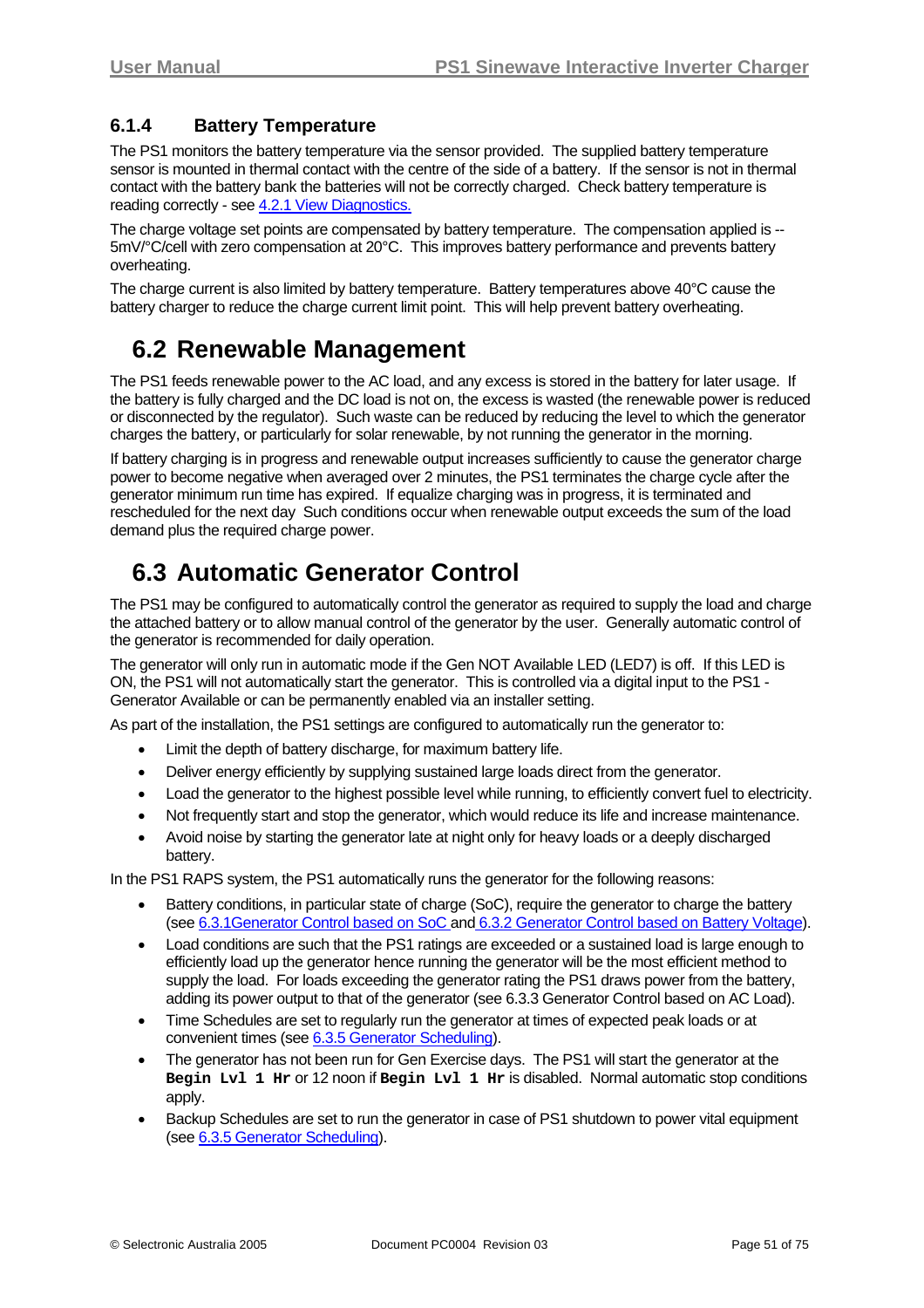### <span id="page-51-1"></span><span id="page-51-0"></span>**6.3.1 Generator Control based on SoC**

The PS1 may be configured to start the generator to charge the battery based on the battery **S**tate **o**f **C**harge (SoC). This method of generator control is recommended to efficiently and reliably maintain the battery charge.

The battery SoC is estimated by the PS1 and displayed as a percentage of the battery capacity and represented throughout this manual and in the menu system by the symbol SoC%. See [6.1.1](#page-47-0) [Battery State](#page-47-0) [of Charge \(SoC\)](#page-47-0) for a details of state of charge estimation.

A daily profile of preferred generator start times and battery charge levels may be configured to allow the PS1 to automatically start and stop the generator. The profile provides the flexibility to accommodate for individual site characteristics such as renewable availability, usage patterns and generator noise considerations.

Several PS1 settings are configured to divide the day into three periods (refer Figure 8):

- **Preferred Hour:** The one hour when it is most preferable to run the generator. This is a period starting at **Begin Lvl 1 Hr**, typically about 5 or 6pm. During this period the generator is started if the battery is discharged below **Level 1 SoC%** to perform a full battery charge.
- **Preferred Period:** The period from **Begin Lvl 2 Hr** to **Begin Lvl 3 Hr**, when you prefer the generator to run if the battery state of charge warrants it. The preferred period includes the preferred hour. During this period the generator is started if the battery is discharged below **Level 2 SoC%** to perform a full battery charge.
- **Non-Preferred Period:** The period from **Begin Lvl 3 Hr** to **Begin Lvl 2 Hr**, when you prefer the generator **not** to run. This period is usually overnight to avoid noise. During this period the generator will be started only if the battery is seriously discharged (below **Level 3 SoC%**) and will only perform a partial recharge.

If the PS1 starts the generator within the non-preferred period it will run the generator for time determined by the **Gen:Min Run min** setting. At other times, once the generator is started, it is run until the battery is fully charged.

Once the charging is completed the generator will stop unless the load or schedules keep it running. See [6.3.4](#page-55-1) [Generator Automatic Stopping](#page-55-1) 

The starting time for each of the periods (**Begin Lvl 1 Hr** , **Begin Lvl 2 Hr** and **Begin Lvl 3 Hr)** can be set via the User menus. The battery state of charge levels (**Level 1 SoC% Level 2 SoC%** and **Level 3 SoC%)** are set by the installer at the time of installation.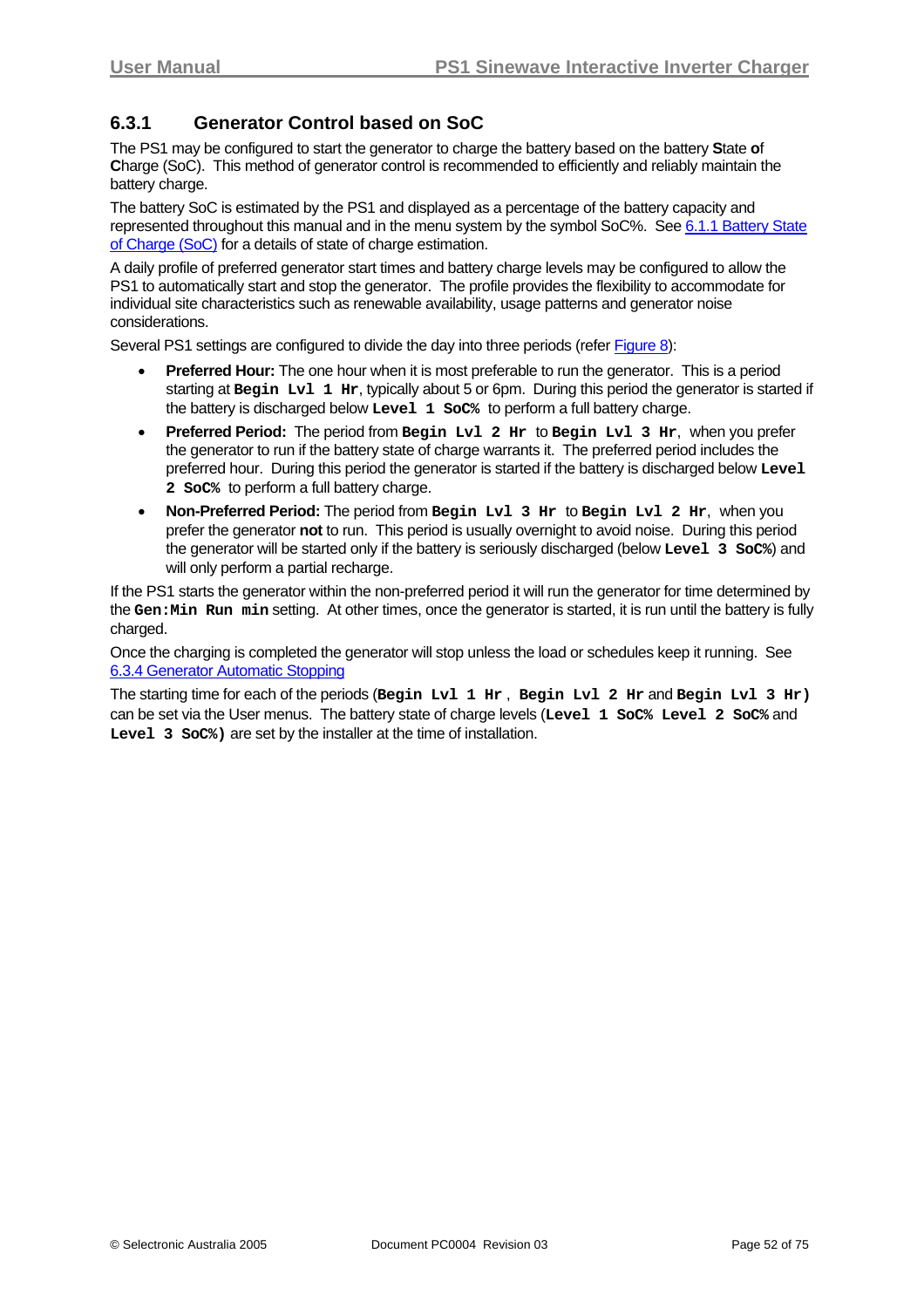### <span id="page-52-0"></span>**6.3.1.1 Example Configuration 1 – Solar + Generator**

The generator starting strategy depends on individual site requirements. In systems with high solar contribution the **Begin Lvl 2 hr** could be delayed until later to provide an opportunity for solar to charge the battery (see Figure 8 below).

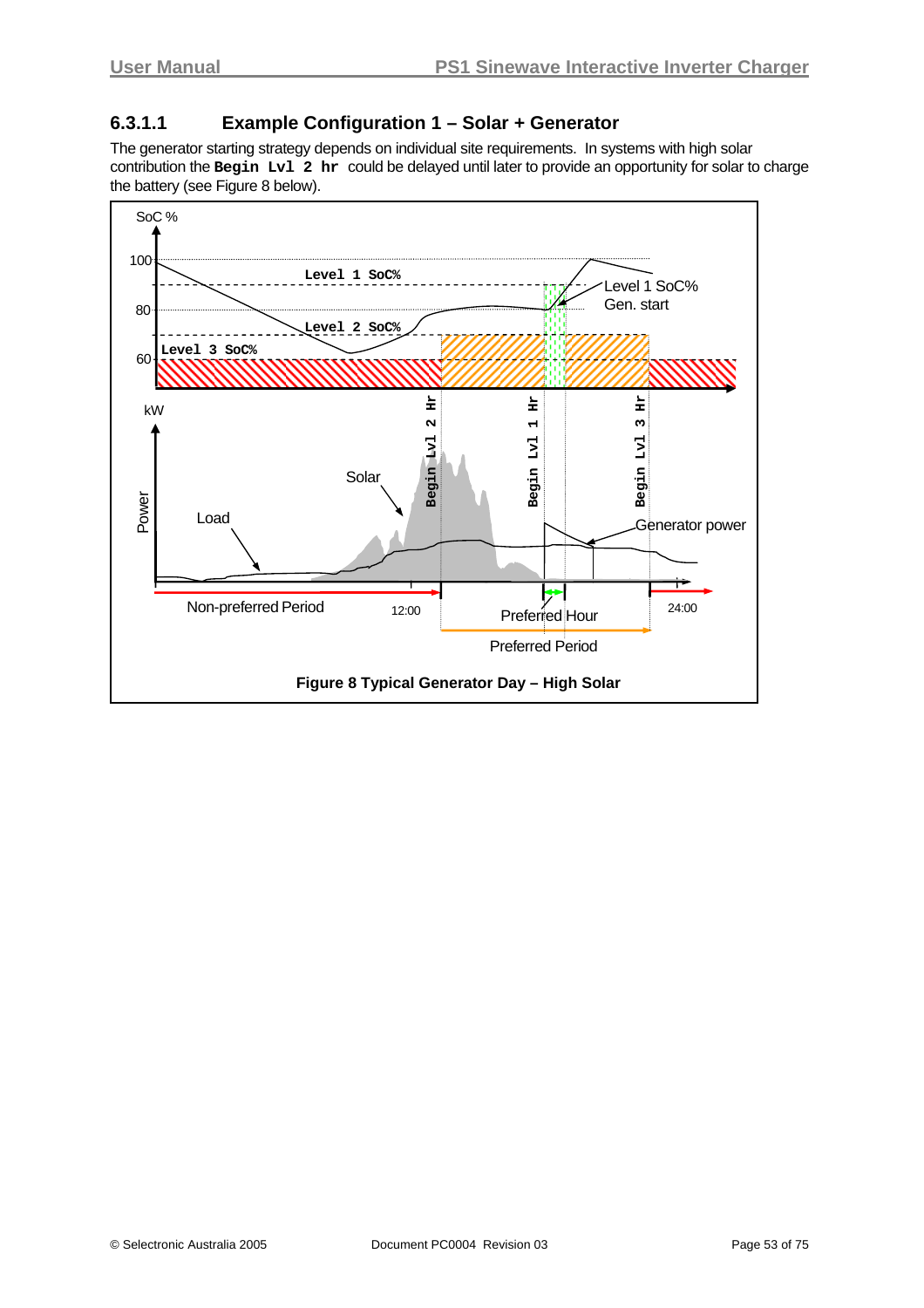### **6.3.1.2 Example Configuration 2 – Generator Charger**

In a generator/charger system, or systems with low solar contribution, this period would begin early in the morning to start the generator and replace the charge used overnight (see Figure 9 below).

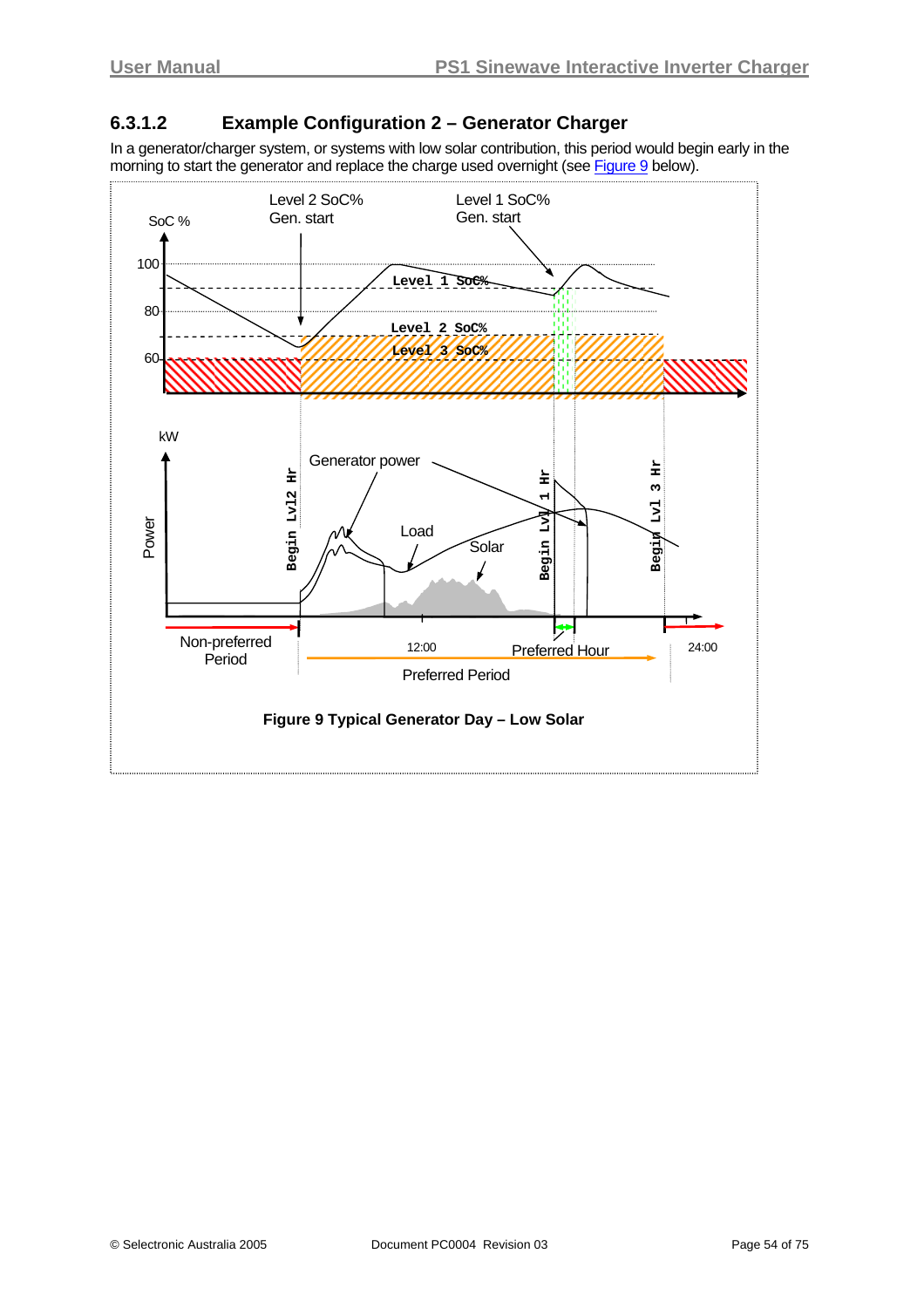### <span id="page-54-2"></span>**6.3.1.3 Example Configuration 3 – Poor Setup**

Figure 10 illustrates a system with levels and times unsuited to the load requirements resulting in failure to charge the battery adequately to accommodate the overnight load. The battery SoC falls below the Level 3 threshold and the generator is started during the night to stop the battery becoming excessively discharged. A better generator run strategy would be set the Level 1 or Level 2 settings to cause a charge late in the day to fully charge the battery before the Level 3 period starts thus averting the generator start overnight.



### <span id="page-54-0"></span>**6.3.2 Generator Control based on Battery Voltage**

The PS1 will start the generator based on battery voltage. Normally these limits are not met as the SoC control will have already started the generator.

The generator will start at any time should any of the pre-configured limits be met.

If the generator starts in the Preferred Period, the PS1 will perform a full battery charge. If the generator starts in the non-preferred period, the PS1 will perform a partial battery charge.

When complete, the generator will be stopped (see [6.3.4](#page-56-1) [Generator Automatic Stopping\)](#page-55-1).

### <span id="page-54-1"></span>**6.3.3 Generator Control based on AC Load**

The PS1 will automatically start and stop the generator based on the average power delivered to the load over the time period of the limit. Two factory-configured and two installer configurable settings determine the power levels at which the generator will be started.

- The 30 second limit is factory set at 120% of the PS1 rating.
- The 2 minute limit is factory set at 100% of the PS1 rating.
- The 10 minute and 30 minute limits are installer configurable.

The generator will continue to run until the average load power falls below all start limits and all other stop criteria are met (see [6.3.4](#page-56-1) [Generator Automatic Stopping](#page-55-1)).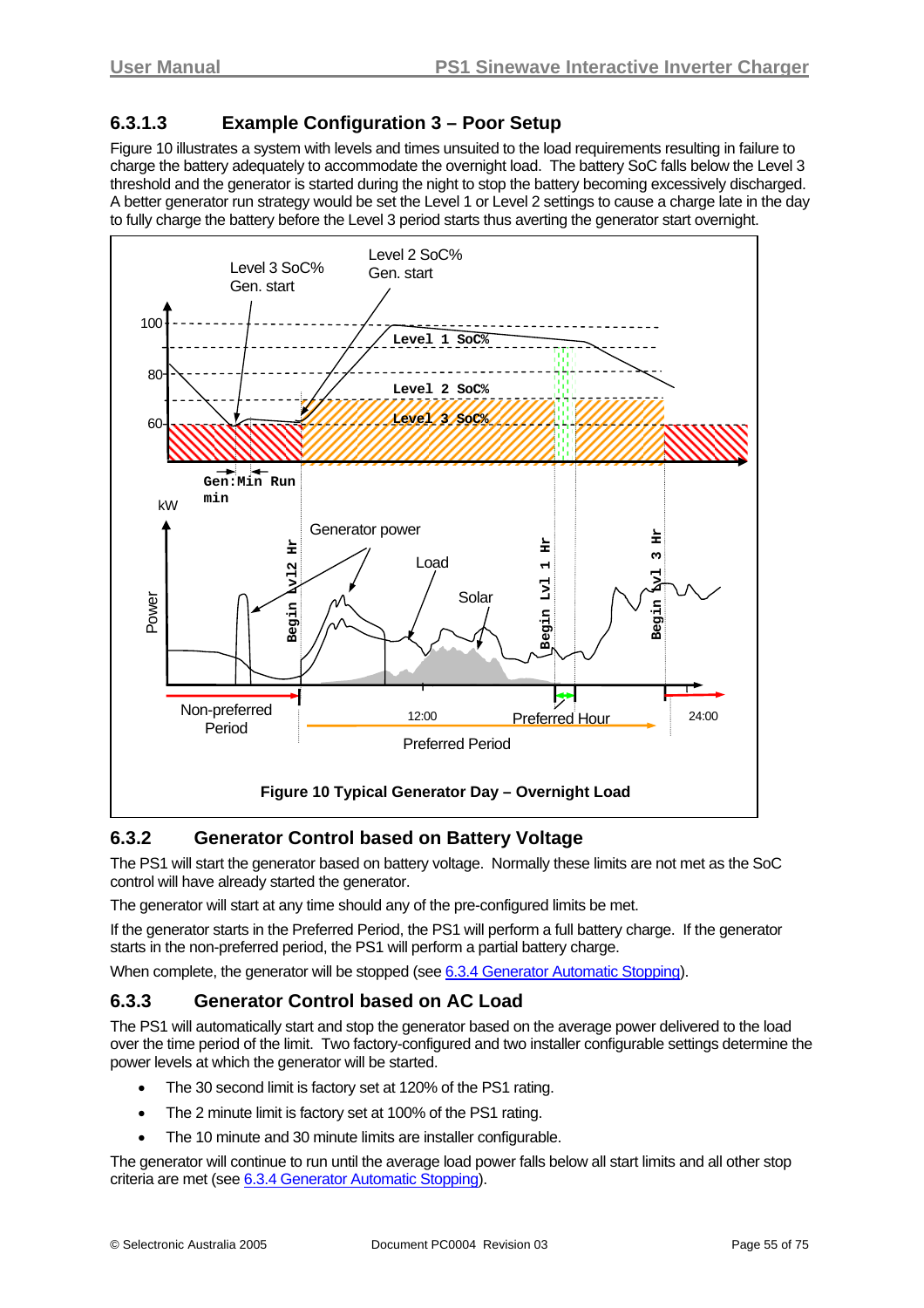### <span id="page-55-2"></span><span id="page-55-1"></span>**6.3.4 Generator Automatic Stopping**

The PS1 will automatically stop the generator when it is not required for charging the battery or supplying the load.

If the generator is automatically started in the preferred period, the PS1 will stop it after completion of a battery charge cycle unless:

- A generator scheduled run is in progress (see [6.3.5](#page-55-0) [Generator Scheduling](#page-55-0)).
- The average load kW exceeds one of the four configured start limits (see [6.3.3](#page-54-1) [Generator Control based on AC Load\)](#page-54-1).
- The minimum generator run time (**Gen:Min Run min**) has not expired (see [4.5](#page-34-0) [Change Settings\)](#page-34-0).
- The generator load is greater than **Gen:Min Load kW**.
- The remote run signal is active.

If the generator is automatically started in the non-preferred period, the generator will be stopped after the minimum generator run time set by **Gen:Min Run min** unless:

- A generator scheduled run is in progress (see [6.3.5](#page-55-0) [Generator Scheduling](#page-55-0)).
- The average load kW exceeds one of the four configured start limits (see [6.3.3](#page-54-1) [Generator Control based on AC Load\)](#page-54-1).
- The generator load is greater than **Gen:Min Load kW**.
- The remote run signal is active.

The generator will be stopped at midnight if the generator and system load is low except if an equalize charge is in progress.

### <span id="page-55-0"></span>**6.3.5 Generator Scheduling**

Two schedule types are available each with four configurable start times and durations.

- Gen Run Schedule (**Gen Run Schedule**) for daily generator running intended to accommodate day to day peak load periods. While the SoC method of generator control (see [6.3.1](#page-51-0)) [Generator Control based on SoC\)](#page-51-0) is recommended to efficiently and reliably maintain the battery charge, generator schedules may be used as an alternative generator control method or as an adjunct to SoC control to cater for expected loads.
- Backup Run Schedules (**Backup Run Schedule**) for emergency generator running intended for use when the PS1 is in a shutdown state for an extended period due to some abnormal condition as may be the case if the PS1 is unattended for long periods. The backup schedule will periodically run the generator to power vital appliances such as refrigerator or freezer etc.

#### **Setting Run Schedules**

Both Gen Run Schedules and Backup Run Schedules are configured by setting up to four start times and associated run durations.

The start times may be set to any time but must be used in sequence; an unused start time disables subsequent start times. For example, if two generator run periods per day are required **Start Time A** and **Start Time B** must be used.

For each start time a generator run duration (**Run Dur A - D**) may be set in 15 minute increments. The generator will run for at least the set duration regardless of other settings (except for duration of zero, see below). If **Scheduled Gen Run – Auto Stop** is disabled the generator will run for the set duration only. If **Scheduled Gen Run – Auto Stop** is enabled the generator will run for the set duration and then stop in accordance with Generator Automatic Stopping.

If start time/duration combinations cause an overlap in generator run periods the generator will continue to run through both periods.

The run duration may be set to zero. The resultant operation differs for each schedule type as follows:

Setting a Gen Run Schedule duration to zero either;

disables the associated start time if **Scheduled Gen Run – Auto Stop** is disabled,

or,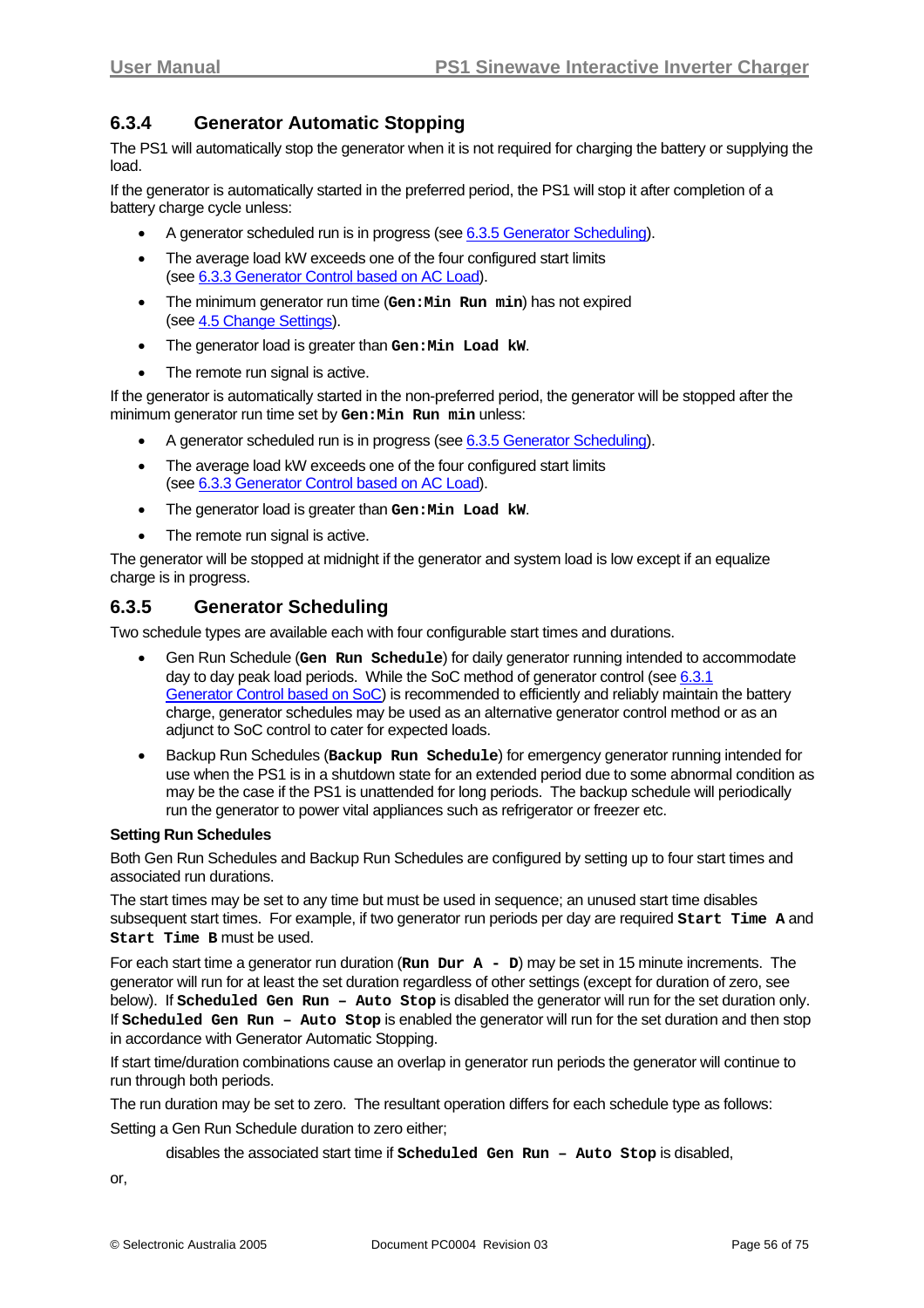allows the generator to start at the scheduled time and automatically stop on completion of a battery charge cycle and/or load power requirements if **Scheduled Gen Run – Auto Stop** is enabled.

<span id="page-56-2"></span><span id="page-56-1"></span>Setting a Backup Run Schedule duration to zero disables the associated start time (PS1 is in shut down so cannot run a charge cycle).

Note: The Generator Schedule will override the generator minimum run time setting (Gen:Min Run min). Consider the generator manufacturer's recommendation regarding minimum run time when setting schedules.

## **6.4 Manual Generator Control**

The generator can be manually controlled via:

- The generator local controls. The PS1 generator available signal from the generator switch must be inactive indicated by the Gen NOT Available LED (LED7) being ON. (see [3.1.2](#page-12-0) [Front Panel LEDs](#page-12-0)). **Note:** To prevent reverse power flow into the generator, before manually stopping the generator it is advisable to open the Generator AC Circuit Breaker and wait until the PS1 LEDs no longer indicate **Inv Sync** (see [3.1.2](#page-12-0) [Front Panel LEDs\)](#page-12-0) . After the generator is stopped, close the Generator Circuit Breaker ready for the next generator start. .
- The **OK** pushbutton on the front panel. See [3.3.3](#page-19-0) [Starting the Generator from PS1](#page-19-0).
- A **Remote Run** input that can be wired from the PS1 to a switch in a convenient location such as in a residence. Several such switches can be wired in parallel. The Gen NOT Available LED (LED7) must be OFF (see [3.1.2](#page-12-0) [Front Panel LEDs](#page-12-0)).

### **6.4.1 Remote Run Input**

The **Remote Run** switch operates as follows:

- A switch closure longer than 0.5 seconds and shorter than 2 seconds causes the PS1 to start the generator. Another such closure stops it, else it is stopped automatically when the battery reaches full charge and any sustained large load ceases. The switch is typically a non-latching pushbutton.
- A switch closure longer than 2 seconds causes the PS1 to start the generator, and stop it when the switch is opened. The switch is typically a latching toggle.

Regardless of how the generator is started (manually or automatically), while the generator is running the PS1 automatically charges the battery whenever sufficient generator power is available, and when fully charged will hold the battery in float charge.

## **6.5 Generator Fault Recovery**

If the PS1 fails three consecutive times to detect significant generator voltage for one minute after a generator start or, if voltage is detected but fails to synchronise for five minutes, a Generator Fault alarm will be asserted. The PS1 will then use the following sequence of generator start attempts:

- After 15 minutes
- After 1 hour
- Daily at the **Begin Lvl 1 Hr** (or 12 noon if **Begin Lvl 1 Hr** is disabled)

A Gen Fail event will be generated and logged each time a start attempt fails.

Note: To force the PS1 to immediately restart the generator toggle the Generator Available input so that the generator changes to NOT Available then back to Available. Use the **OK** pushbutton to start the generator.

## **6.6 Inverter External Alarm**

<span id="page-56-0"></span>The PS1 provides a single alarm output which can be wired to an external alarm buzzer or light etc. An urgent alarm is indicated by a continuous ON condition and a non-urgent alarm is indicated by a slow intermittent ON/OFF condition. If the PS1 is shutdown or OFF the urgent alarm output is ON.

NON-URGENT conditions can be prevented from raising the alarm, via the LCD displays (see [4.5.1](#page-37-0) [Advanced Settings](#page-37-0) **Alarm Out** setting).

The URGENT and NON-URGENT alarms are also separately indicated on the front panel LEDs (see [3.1.2](#page-12-0) [Front Panel LEDs\)](#page-12-0). Short term and long term event counters are provided and the users may set limits for each to generate alarms. Refer to settings **S/Term Count** and **L/Term Count (**[4.2.1](#page-24-0) [View Diagnostics\)](#page-24-0) and **S/Term Limit** and **L/Term Limit** [4.5.1](#page-37-0) [Advanced Settings.](#page-37-0)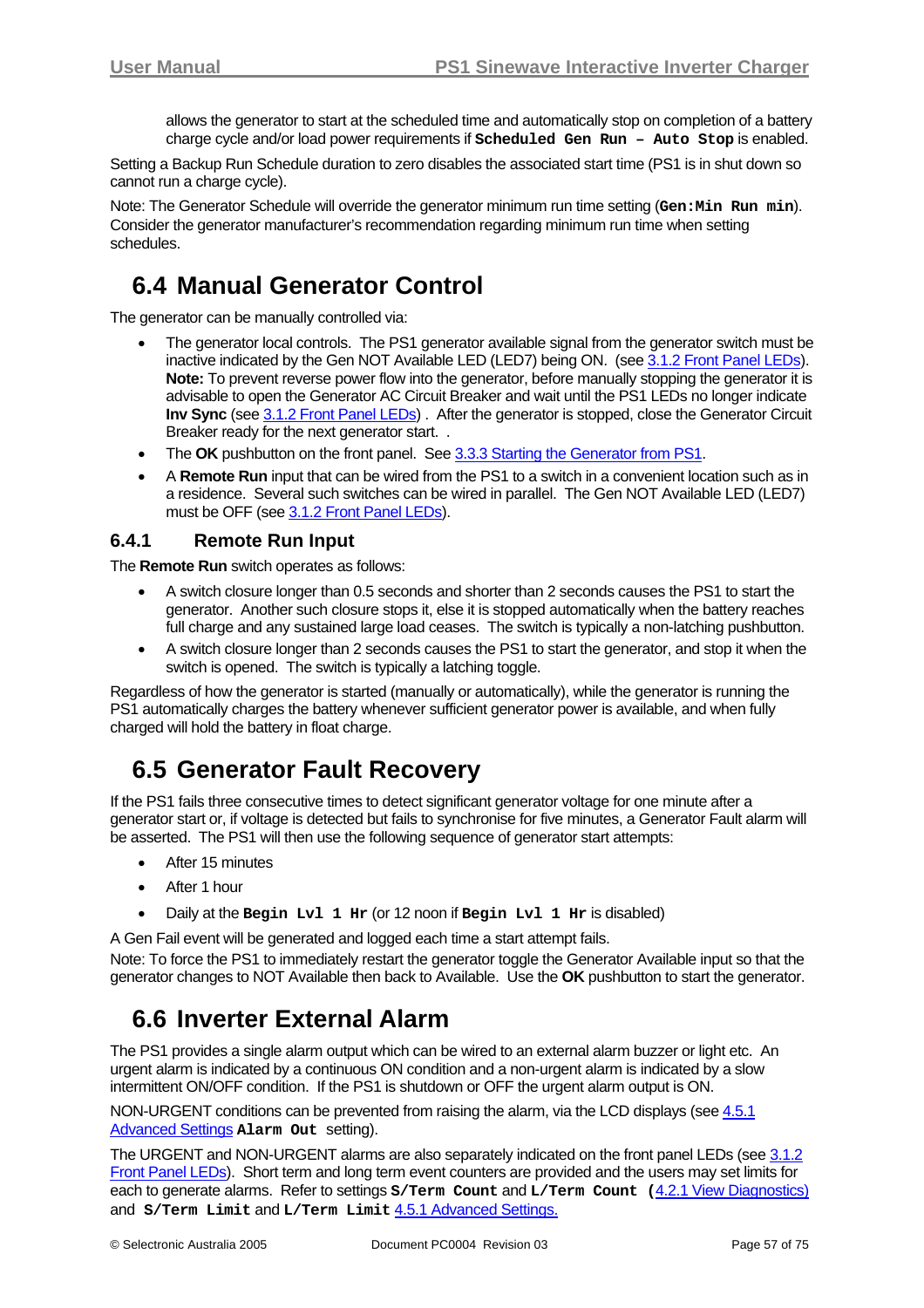# <span id="page-57-0"></span>7 PS1 Communications

The PS1 provides an isolated serial communications port for monitoring and controlling the PS1. The connection is internal to the unit. The port can be used to connect to a local PC or to connect to a modem. Each unit is supplied with suitable cables for connecting to the serial port, one, to connect from the PS1 to a modem and two, a "cross-over cable" to connect from the modem cable into a PC. The modem cable will be installed and accessible from the bottom of the unit. If not, check with your installer.

Using a PC to communicate with the unit requires the use of a "terminal" emulation program such as HyperTerminal or TeraTerm. This manual does not specifically describe the configuration or operation of the "terminal" emulation program but provides information specific to communicating with the PS1.

Where <ENTER> is written, this means press the enter key.

Any text in [ ] is the name of the parameter being display or set not the actual value.

All entered commands are not case sensitive - typing h is the same as typing H.

Text in the following format is to indicate what you will see on the terminal –

```
ATE0 
PS1 RAP 4-5-06 
V7.AF 10.0kW 48V 
(C) Selectronic 
Data Monitor V7.2 Selectronic 2005
```
>

## **7.1 Serial Port Setup**

The PS1 serial port has a fixed configuration. The port is set to 2400baud, 8 data bits, 1 stop bit and no parity. XON/XOFF flow control is supported. The terminal emulation program must be set to match these parameters.

## **7.2 Command Line Interface(CLI)**

Connect a PC serial port to unit via cross-over cable and supplied serial cable. When connected press <ENTER> and unit should respond with prompt -

```
> 
> 
At the prompt enter – H <ENTER> 
>h 
H Help menu - Monitor 
TU yy mm dd hh mm / TD: Time Update, Display 
GA/GD Get All, Day logged data
```
>

The unit will now display the list of available commands

### **7.2.1 Modem Initialisation**

Periodically, the PS1 will send a modem initialise string. >AT ATE0Q0V1  $\Delta T$ ATE0Q0V1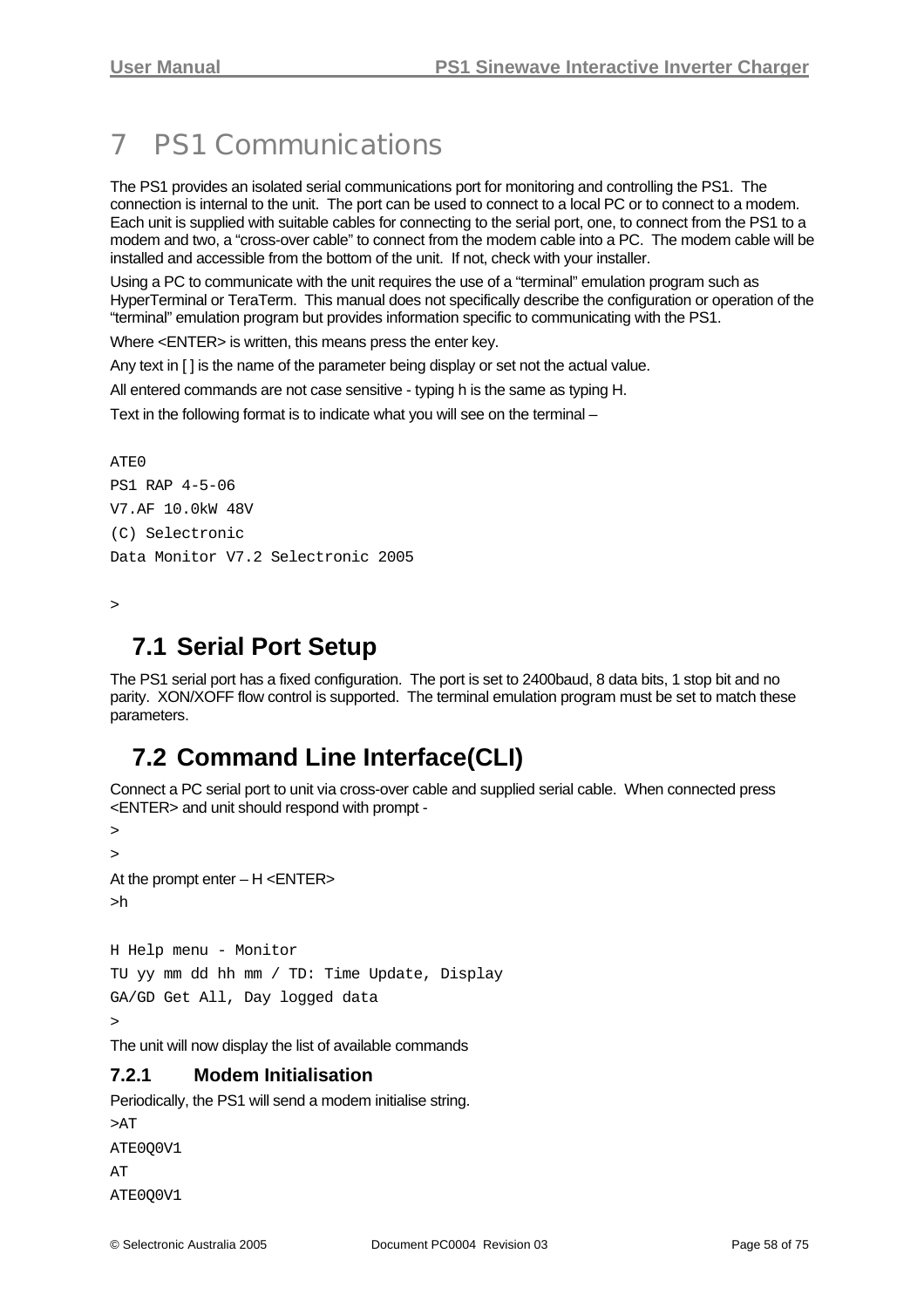#### <span id="page-58-0"></span> $\overline{\Lambda}$

ATE0Q0V1

If this starts whilst typing a command, wait until complete and backspace to clear out any entered commands and press <ENTER> to obtain prompt again. You may now continue with normal operation.

## **7.3 Standard Commands**

### **7.3.1 Time Display and Update**

```
At the prompt enter – TD <ENTER >
```
>td

6 39 9 46 20

>

The PS1 will respond with the internal date and time in the format of –

[Year] [Day No.] [Hour] [Minute] [Second]

[Year] - two digit year display e.g.  $6 = 2006$ 

[Day No.] - number of days from 1<sup>st</sup> January e.g.  $39 = 8<sup>th</sup>$  February

 $39 - 31$  (days in January) = 8

[Hour] - Hour of Day

[Minute] - Minute of Day

[Second] - Second of Day

The date and time can be updated using the TU command. The date and time is set entering the date and time in the following format –

TU [Year] [Month] [Day] [Hour] [Minute]

At the prompt enter – TU 6 2 8 9 46<ENTER>

```
>tu 6 2 8 9 46 
RTC & Time set 
\overline{\phantom{a}}
```
### **7.3.2 Logged Data Retrieval**

The periodically logged data and long term summary information can be retrieved from the PS1. Two commands allow you to either retrieve all the data stored in the unit or retrieve a single day's data.

GA – Get All data. Previous eight days of information plus summary information.

GD [Day No] - Get one Day's data. Collect data of the day specified plus summary information.

The commands list all the data directly to the terminal. It is necessary to log or capture this data to a file to allow further processing. Before entering these commands ensure the terminal program is set to log or capture the data to a file.

Note: The following displays are a partial example of the downloaded data.

To retrieve all the data, at the prompt enter –

GA<ENTER>

>ga

```
&400E00030000FFFD001A000A2D6C03F52D6519170000FFF8FFF83A982D6EDFFB 
&3F0E00030000FFFE0010000A2D6E03F42D6919170000FFFAFFF83A982D72E0F9 
&3E0E00030000FFFE000F000B2D6D03F32D6819170000FFF8FFF83A982D71E1FF
```
…..

>

The data will take a few minutes to be completely downloaded. This process cannot be stopped once started.

To retrieve one day's data, at the prompt enter –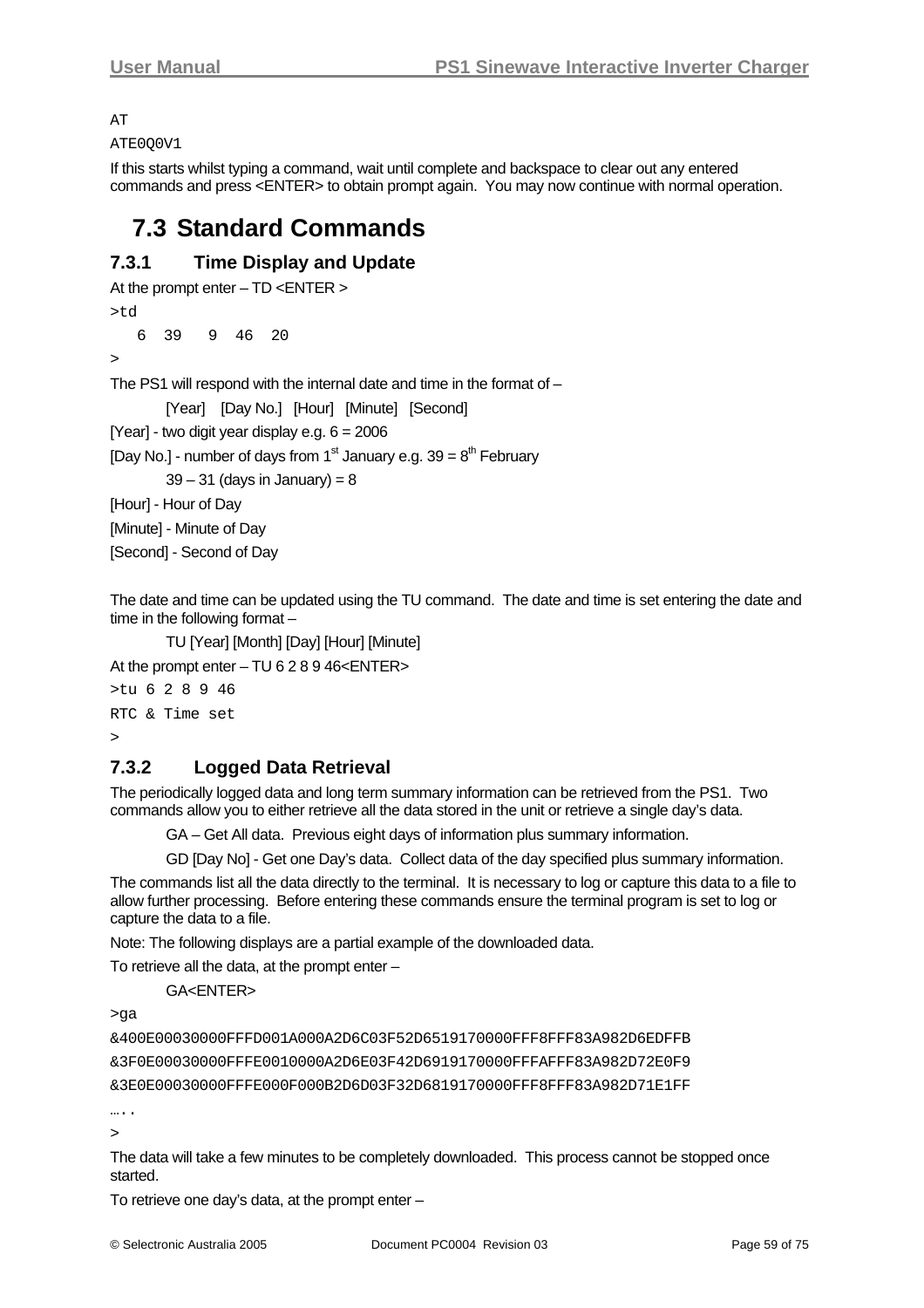#### GD [Day No]<ENTER>

<span id="page-59-0"></span>>gd 36

```
&030E0A9006341C2F0011100C2F06111C0C0806341C301B11340C3007111CC114 
&020E0C0007161E004611190C3107111E0C8B07121E4E571100004E001133436B 
&010E00560000334E6F1101006C00113310090001336D0011160C6D071133063C
```
….  $\rightarrow$ 

The data will take a minute to be completely downloaded. This process cannot be stopped once started. If the day number cannot be found in the log then only the summary information is retrieved.

To process and display the retrieved data is not covered by this manual. Contact your installer for details or download the software and instructions from the Selectronic web site.

## **7.4 Protected Commands**

A passcode must be entered to access protected commands. The passcode is fixed and is shown below.

```
At the prompt enter -
```

```
 P B2FF< ENTER>
```

```
>p b2ff
```
>

Access to the protected command is now available.

```
At the prompt enter - H < ENTER>
```
>h

```
H Help menu - Monitor 
TU yy mm dd hh mm / TD: Time Update, Display 
GA/GD Get All, Day logged data 
SS,SL,SV - Show, Status, Lcd, Version 
STG,SPG,STB,SPB - STart, StoP, Gen, Equlise 
\ddot{\phantom{1}}
```
The unit will now display the extended list of available commands.

After a period of time of no activity, the passcode will expire. Protected commands will no longer be available unless the passcode is re-entered.

### **7.4.1 Inverter Status & Version**

The operating status of the inverter can be displayed. At the prompt enter -

```
SS<ENTER>
```

```
>ss 
Inv Waiting load 
Gen manual & off 
OK 
>
```
The inverter will respond with display indicating the status of the inverter and generator.

At the prompt enter -

```
SV<ENTER>
```

```
>sv 
ATE0 
PS1 RAP 4-5-06 
V7.AF 10.0kW 48V
```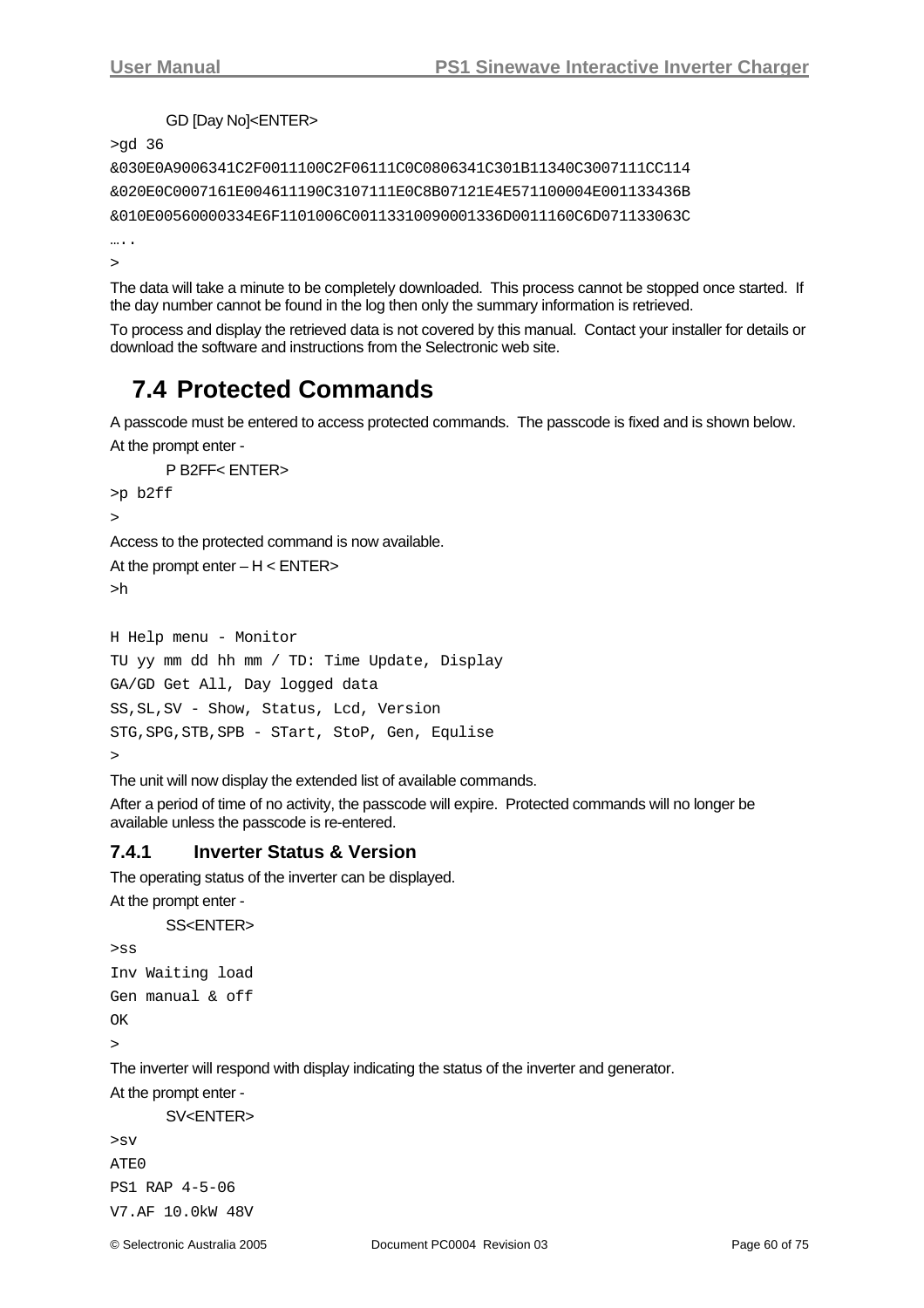```
(C) SELECTRONIC 
S/N 12345 J/N 54321 
\overline{X}>
```
The inverter will respond with display indicating the revision of the inverter software and serial number.

### **7.4.2 Generator Control**

The generator can be started and stopped. Check the status of the inverter before attempting to start or stop the generator. The status must indicate that the generator is in automatic mode for these commands to work.

To start the generator, at the prompt enter -

STG<FNTFR>

>stg

OK

 $\ddot{\phantom{1}}$ 

The generator will now start and begin charging the batteries. Normal automatic stop conditions apply.

Check the status to ensure generator is running and inverter is synchronised.

To stop the generator, at the prompt enter –

SPG<ENTER>

>spg

OK

>

The generator will now stop.

Check the status to ensure generator has stopped and inverter is running normally.

### **7.4.3 Equalise Control**

An equalise charge can be requested or cancelled at the end of the next charge cycle.

To request an equalise charge, at the prompt enter -

STB<ENTER>

>stb

**OK** 

>

To cancel an equalise request, at the prompt enter –

SPR<FNTFR>

>spb

OK

>

### **7.4.4 Remote LCD Control**

The remote LCD control allows for virtual control of the PS1 from the connected terminal. In this mode, the information on the LCD will be displayed on the terminal and pressing specific keys on the terminal is equivalent to pressing the four front panel pushbuttons. In this mode, the LCD and front panel pushbuttons continue to work in the same way with exactly the same information being displayed on the LCD as on the remote terminal display.

At the prompt enter –

SL<ENTER>

The terminal screen will go blank as the normal CLI is disabled then the virtual LCD will be displayed. The display is continuously updated with any changes.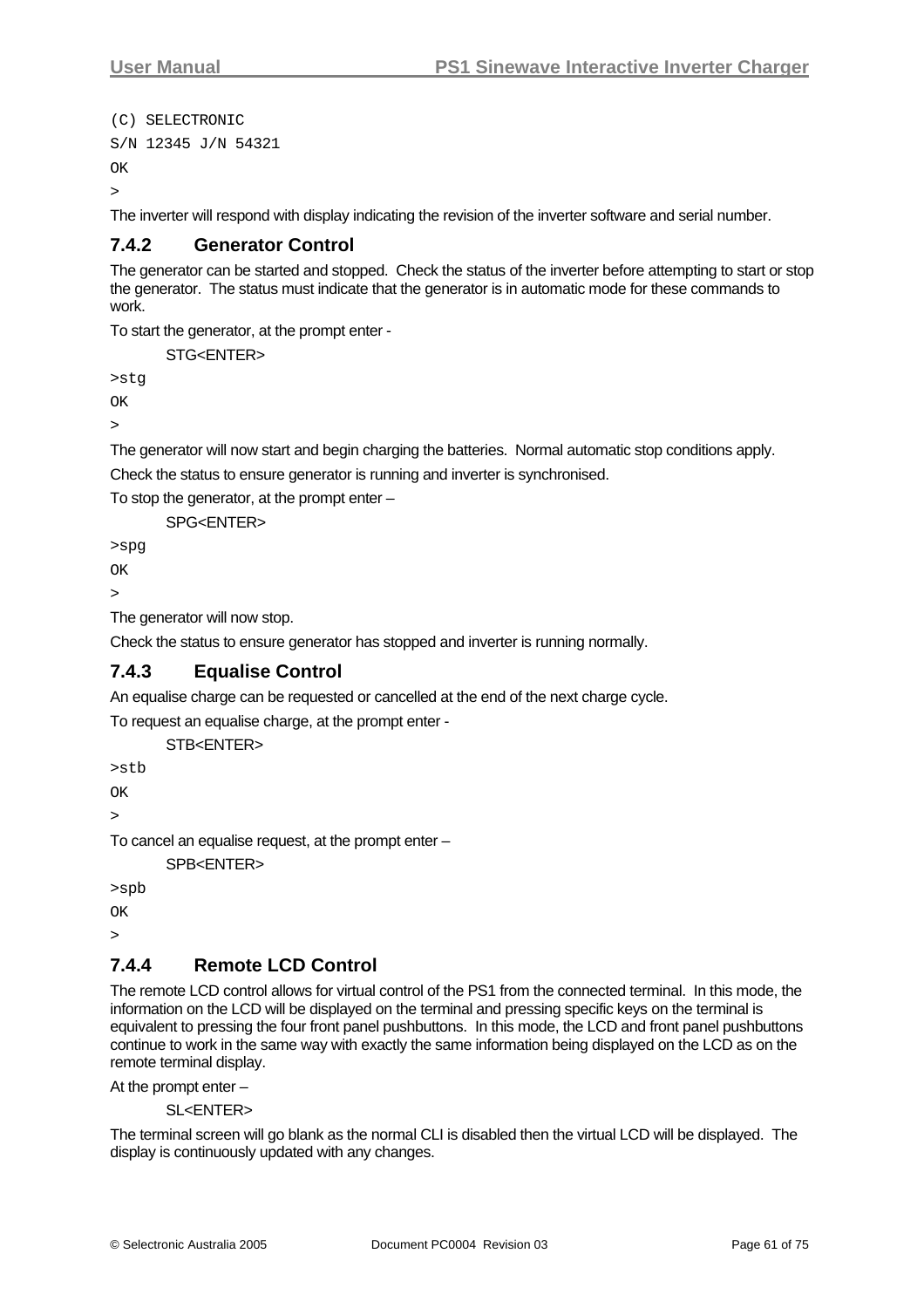```
PS1 10kW 48V 11:19 
View Readings
```
PREV|NEXT OK |EVNT

The terminal keys which are equivalent to the four front panel pushbuttons are –



Press these keys as you would for the front panel pushbuttons to change menus and access and modify all readings and settings.

To exit the remote LCD mode, press X <ENTER> at any time.

[?25hNEXT OK |EVNT Error, command not recognised

 $\rightarrow$ 

Unexpected characters may appear and an error message may be reported. These can simply be disregarded and the normal CLI interface has been restored.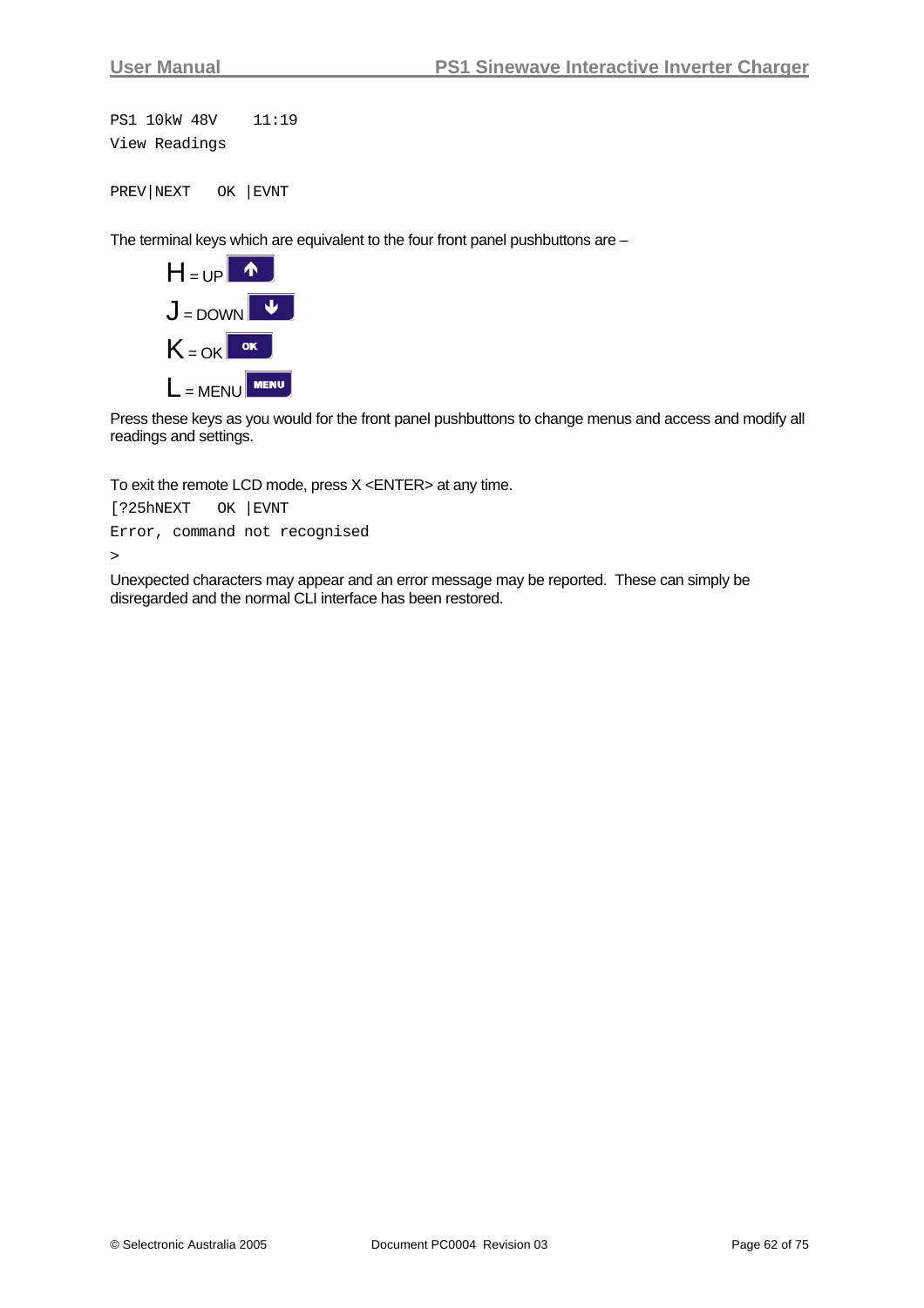# <span id="page-62-0"></span>8 Troubleshooting

## **8.1 General**

If the system is not operating correctly, perform a general check as follows:

Check if the front panel LEDs indicate a problem, and take the recommended action as described in [3.1.2](#page-12-0) Front Panel LEDs. Switch the PS1 off via the **ON/OFF** pushbutton for a few seconds then back on. If this does not restore normal operation, check if the front panel LEDs now indicate a problem, and take the recommended action as described in [3.1.2](#page-12-0) Front Panel LEDs.

## **8.2 Generator Starting/Stopping Problems**

The generator starts because the load is high or the battery is discharged. It stops when the load falls to lower levels, the battery is recharged or, if level 3 charge mode is set up, when the generator has run for the minimum run time and the load is sufficiently low. Daily patterns of generator operation will change as the load supplied each day changes and as any renewable input such as solar increases or decreases from day to day or season to season.

Use the View Readings menu to check measured values and inspect the event log to determine the reasons for generator starts and stops. Refer to [4.7](#page-45-0) [LCD Event Log](#page-45-0) on using event data to monitor and diagnose performance.

#### **If the generator runs more often than normal or expected:**

There are several possible causes:

1. The system average load has increased:

Check the **Load kWh/Day** in the View Readings menu and compare it with the value displayed when the system was operating satisfactorily.

Compare the **Load kWh/Day** against the system design value which should have been supplied by the installer.

If loads have significantly increased identify any new electrical equipment that has been added

2. The system peak loads are very high:

Check the **30sec, 2min, 10min** and **30min Avg kW** in the View Readings menu while operating any new appliance that has been added to the system. The associated **Start kW** setting (see [4.4](#page-29-0) [View Settings](#page-29-0)) may need adjustment by your supplier.

3. The load during the Level 3 time, typically late night and early morning, is higher than expected but not high enough to keep the generator running permanently there may be multiple starts and stops as the battery becomes discharged and is partly recharged:

Increase the generator minimum run time to increase the amount of battery recharge before stopping hence reducing the number of starts and stops.

Check the load levels to see if they have increased during the level 3 part of the day.

4. The battery is not operating correctly (see [8.5](#page-64-0) [Battery Problems\)](#page-64-0).

### **If the generator runs longer than normal or expected:**

This is generally because system load has increased or the renewable input from solar has decreased. It could also be because the battery efficiency has fallen off with age or cell failure in the battery.

Use the event log to establish load levels and reasons for generator starts and stops (see [4.7](#page-45-0) [LCD](#page-45-0) [Event Log\)](#page-45-0).

Use the View Readings menu to check measured values, particularly the accumulated battery energy in and energy out totals. These will have to be recorded over a week to see the change in the accumulated values. It may be doing an Equalise charge which can take some hours to complete; check if the **Equalise** LED is flashing.

There may be a sustained load on the system. Check to see that appliances have not been left on. The [4.2](#page-21-0) [View Readings](#page-21-0) and [4.2.1](#page-24-0) [View Diagnostics](#page-24-0) provide information regarding the load power.

Check the generator schedule settings (see [4.6](#page-40-0) [Generator Schedules](#page-40-0))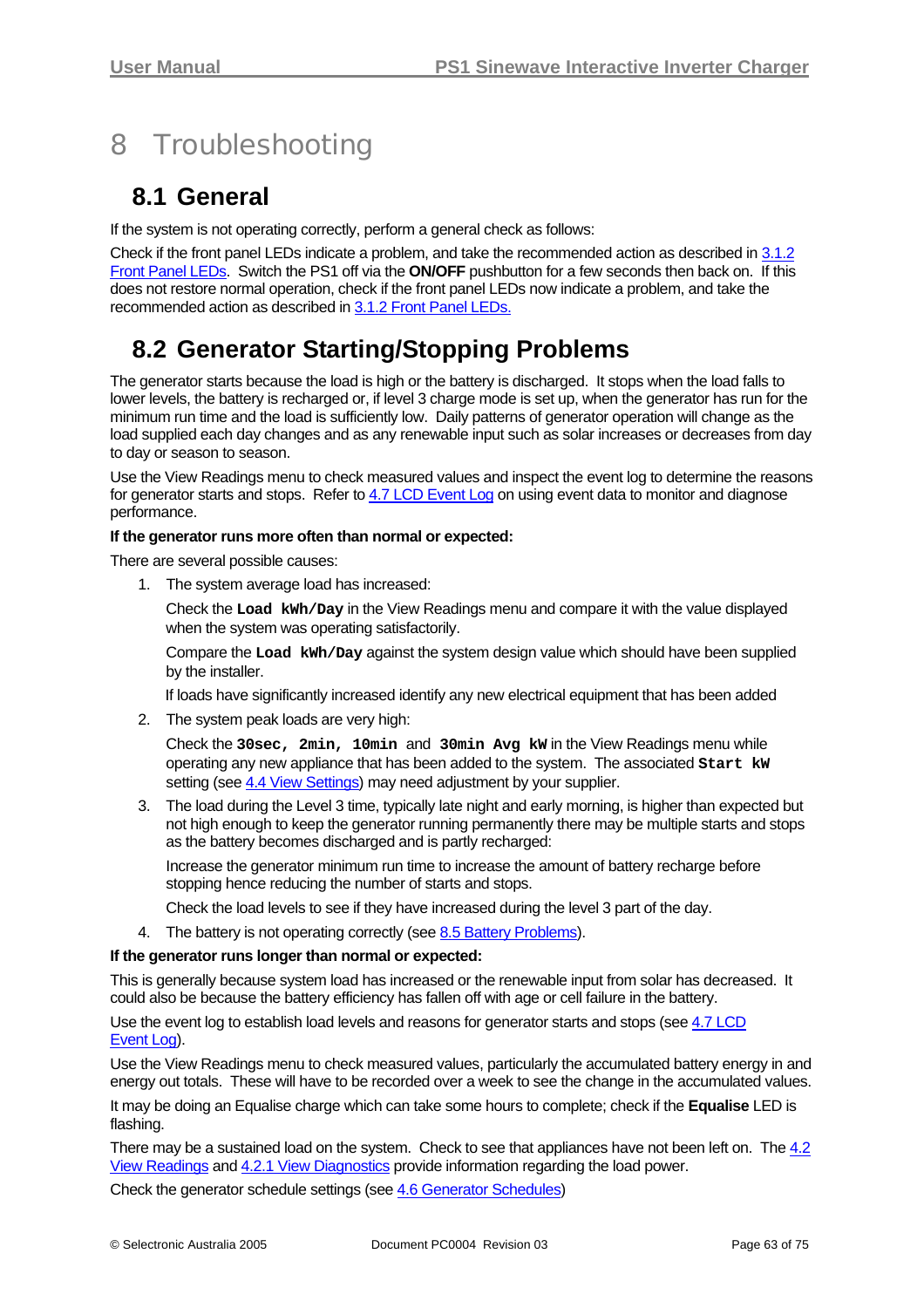If the generator restarts a minute or so later then the battery is discharged, the battery volts are low or a load is present. You can shut the generator down permanently by setting the generator to NOT available.

## **8.3 Inverter Start/Stop/Shutdown Problems**

### **PS1 will not Start**

If the LEDs remain dark when the PS1 is switched on as per [3.3.1](#page-18-0) [To switch Inverter ON](#page-18-0) the PS1 did not start up. Retry the procedure, if it continues to fail contact your supplier for further instructions.

If the PS1 starts with the **Inv Fault** indication (see [3.1.2](#page-12-0) [Front Panel LEDs](#page-12-0)) record the fault code indicated on the LCD and contact your supplier for further instructions.

#### **PS1 Shuts Down**

Whenever the PS1 shuts down, it attempts to restart once per 15 minutes.

The PS1 shuts down automatically for the following conditions, which should be investigated:

- Overload
- DC over-voltage and under-voltage
- Excessive battery discharge
- Over-temperature

Check if the PS1 front panel LEDs indicate a problem, and take the recommended action as described in [3.1.2](#page-12-0) [Front Panel LEDs](#page-12-0). The [4.2](#page-21-0) [View Readings](#page-21-0) and [4.2.1](#page-24-0) [View Diagnostics](#page-24-0) may provide information regarding the shutdown cause. If the problem continues record the front panel LED status and contact your supplier for further instructions.

#### **DC Circuit Breaker Trips**

DC Circuit Breaker trip may be due to battery under-voltage. It may also be caused by a combination of low battery voltage and a sustained AC overload. Check if the front panel LEDs indicate a problem, and take the recommended action as described in [3.1.2](#page-12-0) [Front Panel LEDs.](#page-12-0)

The DC Circuit Breaker trip may be due to a very high DC current which cannot be controlled electronically. The PS1 will stop operating, and may be faulty. Record the front panel LED status and contact your supplier for further instructions.

## **8.4 AC Power Problems**

#### **If the power fluctuates, lights go bright or dim but don't go out.**

- Check the PS1 front panel LEDs and Event log for information on the cause.
- The generator output may be varying due to poor generator condition or switching on and off heavy loads. Check the generator voltage reading (Gen VAC) via the PS1 LCD.
- The PS1 output may be varying due to switching on and off heavy loads. Check the output voltage reading (**Inv VAC**) via the LCD.

#### **If the power goes off for short periods (1 second to a few minutes)**

- Check the PS1 front panel LEDs and Event log for information on the cause.
- The PS1 may be in Power Save mode and the load is too small to detect. In this mode the PS1 pulses the output until a load is detected. Check the PS1 front panel LEDs and settings **Load Search and Load Search W.**
- The PS1 may be shutting down due to overload or low DC voltage and periodically attempting restarts. If the PS1 is shutting down switch off any heavy loads that may be causing the shut down. If the PS1 is shutting down due to low DC voltage, check generator availability and reasons for the generator not starting such as flat start battery or no fuel

#### **If the power goes off for longer periods (10 minutes to many hours)**

- Check the PS1 front panel LEDs and Event log for information on the cause.
- PS1 shutdown due to low DC voltage and no generator available to charge
- **S/Term Ev Count** may be exceeding limit due to some system problem. Check **S/Term Ev count** and Event log for information. Reset **S/Term Ev Count** if necessary.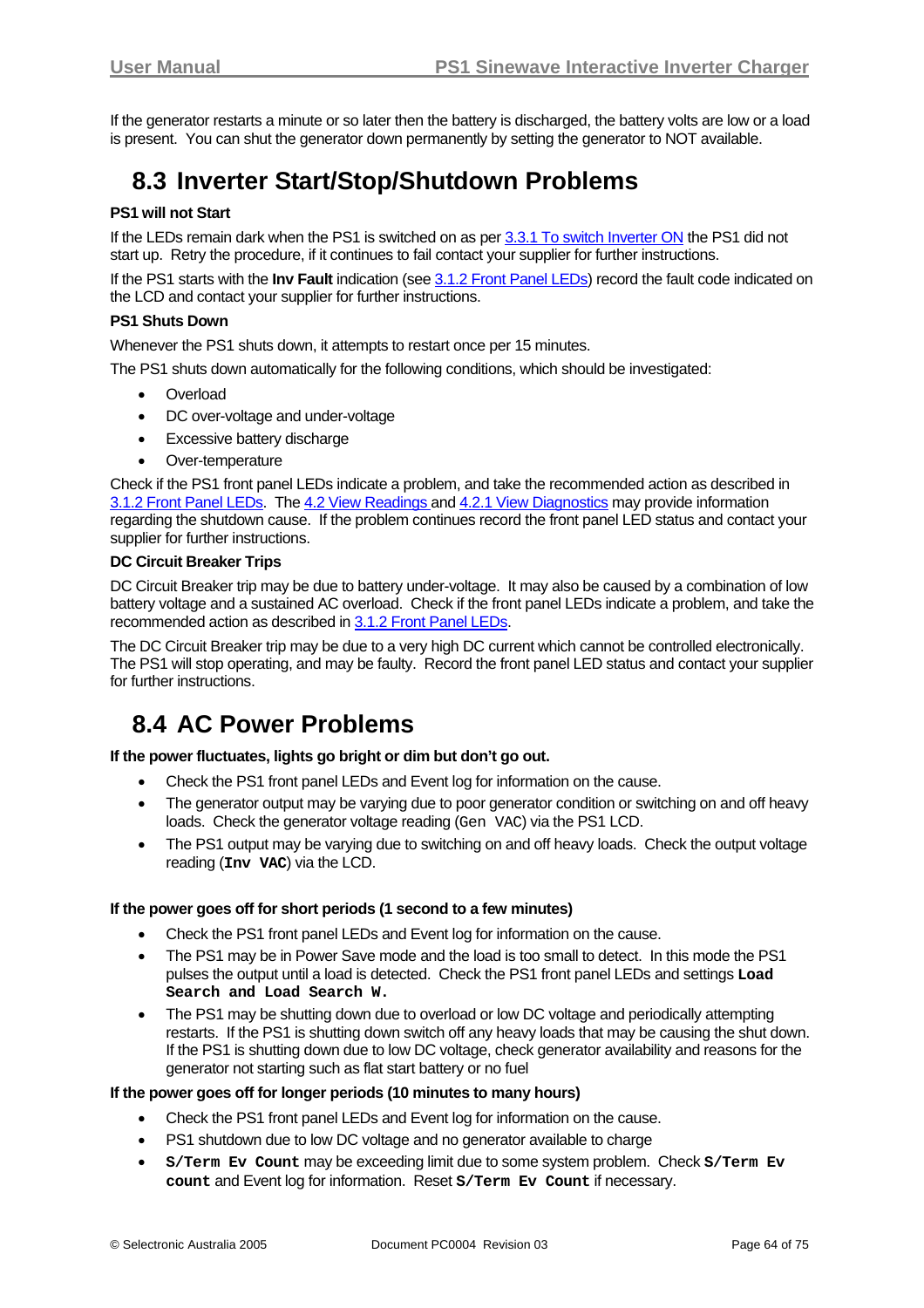## **8.5 Battery Problems**

<span id="page-64-0"></span>

**Batteries are very dangerous. Please read the safety information provided by the battery supplier and the information in [1](#page-7-0) [Precautions and Safety.](#page-7-0)**

#### **Battery does not charge properly**

- Check that the battery charging requirements are correctly set up in the PS1 (see [6.1](#page-47-1) [Battery Management\)](#page-47-1).
- Check that the solar regulator is correctly set up.
- Check all cables and connections to the batteries.

#### **If the solar does not appear to be doing much**

The solar regulator may be set too low. Check LEDs and readings

#### **The battery is not operating correctly:**

Physically inspect the battery and check for loose connections. Monitor the battery voltage as heavy loads supplied by the PS1 are turned on and off.

Check the voltage on each battery making up the battery bank to see if there are cells not fully charged or not accepting charge. Measure voltages on each cell/battery at different times in the charge discharge cycle. Just after charge has started say after 10 minutes, in mid charge, just before end of charge, ten minutes after discharge starts, mid discharge and just before recharge starts.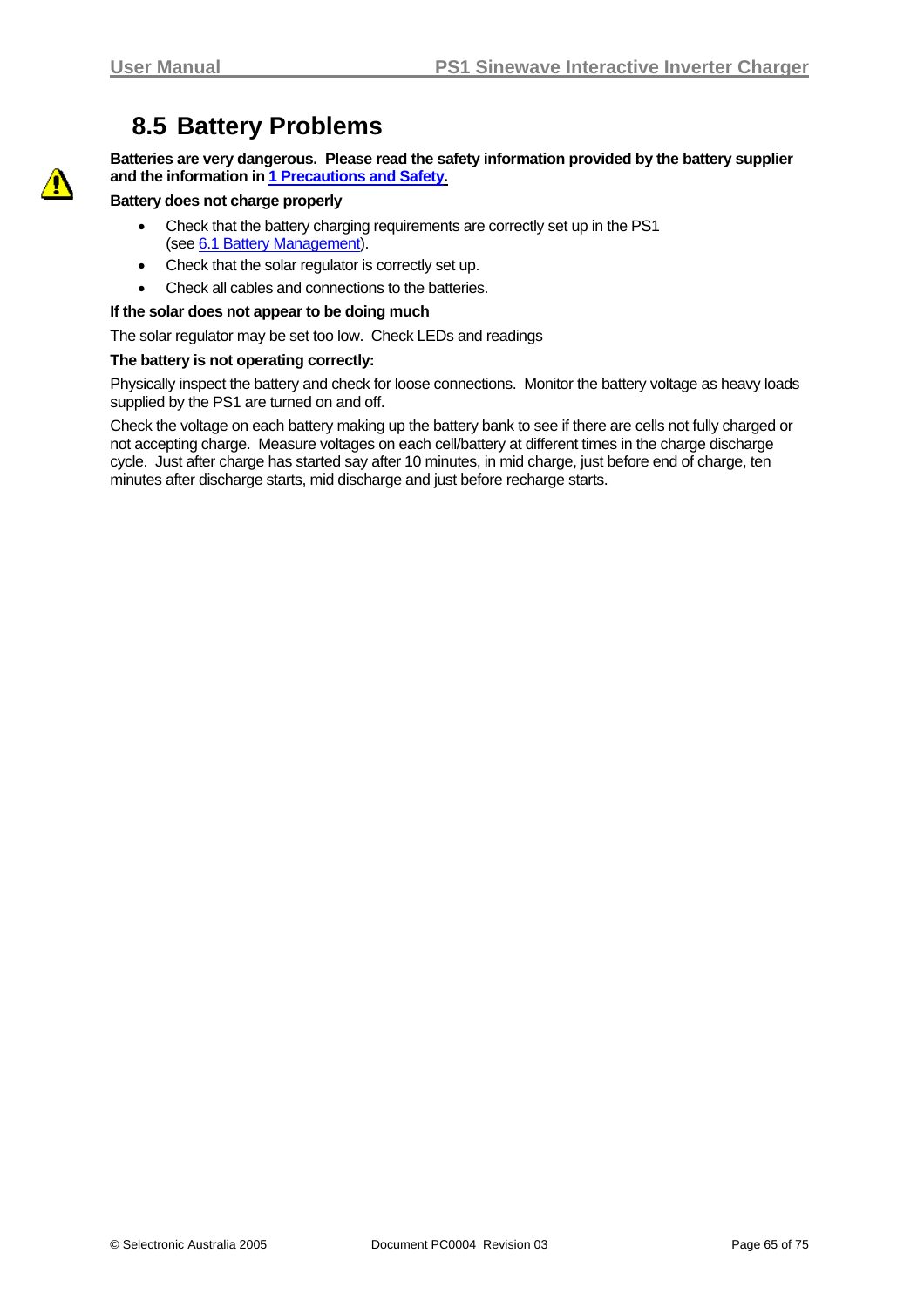# <span id="page-65-0"></span>Appendix A Specifications

# **A1 Product Specifications**

| <b>Parameter</b>                                                | <b>Product</b>                                  |                                              |                                              |                                                  |                                                  |                                                  |
|-----------------------------------------------------------------|-------------------------------------------------|----------------------------------------------|----------------------------------------------|--------------------------------------------------|--------------------------------------------------|--------------------------------------------------|
|                                                                 | PS1 3/24                                        | PS1 5/24                                     | PS1 6/48                                     | PS1 10/48                                        | PS1<br>11/108                                    | PS1<br>12/120                                    |
| <b>Inverter Mode</b>                                            |                                                 |                                              |                                              |                                                  |                                                  |                                                  |
| Battery voltage nominal                                         | 24V DC                                          | <b>24V DC</b>                                | 48V DC                                       | 48V DC                                           | 108V DC                                          | 120V DC                                          |
| Battery voltage default<br>range                                | 22-34V<br>DC                                    | 22-34V<br>DC                                 | 44-68V<br>DC                                 | 44-68V<br>DC                                     | 98-170V DC                                       |                                                  |
| Continuous output power<br>@ 25°C                               | 3kW                                             | 5kW                                          | 6kW                                          | 10kW                                             | 11 <sub>k</sub> W                                | 12kW                                             |
| Continuous output power<br>@ 30°C                               | 2.7kW                                           | 4.5kW                                        | 5.5kW                                        | 9kW                                              | 10kW                                             | 11 <sub>k</sub> W                                |
| Continuous output power<br>@ 40°C                               | 2.5kW                                           | 4kW                                          | 5kW                                          | 8kW                                              | 9kW                                              | 10 <sub>k</sub> W                                |
| Continuous output power<br>@ 50°C                               | 2.0kW                                           | 3.2kW                                        | 4kW                                          | 6.4kW                                            | 7.2kW                                            | 8kW                                              |
| Continuous output power<br>@ 60°C                               | 1.5kW                                           | 2kW                                          | 2.5kW                                        | 4kW                                              | 5kW                                              | 5.5kW                                            |
| Max output power five<br>minutes @ 25°C (initial<br>power <1kW) | 4kW                                             | 6.5kW                                        | 8kW                                          | 13kW                                             | 14kW                                             | 16kW                                             |
| Maximum overload 0~5<br>seconds                                 | 5kW                                             | 8kW                                          | 10kW                                         | 16kW                                             | 20 <sub>k</sub> W                                | 22kW                                             |
| Maximum continuous<br>output - interactive mode<br>@ 25°C       | $3kW +$<br>generator<br>output                  | $5kW +$<br>generator<br>output               | $6kW +$<br>generator<br>output               | $10$ kW $+$<br>generator<br>output               | $11kW +$<br>generator<br>output                  | $12kW +$<br>generator<br>output                  |
| Maximum continuous AC<br>output current                         | $12A +$<br>generator<br>current<br>(max<br>63A) | $21A +$<br>generator<br>current<br>(max 63A) | $25A +$<br>generator<br>current<br>(max 63A) | $42A +$<br>generator<br>current<br>(max<br>125A) | $46A +$<br>generator<br>current<br>(max<br>125A) | $50A +$<br>generator<br>current<br>(max<br>125A) |
| Maximum continuous DC<br>input/output current                   | <b>150ADC</b>                                   | 250A DC                                      | <b>150A DC</b>                               | 250A DC                                          | 120A DC                                          |                                                  |
| DC input inverter in<br>power save, no AC load                  | 0.6A/15W                                        | 0.6A/15W                                     | 0.3A/15W                                     | 0.3A/15W                                         | 0.12A/15W                                        |                                                  |
| DC Input inverter ON, no<br>AC load                             | < 1.3A/<br>30W                                  | < 2.5A/<br>60W                               | < 1.35A/<br>65W                              | < 1.9A/<br>90W                                   | < 105W                                           |                                                  |
| Power save sensitivity<br>range                                 | 10-40W                                          | 10-40W                                       | 10-40W                                       | 10-40W                                           | 10-40W                                           |                                                  |
| Output voltage/frequency<br>- invert mode, zero to<br>max load  | $240 + 1 -$<br>4%,<br>50Hz +/-<br>.01%          | $240 + 1$<br>4%,<br>$50Hz +/-$<br>.01%       | $240 + 1$ -<br>4%,<br>$50Hz +/-$<br>.01%     | $240 + 1$<br>4%,<br>50Hz +/-<br>.01%             | 240 +1-4%, 50Hz +/-<br>.01%                      |                                                  |
| Total harmonic distortion,<br>zero to max load                  |                                                 |                                              |                                              | <4%                                              |                                                  |                                                  |
| <b>Interactive Mode</b>                                         |                                                 |                                              |                                              |                                                  |                                                  |                                                  |
| Changeover time, invert<br>to generator                         | zero                                            |                                              |                                              |                                                  |                                                  |                                                  |
| Maximum supported<br>generator capacity                         | 15kVA                                           | 15kVA                                        | 15kVA                                        | 30kVA                                            |                                                  | 30kVA                                            |
| Load switched to<br>generator in fault mode                     | Yes                                             | Yes                                          | Yes                                          | Yes                                              | Yes                                              |                                                  |
| Max inverter charge rate,<br>adjustable                         | $0-120A$                                        | 0-200A                                       | $0-120A$                                     | 0-200A                                           | 0-100A                                           |                                                  |
| Max inverter charge<br>power                                    |                                                 |                                              |                                              |                                                  | Continuous output power of inverter (ref above)  |                                                  |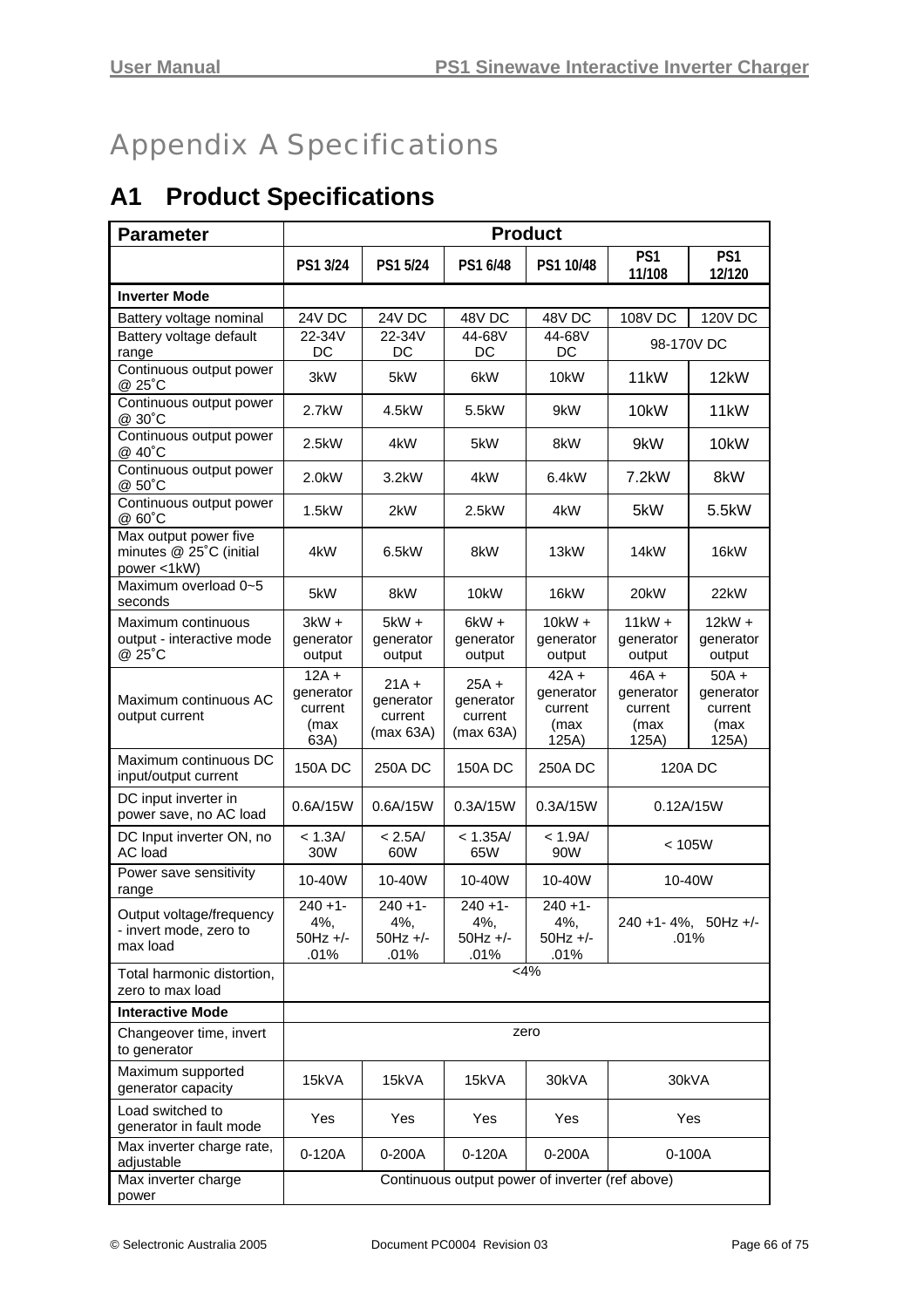| No of charge stages                                             | Four stages plus equalise                                                                                                                                                                                               |                                                                                        |                                 |                                                                |                              |                   |  |
|-----------------------------------------------------------------|-------------------------------------------------------------------------------------------------------------------------------------------------------------------------------------------------------------------------|----------------------------------------------------------------------------------------|---------------------------------|----------------------------------------------------------------|------------------------------|-------------------|--|
| Charge type                                                     | Unity PF: 4-state constant voltage with current and power limiting                                                                                                                                                      |                                                                                        |                                 |                                                                |                              |                   |  |
| Charge settings                                                 |                                                                                                                                                                                                                         |                                                                                        |                                 | Adjustable to suit all battery types                           |                              |                   |  |
| <b>Generator Start</b>                                          |                                                                                                                                                                                                                         |                                                                                        |                                 |                                                                |                              |                   |  |
| <b>Parameters</b>                                               |                                                                                                                                                                                                                         |                                                                                        |                                 |                                                                |                              |                   |  |
|                                                                 |                                                                                                                                                                                                                         | 4 x time of day, 3 x state of charge<br>2 x adjustable power limits, 4 x back up times |                                 |                                                                |                              |                   |  |
|                                                                 |                                                                                                                                                                                                                         |                                                                                        |                                 |                                                                |                              |                   |  |
|                                                                 |                                                                                                                                                                                                                         |                                                                                        |                                 | Battery voltage, inverter shutdown                             |                              |                   |  |
|                                                                 | Inverter temperature                                                                                                                                                                                                    |                                                                                        |                                 |                                                                |                              |                   |  |
| Generator start method                                          | 2 or 3 wire, pulsed and/or run signal (adjustable)                                                                                                                                                                      |                                                                                        |                                 |                                                                |                              |                   |  |
| General                                                         |                                                                                                                                                                                                                         |                                                                                        |                                 |                                                                |                              |                   |  |
| Weight                                                          | 72kg                                                                                                                                                                                                                    | 72kg                                                                                   | 73kg                            | 87kg                                                           | 93kg                         |                   |  |
| Weight packed                                                   | 79kg                                                                                                                                                                                                                    | 79kg                                                                                   | 80kg                            | 94kg                                                           |                              | 100 <sub>kg</sub> |  |
| <b>Dimensions</b>                                               |                                                                                                                                                                                                                         |                                                                                        |                                 | 585H, 400W (430 incl. mtg flanges), 420D (mm)                  |                              |                   |  |
| Communications serial<br>interface                              |                                                                                                                                                                                                                         |                                                                                        |                                 | RS232 x 2400 bps                                               |                              |                   |  |
| Memory retention of<br>settings and logged data                 |                                                                                                                                                                                                                         |                                                                                        |                                 | Permanent via on board battery backed RAM, and EEPROM          |                              |                   |  |
| Number of shunts                                                |                                                                                                                                                                                                                         |                                                                                        |                                 | One x 100A internal / one optional external                    |                              |                   |  |
| Circuit breaker for<br>generator input                          | 63A                                                                                                                                                                                                                     | 63A                                                                                    | 63A                             | 125A                                                           | 125A                         |                   |  |
| Circuit breaker for AC                                          |                                                                                                                                                                                                                         |                                                                                        |                                 |                                                                |                              |                   |  |
| output                                                          | 63A                                                                                                                                                                                                                     | 63A                                                                                    | 63A                             | 125A                                                           | 125A                         |                   |  |
| Circuit breaker for DC<br>battery input                         | 250A                                                                                                                                                                                                                    | 250A                                                                                   | 250A with<br>electronic<br>trip | 125A with<br>electronic<br>trip                                | 125A with electronic<br>trip |                   |  |
| Standby battery current,<br>inverter shutdown (DC<br>CB closed) | 400mA                                                                                                                                                                                                                   | 400 <sub>m</sub> A                                                                     | 245mA                           | 245mA                                                          | 120 <sub>m</sub> A           |                   |  |
| Battery current, DC CB<br>tripped                               | 20 <sub>m</sub> A                                                                                                                                                                                                       | 20 <sub>m</sub> A                                                                      | 20 <sub>m</sub> A               | 20 <sub>m</sub> A                                              | 20 <sub>m</sub> A            |                   |  |
| <b>Standards</b>                                                | Ctick, AS3100                                                                                                                                                                                                           |                                                                                        |                                 |                                                                |                              |                   |  |
| Efficiency @10%<br>nominal Load                                 | 92.0%                                                                                                                                                                                                                   | 87.0%                                                                                  | 85.0%                           | 91.0%                                                          | 90.0%                        | 90.0%             |  |
| @30%<br>nominal Load                                            | 95.0%                                                                                                                                                                                                                   | 91.0%                                                                                  | 93.0%                           | 96.0%                                                          | 95.0%                        | 95.0%             |  |
| @50%<br>nominal Load                                            | 94.0%                                                                                                                                                                                                                   | 91.0%                                                                                  | 93.0%                           | 96.0%                                                          | 96.0%                        | 96.0%             |  |
| @100%<br>nominal Load                                           | 89.0%<br>90.0%<br>93.0%<br>94.0%<br>92.0%                                                                                                                                                                               |                                                                                        |                                 |                                                                |                              | 94.5%             |  |
| Safety isolation                                                |                                                                                                                                                                                                                         |                                                                                        |                                 | AC output to chassis & battery 5kV, battery to chassis 1kV     |                              |                   |  |
| Power factor charging                                           |                                                                                                                                                                                                                         |                                                                                        |                                 | Unity                                                          |                              |                   |  |
| Power factor inverting                                          | $0$ to 1                                                                                                                                                                                                                |                                                                                        |                                 |                                                                |                              |                   |  |
| Enclosure rating                                                | <b>IP40</b>                                                                                                                                                                                                             |                                                                                        |                                 |                                                                |                              |                   |  |
| Cooling method                                                  |                                                                                                                                                                                                                         |                                                                                        |                                 | Thermostatically controlled fans                               |                              |                   |  |
| Protection                                                      | Circuit breakers on all external power connections, plus electronic trip of<br>DC breaker* providing reverse battery protection                                                                                         |                                                                                        |                                 |                                                                |                              |                   |  |
| On board log                                                    |                                                                                                                                                                                                                         |                                                                                        |                                 | Records over 200 events, alarms and data which can be accessed |                              |                   |  |
| Four line alphanumeric<br>backlit LCD displays:                 | remotely via serial port/modem. Current day on LCD<br>Configuration parameters, Batt Volts, Net Batt Amps, AC Load kW, Gen<br>kW/Volts/Freq, Av daily kWh, Shunt 1 & 2 Amps, Event log,<br>Charge Amps, State of Charge |                                                                                        |                                 |                                                                |                              |                   |  |
| * no electronic breaker trip on 24V model                       |                                                                                                                                                                                                                         |                                                                                        |                                 |                                                                |                              |                   |  |

Note: Performance to specifications cannot be guaranteed if the PS1 is operated with generators that are not capable of being synchronised. Check with supplier or Selectronic if unsure.

Selectronic reserve the right to change specifications without notice.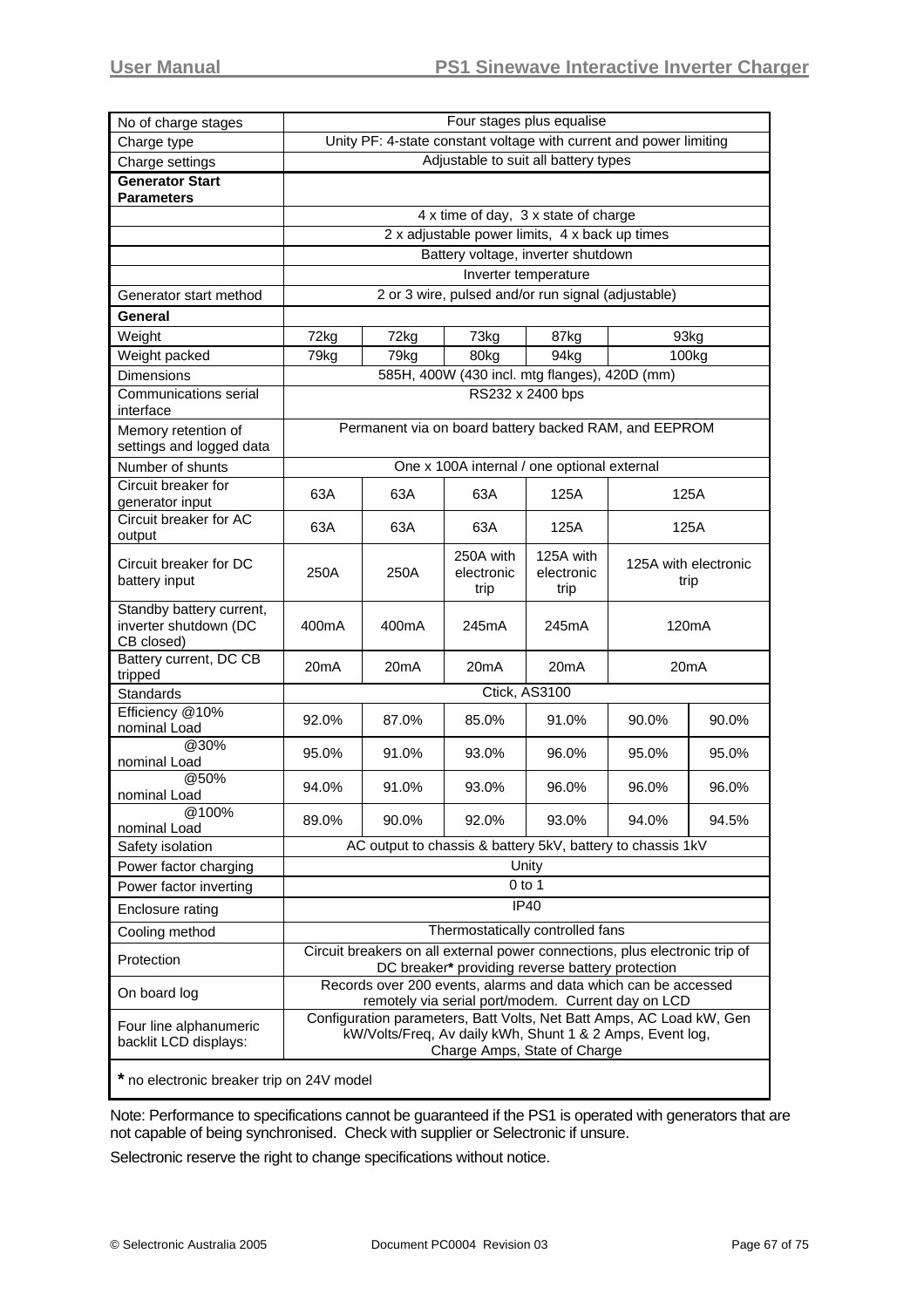## **A2 Standards Compliance**

| AS/NZS 1044:1995<br>Amendment 1:1997<br>Amendment 2:2000 | AS/NZS 3100:2000 | Approval and Test Specification – General Requirements for Electrical<br>Equipment                                                                                                                                   |
|----------------------------------------------------------|------------------|----------------------------------------------------------------------------------------------------------------------------------------------------------------------------------------------------------------------|
|                                                          |                  | Limits and methods of measurements of radio disturbance characteristics of<br>electrical motor-operated and thermal appliances for household and similar<br>purposes, electric tools and similar electric apparatus. |

Ctick Australia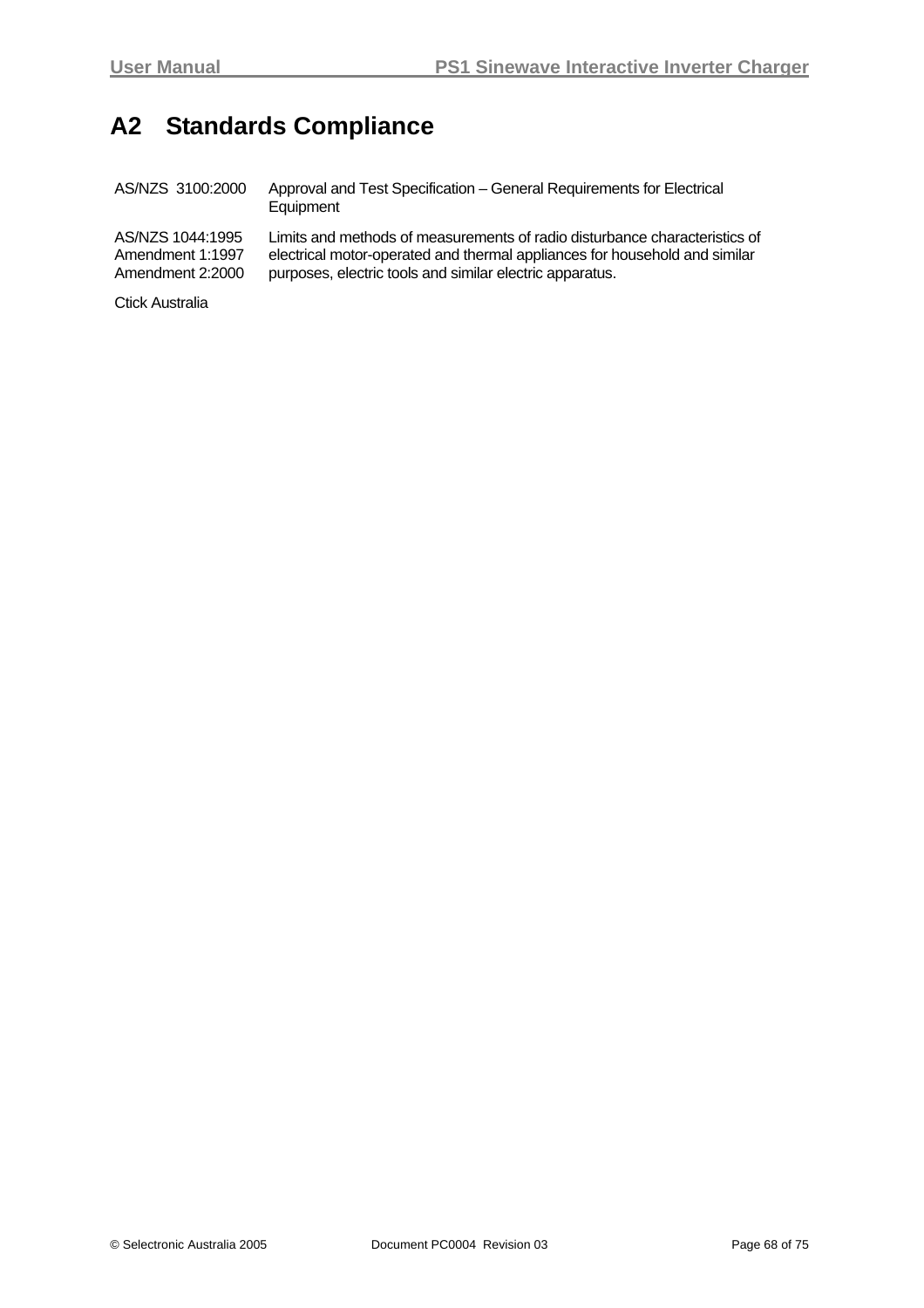# Appendix B Definitions

## **B1 Settings Index**

10min Avg kW, 26 10min Start kW, 34 2min Avg kW, 26 2min Start kW, 34 30min Avg kW, 26 30min Start kW, 34 30s Avg kW, 26 30s Start kW, 34 Absorb:Chrg A, 33, 50 Absorb:Chrg V, 32, 33 Absorb:End A/15m, 50 Absorb:Time mins, 33 Alarm Out, 40, 59 Backup Run Schedule, 57 Backup Run Schedule – Run Dur A<sub>46</sub> Backup Run Schedule - Start Time A, 45 Backup Run Schedule Time, 42 Backup Time A, 43 Backup Time C, 43 Backup Time D, 43 Batt Amps, 22 Batt In kWh, 29 Batt Out kWh, 29 Batt Size Ah, 22, 23, 30 Batt SoC%, 22, 23 **Batt Volts**, 22 Battery C, 25 Begin Lvl 1 Hr, 31, 32, 37, 52, 53, 58 Begin Lvl 2 Hr, 31, 32, 37, 53 Begin Lvl 3 Hr, 31, 32, 37, 53 Bulk:Chrg A, 33, 50 Bulk:Chrg V, 32, 33, 50 Bulk:Time mins, 33, 50 Chrg:End A/15m, 34 Chrg:Max Hrs, 34 Days to Eqlise, 24

Delta Gen Hz, 26 Eqlise:Chrg A, 33 Eqlise:Chrg V, 32, 50 Eqlise:Freq Day, 50 Eqlise:Limit V, 34, 50 Eqlise:Time hrs, 33, 50 Float:Hold V, 30, 50 Gen Hz, 24, 26 Gen kVAr, 25 Gen kW, 23, 25, 26 Gen kWh, 29 Gen Run Hrs, 29 Gen Run Schedule, 57 Gen Run Schedule – Run Dur A, 44 Gen Run Schedule - Start Time A, 44 Gen Run Schedule Start Time, 42 Gen VAC, 24, 66 Gen:Avail kW, 26 Gen:Max kW, 26, 30 Gen:Min Load kW, 35 Gen:Min Run min, 35, 38, 53, 57, 58 Gen:Start V1, 31 Gen:Start V2, 31 Heatsink C, 25 Init:Chrg A, 33, 50 Init:Chrg V, 32, 33, 50 Init:Time mins, 33, 50 Internal C, 25 Inv Amps, 23 Inv Hz, 24 Inv kVAr, 25 Inv kW, 23, 25 Inv VAC, 24, 66 **Inv:Hrs to OFF**, 41 Inv:ReStart V, 34 Inv:Shtdwn SoC%, 31

Inv:ShtdwnV1, 31 Inv:ShtdwnV2, 31 L/Term Count, 27 L/Term Ev Count, 40 L/Term Ev Limit, 27 L/Term Limit, 40 Level 1 SoC%, 31, 53 Level 2 SoC%, 31 Level 3 SoC%, 31, 53 **Load kW**, 22, 23 Load kWh, 29 Load kWh/Day, 23 Load Search, 66 Load Search W, 39, 66 Ovr/Load Count, 27 **Passcode**, 41 Power Save, 39 Power Save W, 35, 39 Run Dur A hrs, 42 Run Dur B hrs, 42 Run Dur C hrs, 43 Run Dur D hrs, 43 S/Term Count, 27 S/Term Ev Count, 40 S/Term Ev Limit, 27, 40 Scheduled Gen Run – Auto Stop, 45, 57, 58 Shunt 1 Amp, 23 Shunt 1 kWh, 29 Shunt 2 Amp, 23 Shunt 2 kWh, 29 Start Time A, 42 Start Time B, 42 Start Time C, 43 Start Time D, 43 Sync Tol VAC, 30 Sys Shtdwn, 27 Time:Set Hour, 36 Time:Set Min, 36 Transformer C, 25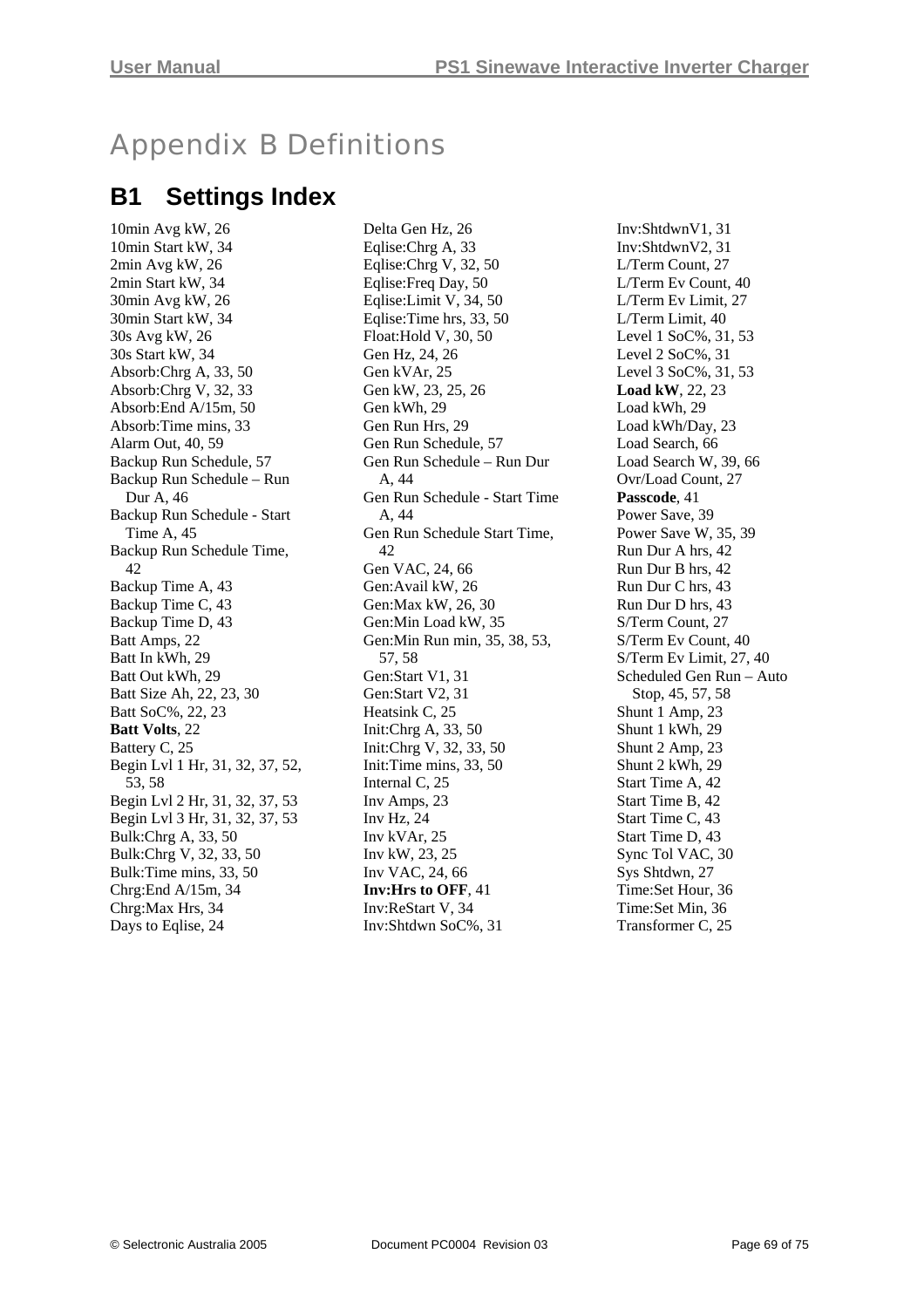## <span id="page-69-1"></span><span id="page-69-0"></span>**B2 Event Definitions**

Events displayed and logged in the PS1 are assigned an event code. The text displayed for each event on the LCD is abbreviated. The following describes in more detail each event. The table also details whether the event increments the event counters or triggers an immediate shutdown of the inverter.

|                |                                                           |         | <b>Triggers</b> |
|----------------|-----------------------------------------------------------|---------|-----------------|
| Event          |                                                           | Event   | Shutdown        |
| Code           | Event description                                         | Counter |                 |
| 0              | Internal state change                                     |         |                 |
| 1              | Generator did not start when required                     |         |                 |
| $\overline{2}$ | Generator started but inverter could not synchronise      |         |                 |
| 3              | Illegal Scheduler state - Reset Scheduler                 |         |                 |
| 4              | Illegal Generator Control state - Reset Generator Control |         |                 |
| 5              | Illegal Inverter state - Reset inverter                   |         |                 |
| 6              | Generator did not shutdown when required                  |         |                 |
| $\overline{7}$ | Generator manually started via front panel control        |         |                 |
| 8              | Generator manually stopped via front panel control        |         |                 |
| 9              | Generator not under inverter control                      |         |                 |
| 10             | Generator under inverter control                          |         |                 |
| 13             | Hardware DC over current                                  |         | Yes             |
| 14             | Hardware bridge over current shutdown                     |         | Yes             |
| 15             | Hardware DC over voltage shutdown                         | Yes     | Yes             |
| 17             | Control PCA initiated shutdown                            | Yes     | Yes             |
| 18             | Software initiated shutdown                               | Yes     | Yes             |
| 19             | Power PCA initiated shutdown                              | Yes     | Yes             |
| 20             | Sustained shutdown input                                  | Yes     | Yes             |
| 21             | Recurring shutdown input                                  | Yes     | Yes             |
| 22             | I2T 10 sec overload shutdown                              | Yes     |                 |
| 23             | Sustained current limit shutdown                          | Yes     | Yes             |
| 25             | Command port overflow                                     | Yes     |                 |
| 26             | I2T 32 sec overload shutdown                              | Yes     |                 |
| 27             | AC over voltage shutdown                                  |         | Yes             |
| 31             | Generator start on low DC volts, high load                |         |                 |
| 34             | Battery volts high shutdown                               | Yes     | Yes             |
| 35             | Battery volts were high now OK                            |         |                 |
| 38             | Generator controller, shutdown on fault input             | Yes     |                 |
| 39             | Generator controller, retry generator start               | Yes     |                 |
| 40             | Generator controller, no start after 3 retries            | Yes     |                 |
| 41             | Generator started using remote start                      |         |                 |
| 42             | Generator stopped using remote start                      |         |                 |
| 43             | Generator controller, no pulse signal, volts present      | Yes     |                 |
| 45             | Generator start on low DC volts, low load                 |         |                 |
| 46             | Scheduler generator start on 30 sec load                  |         |                 |
| 47             | Scheduler generator start on 2 min load                   |         |                 |
| 48             | Scheduler generator start on 10 min load                  |         |                 |
| 49             | Scheduler generator start on 30 min load                  |         |                 |
| 50             | Scheduler start on level 2 SoC                            |         |                 |
| 51             | Scheduler start on level 1 SoC                            |         |                 |
| 52             | Scheduler start on level 3 SoC                            |         |                 |
| 53             | Low battery restart with AC volts                         |         |                 |
| 54             | Generator disconnect due to reverse power                 | Yes     |                 |
| 55             | Generator disconnect due to bad ACV or Freq               | Yes     |                 |
| 56             | Generator disconnect due to current limit                 | Yes     |                 |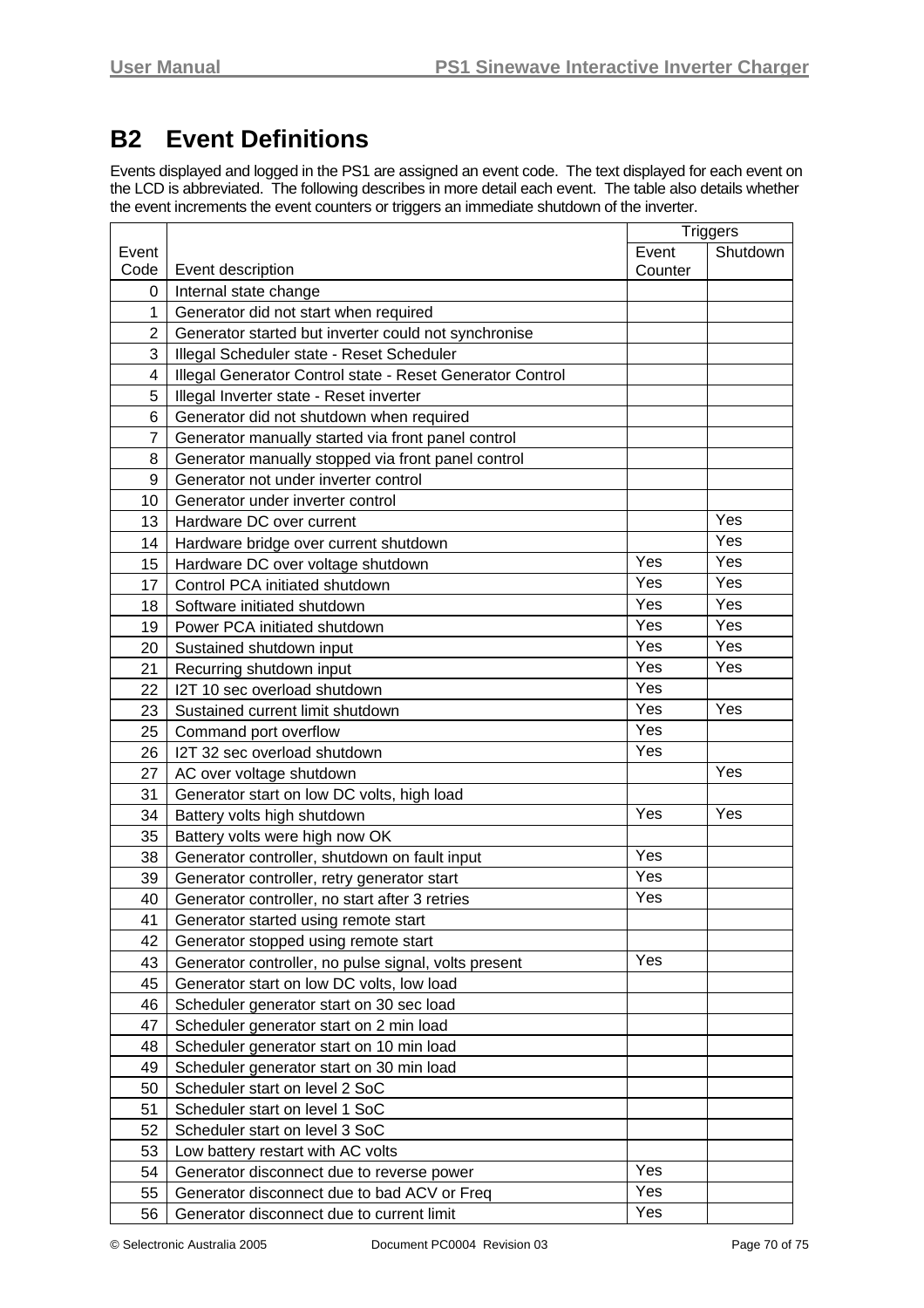|       |                                                                 |         | <b>Triggers</b> |
|-------|-----------------------------------------------------------------|---------|-----------------|
| Event |                                                                 | Event   | Shutdown        |
| Code  | Event description                                               | Counter |                 |
| 57    | Generator disconnect due to very low AC volt                    | Yes     |                 |
| 61    | Low battery reset with renewable recovery                       |         |                 |
| 63    | Fuel Low Alarm                                                  |         |                 |
| 64    | Fuel Low Alarm reset                                            |         |                 |
| 65    | Fuel Empty Generator shutdown                                   |         |                 |
| 66    | Fuel Empty reset                                                |         |                 |
| 67    | System restart by internal reset                                |         |                 |
| 69    | Generator started, 14 days since last run                       |         |                 |
| 70    | Generator stopped during charge cycle                           | Yes     |                 |
| 73    | Generator shutdown - midnight low load                          |         |                 |
| 83    | Setting store corrupt, reloaded default values                  | Yes     |                 |
| 84    | First block of setting store bad - restored from parameter ram  | Yes     |                 |
| 85    | Second block of setting store bad - restored from parameter ram | Yes     |                 |
| 86    | Setting store missing or bad settings, reloaded default values  |         |                 |
| 87    | Restart after power up or micro reset                           |         |                 |
| 88    | Equalise manually initiated                                     |         |                 |
| 89    | Equalise or Generator run manually stopped                      |         |                 |
| 90    | Generator disconnect due to sustained power error               | Yes     |                 |
| 91    | Generator supplying load, inverter inhibited                    |         |                 |
| 92    | Settings loaded OK                                              |         |                 |
| 93    | Setting store failed                                            | Yes     |                 |
| 94    | Setting edit timed out, setting unchanged                       |         |                 |
| 95    | Setting modified                                                |         |                 |
| 98    | Equalise terminated on max time                                 | Yes     |                 |
| 99    | Equalise terminated normally                                    |         |                 |
| 100   | Equalise charge started                                         |         |                 |
| 101   | Equalise automatically initiated                                |         |                 |
| 103   | Initial charge started                                          |         |                 |
| 104   | Over temperature shutdown                                       |         | Yes             |
| 106   | Permanent data erased                                           |         |                 |
| 109   | State of charge shutdown                                        | Yes     | Yes             |
| 110   | Low battery voltage shutdown                                    | Yes     | Yes             |
| 111   | Self test completed OK                                          |         |                 |
| 112   | Renewable battery float achieved, equalisation deferred one day |         |                 |
| 118   | Generator start from OK pushbutton                              |         |                 |
| 119   | Generator stop from OK pushbutton                               |         |                 |
| 120   | Time of day changed                                             |         |                 |
| 122   | Data logging restarted                                          |         |                 |
| 123   | Remote start Generator command                                  |         |                 |
| 124   | Remote stop Generator command                                   |         |                 |
| 125   | Remote initiate Equalise command                                |         |                 |
| 126   | Remote finish Equalise command                                  |         |                 |
| 134   | Generator start, high temp                                      |         |                 |
| 135   | Generator start, overload shutdown                              |         |                 |
| 138   | Shutdown repetitive minor events                                |         | Yes             |
| 139   | Non urgent alarm asserted                                       |         |                 |
| 144   | Generator shutdown due to frequency shift                       |         |                 |
| 146   | Normal generator shutdown                                       |         |                 |
| 151   | Abnormal charge end, excess Ahr                                 |         |                 |
| 152   | Normal charge end                                               |         |                 |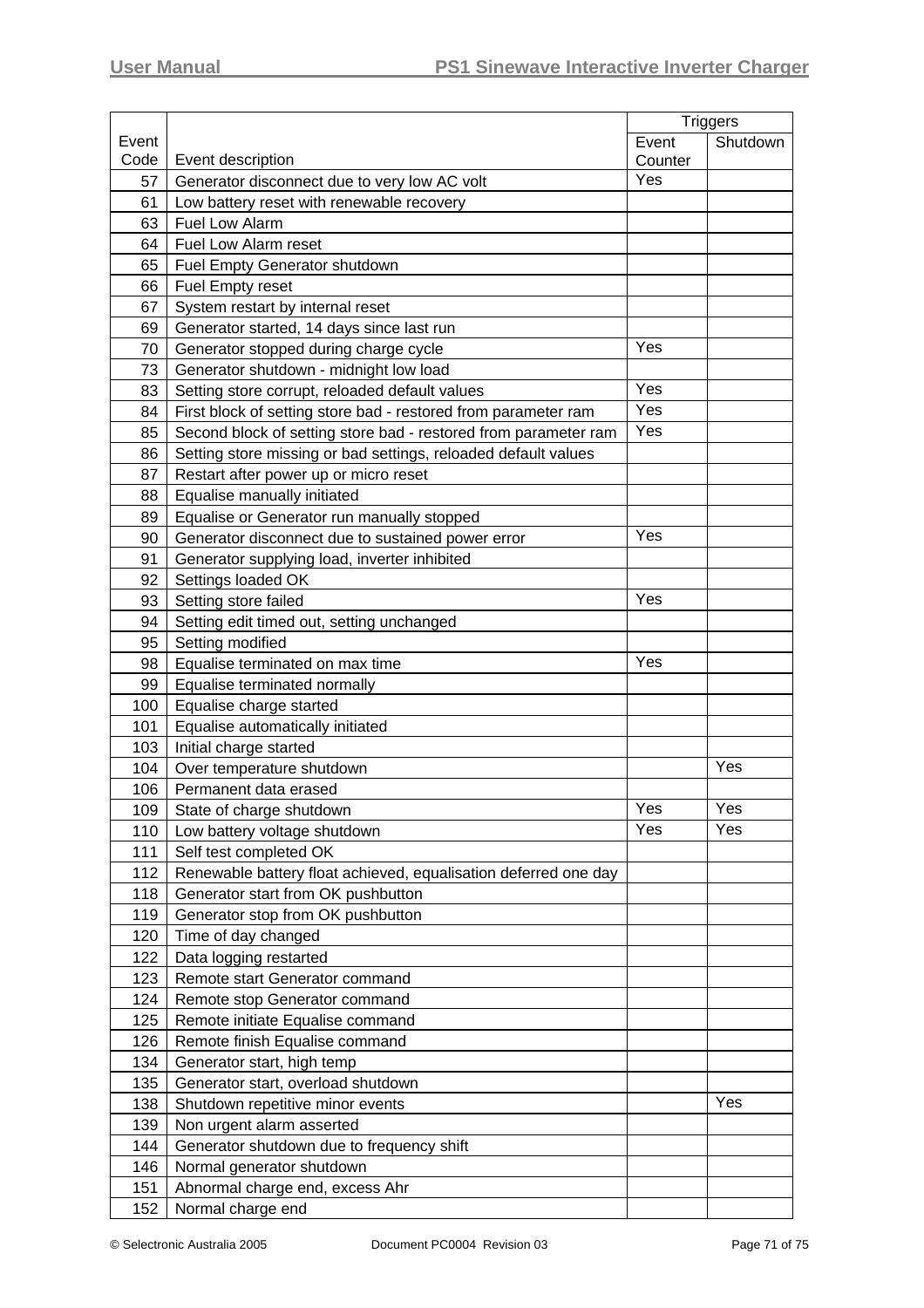|       |                                                     |         | <b>Triggers</b> |
|-------|-----------------------------------------------------|---------|-----------------|
| Event |                                                     | Event   | Shutdown        |
| Code  | Event description                                   | Counter |                 |
| 154   | Abnormal Equalise end, excess Ahr                   |         |                 |
| 155   | Abnormal charge end, reverse Generator power        |         |                 |
| 174   | Run time completed in non-preferred period          |         |                 |
| 175   | Generator run request after overload shutdown       |         |                 |
| 176   | Emergency reset & Generator run, battery very low   |         |                 |
| 180   | Skipped midnight shutdown, load high                |         |                 |
| 181   | Skipped midnight shutdown, equalise in progress     |         |                 |
| 195   | DC Circuit Breaker open, inverter shutdown          | Yes     | Yes             |
| 197   | Scheduled generator start                           |         |                 |
| 200   | Inverter fault shutdown - 15V supply fail           | Yes     | Yes             |
| 201   | Power board MOSFET control shutdown                 | Yes     | Yes             |
| 202   | CB open shutdown - current sustained after disable  |         | Yes             |
| 203   | Heatsink temperature high shutdown                  | Yes     | Yes             |
| 204   | TX temperature high shutdown                        | Yes     | Yes             |
| 206   | Generator contactor fault                           | Yes     |                 |
| 207   | Processor turning power off                         |         |                 |
| 210   | Overcharge adjusted                                 |         |                 |
| 211   | Undercharge adjusted                                |         |                 |
| 215   | Battery temperature senor FAILED                    | Yes     |                 |
| 216   | Battery temperature senor OK                        |         |                 |
| 220   | <b>Scheduled Generator stop</b>                     |         |                 |
| 221   | <b>Backup Generator start</b>                       |         |                 |
| 222   | <b>Backup Generator stop</b>                        |         |                 |
| 223   | Self test fail                                      |         |                 |
| 226   | Generator request ignored - Generator not in auto   |         |                 |
| 227   | Setting store - detected write failure              | Yes     |                 |
| 228   | Setting store - cleared write failure               |         |                 |
| 229   | Inverter out of service                             |         |                 |
| 230   | Bulk charge started                                 |         |                 |
| 231   | Absorb charge started                               |         |                 |
| 232   | Absorb charge complete                              |         |                 |
| 233   | Charge stage timeout                                |         |                 |
| 234   | Equalise state aborted                              |         |                 |
| 240   | Manual mode Inverter auto disconnect from Generator |         |                 |
| 241   | Over temperature Generator Start                    |         |                 |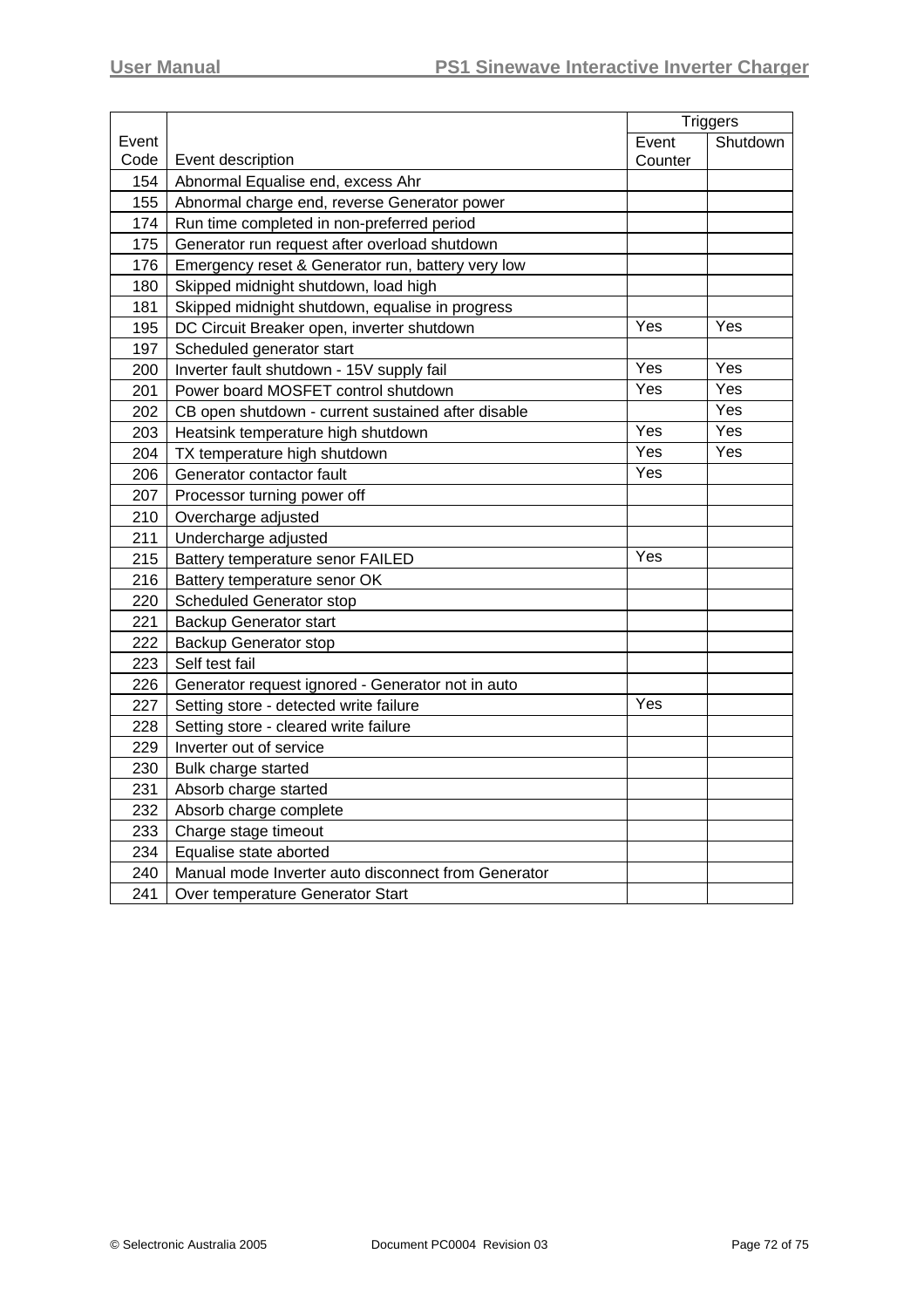## **B3 Self Test Fault Codes**

The PS1 will display a fault code on the LCD if the start-up self test fails. The following table describes each of the fault codes.

| Code | Description                                    |
|------|------------------------------------------------|
| 2    | FET switch short circuit detected              |
| 4    | FET switch monitor circuit failed              |
| 6    | FET switch controller failed                   |
| 8    | Current detected during switch test            |
| 10   | Current limit detected during switch test      |
| 12   | FET switch control shutdown during switch test |
| 14   | Incorrect FET switch control signal detected   |
| 16   | Over temperature detected.                     |
| 18   | Control shutdown                               |
| 20   | Reference voltage control failure              |
| 22   | FET switch monitor not zero in idle condition  |
| 24   | I/O system failure                             |
| 26   | FET switch not switching low                   |
| 28   | FET switch not switching high                  |
| 32   | Start disabled                                 |
| 34   | No FET volts detected – start fail             |
| 36   | No transformer detected - start fail           |
| 38   | FET control not detected - start fail          |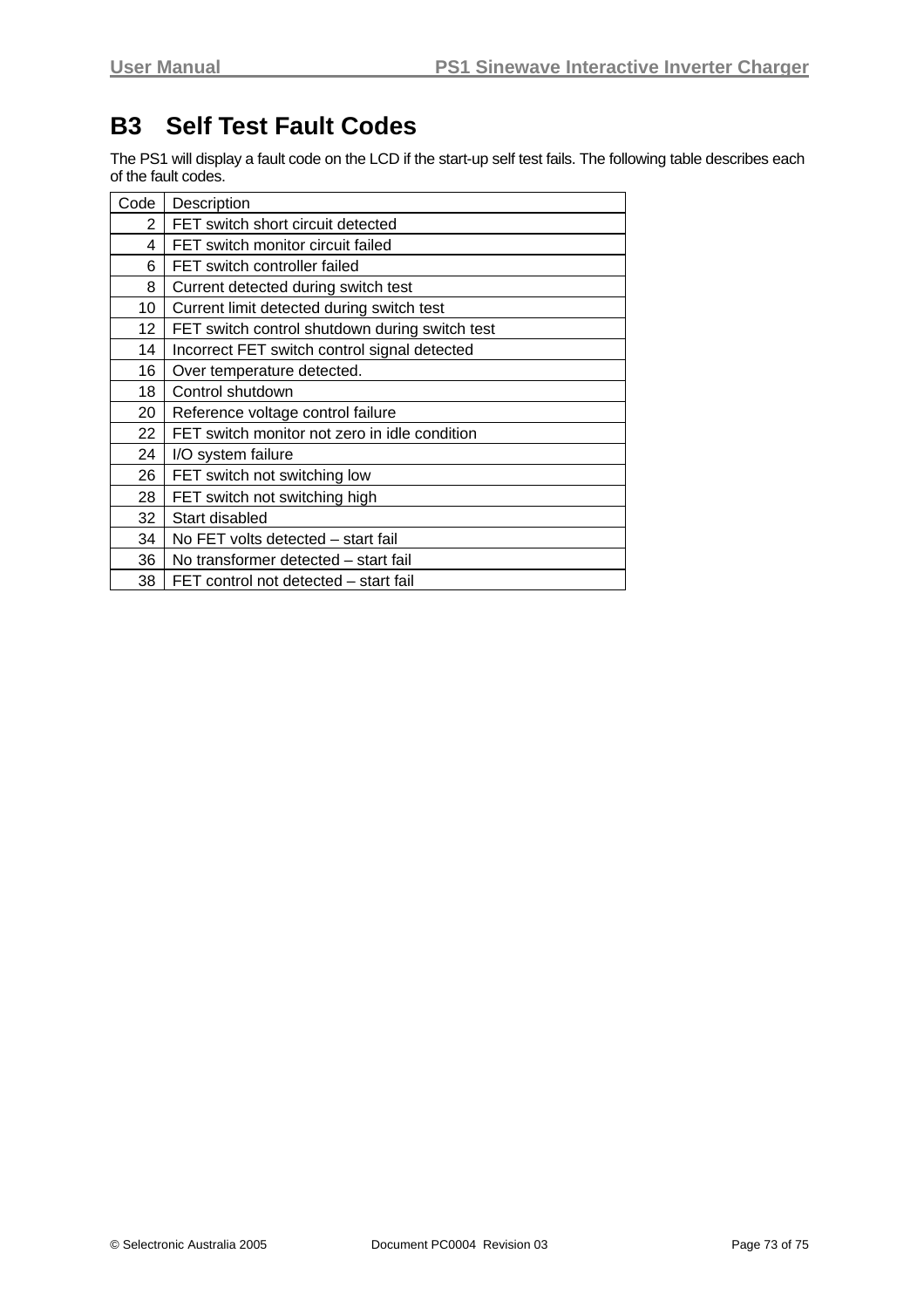# Appendix C Configuration Log

#### **PS1 Settings**

| Inverter model  | Installer name |  |
|-----------------|----------------|--|
| Serial No.      | Client name    |  |
| Date installed: | Modem<br>No.   |  |

| <b>User Edit Menu</b>              |                               |                       |               |                           |                                  |                            |       |
|------------------------------------|-------------------------------|-----------------------|---------------|---------------------------|----------------------------------|----------------------------|-------|
| Settings                           | Default                       | <b>Actual Setting</b> | Unit          | Settings                  | <b>Default</b>                   | <b>Actual Setting Unit</b> |       |
| <b>Generator Schedule Settings</b> |                               |                       |               | <b>AC Output Settings</b> |                                  |                            |       |
|                                    |                               | A/B/C/D               |               | Inv: Nom VAC              | 240                              |                            | volts |
| Gen Run Schedule Start Time        |                               |                       | hrs           | Sync Tol VAC              | 30                               |                            | volts |
| Gen Run Schedule duration          |                               |                       | hrs           | Sync Hi Hz                | 55                               |                            | Hz    |
| Scheduled Gen Run - Auto stop      | disabled                      |                       |               | Sync Lo Hz                | 45                               |                            | Hz    |
| Backup Run Schedule Start Time     |                               |                       | hrs           |                           | <b>Shunt Settings</b>            |                            |       |
| Backup Run Schedule duration       |                               |                       | hrs           | Shunt 1 - Renewable       | on                               |                            |       |
|                                    | <b>Change Settings</b>        |                       |               | Shunt 1 - DC Load         | off                              |                            |       |
| Time: Set hour                     |                               |                       | hrs           | Shunt 1: A/mV             | 2                                |                            | A/mV  |
| Time: Set minute                   |                               |                       | min           | Shunt 1 Zero              | 0                                |                            |       |
| Begin Lvl 1 hr                     | 17                            |                       | hr            | Shunt 2 - Renewable       | off                              |                            |       |
| Begin Lvl 2 hr                     | 12                            |                       | hr            | Shunt 2 - DC Load         | off                              |                            |       |
| Begin Lvl 3 hr                     | 21                            |                       | hr            | Shunt 2: A/mV             | 1                                |                            | A/mV  |
| Gen: Min Run                       | 30                            |                       | min           |                           | <b>Charger Settings</b>          |                            |       |
|                                    | <b>Advanced User Settings</b> |                       |               | Init: Chrg V              | 55.2                             |                            | volts |
| <b>Load Search</b>                 | disabled                      |                       |               | Init: Chrg A              | 120                              |                            | amps  |
| Load Search W                      | 20                            |                       | watts         | Init: Time mins           | 5                                |                            | mins  |
| Alarm Out                          | Urgent = $\overline{NU}$      |                       |               | Bulk: Chrg V              | 56.4                             |                            | volts |
| S/Term limit                       | 15                            |                       |               | Bulk: Chrg A              | 90                               |                            | amps  |
| L/Term limit                       | 15                            |                       |               | <b>Bulk: Time mins</b>    | 10                               |                            | mins  |
| Inv: Hrs to Off                    | 72                            |                       | hrs           | Absorb: Chrg V            | 57.6                             |                            | volts |
| Passcode                           | $\Omega$                      |                       |               | Absorb: Chrg A            | 50                               |                            | amps  |
|                                    | <b>Battery Settings</b>       |                       |               | Absorb: Time mins         | 20                               |                            | mins  |
| <b>Batt Size Ah</b>                | 1000                          |                       | Ahr           | Float: Hold V             | 54                               |                            | volts |
| Level 1 SoC%                       | 90                            |                       | $\%$          | Float: Time hrs           | $\mathfrak{p}$                   |                            | hrs   |
| Level 2 SoC%                       | 70                            |                       | %             | Eqlise: Chrg V            | 58.8                             |                            | volts |
| Level 3 SoC%                       | 60                            |                       | $\%$          | Eqlise: Chrg A            | 15                               |                            | amps  |
| Inv: Shtdwn Soc%                   | 50                            |                       | $\frac{1}{6}$ | Eqlise: Time hrs          | 3                                |                            | hrs   |
| Inv: SoC Cntl                      | enabled                       |                       |               | Eqlise: Limit V           | 63.6                             |                            | volts |
| Inv: Shtdwn V1                     | 46                            |                       | volts         |                           | <b>Advanced Charger Settings</b> |                            |       |
| Inv: Shtdwn V2                     | 42                            |                       | volts         | Chrg: Max hrs             |                                  |                            | hrs   |
| Inv: Restart V                     | 52.3                          |                       | volts         | Eqlise: Freq days         | 14                               |                            | days  |
| Inv: Shtdwn HV                     | 64.8                          |                       | volts         | Absorb: End A/15m         | 20                               |                            | $\%$  |
|                                    | <b>Generator Settings</b>     |                       |               |                           | <b>Additional Displays</b>       |                            |       |
| Gen: Max kW                        | 10 <sup>1</sup>               |                       | kW            | S/Shtdwn Count            | 0                                |                            |       |
| Gen: Start V1                      | 46.8                          |                       | volts         | Ovr/Load Count            | 0                                |                            |       |
| Gen: Start V2                      | 44.4                          |                       | volts         |                           |                                  |                            |       |
| 10min Start kW                     | 8                             |                       | kW            |                           |                                  |                            |       |
| 30min Start kW                     | 6                             |                       | kW            |                           |                                  |                            |       |
| Gen: Min Load kW                   | $\overline{50}$               |                       | %             |                           |                                  |                            |       |
| Gen: Reverse kW                    | $-1.2$                        |                       | kW            |                           |                                  |                            |       |
| Remote Gen Run - Auto Stop         | disabled                      |                       |               |                           |                                  |                            |       |
| <b>Gen Avail</b>                   | Follow I/P                    |                       |               |                           |                                  |                            |       |
| <b>Ctrl Rlys</b>                   | Standard                      |                       |               |                           |                                  |                            |       |
| Gen: Pulse Delay2                  |                               |                       | sec           |                           |                                  |                            |       |
| Gen: Pulse Time2                   |                               |                       | sec           |                           |                                  |                            |       |
| Gen Type                           | 0                             |                       |               |                           |                                  |                            |       |
| Gen Type 3 - Integral Gain         | 1                             |                       |               |                           |                                  |                            |       |
| Gen Type 3 - Prop. Gain            | 20                            |                       |               |                           |                                  |                            |       |
| Gen Type 3 - Period Gain           | $-1$                          |                       |               |                           |                                  |                            |       |